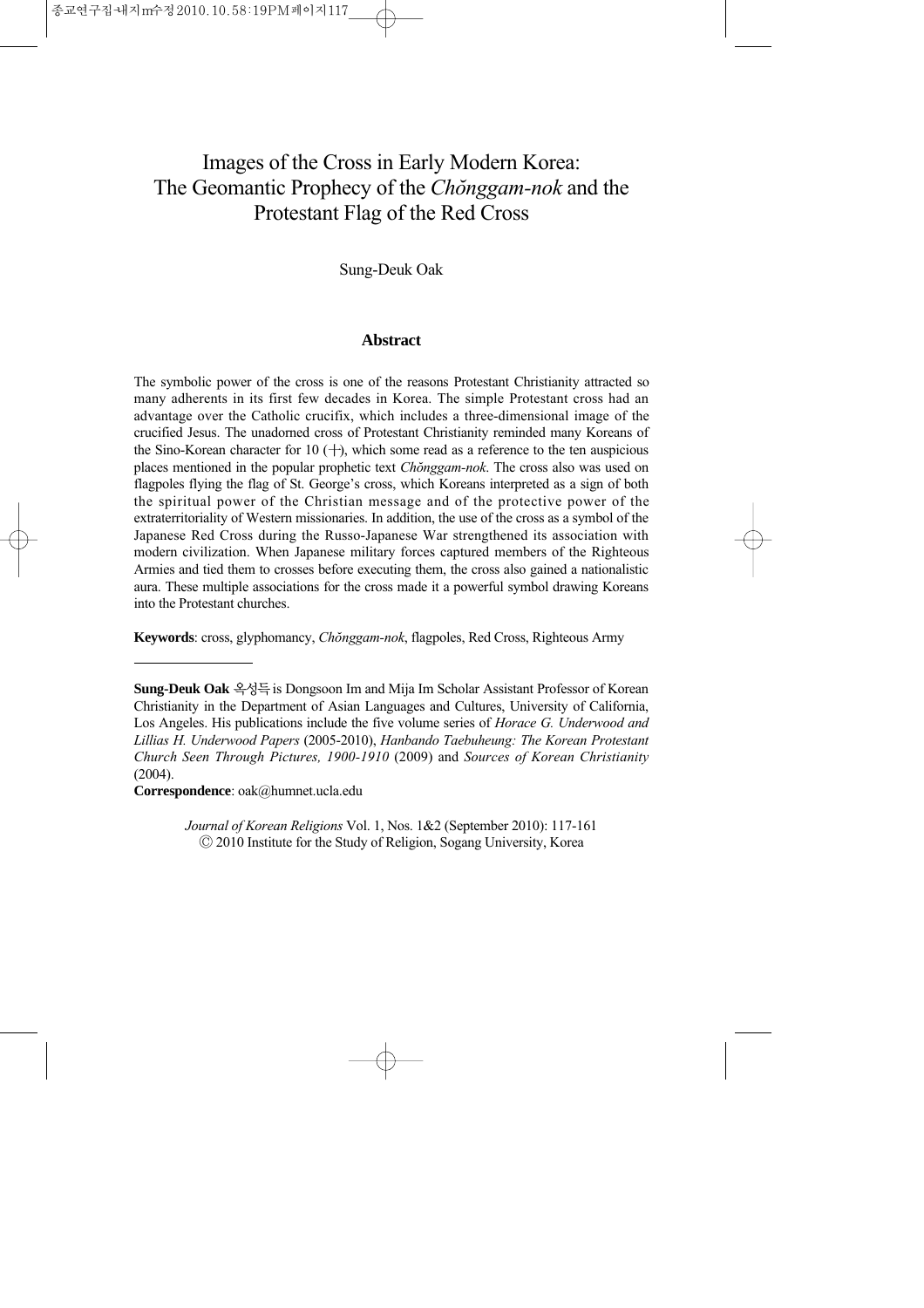## **Introduction**

On February 9, 1908 *Hwangso*̆*ng Sinmun* [Imperial Capital Gazette] reported that "After the wars [the Sino-Japanese War in 1894-95 and the Russo-Japanese War in 1904-05] numerous people abandoned their lands and houses, left their ancestors' tombs, and endured endless sufferings in order to find the so-called *sipsu*̆*ng jiji* ㌢㉩㴝㶀 (ten auspicious places) only to finally die in the forests of unfamiliar mountains" (HS 1908). What was the *sipsung jiji* of the *Chonggamnok* [鄭鑑錄 The Record of Chŏng Kam]? Why were people wandering in deep mountains to find the imagined holy land in the turn-of-the-twentieth-century Korea? Another question might be this: was there any connection between the explosive growth of Protestantism in 1894-1905 and the prophecy of the *Cho*̆*nggam-nok*?

This paper aims to connect the geomantic prophecy of the *Cho*̆*nggam-nok*, especially its most sought-after enigmatic phrases— "*sipsumg jiji* 十勝之地" and "*kunggung u*̆*ru*̆*l* 弓弓㢌㢌" with the Protestant churches' use of the image of the cross and the flag of the St. George's Cross (the red cross on white background) in the apocalyptic context. It focuses on the Korean responses to the images of the crucifixion of Jesus and their rhetoric on the symbolism of the cross, for Jesus' cross was one of the most central and powerful symbols of Christianity as well as the most scandalous image for the Chinese, Japanese, and Korean people. Interestingly enough, the cross, especially the empty cross of Protestantism, has crucially acquired a new meaning in East Asia because its shape resembles the Chinese character for the number ten  $(+)$ . As in the Jewish tradition, East Asian peoples have developed symbolic meanings for numbers. The paper traces not only the Koreans' responses to the crucifixion iconography, but their rhetoric on the cross in their rejection of Christianity or acceptance of the Christian tenets. It pays special attention to the glyphomancy (*chaizi* 拆字 or *cezi* 測字 in China; *p'acha* 䆆㧖 in Korea; the dissection of written Chinese characters) method in the interpretation of the geomantic prophecy, and argues that socio-political factors were closely connected to the popular religious factors in the conversion of Koreans to Protestant Christianity from 1894 to 1910, for the glyphomancy factor in Korea was related to the geomantic prophecy of dynastic change, and Korea was suffering a catastrophic crisis at that time.**<sup>1</sup>**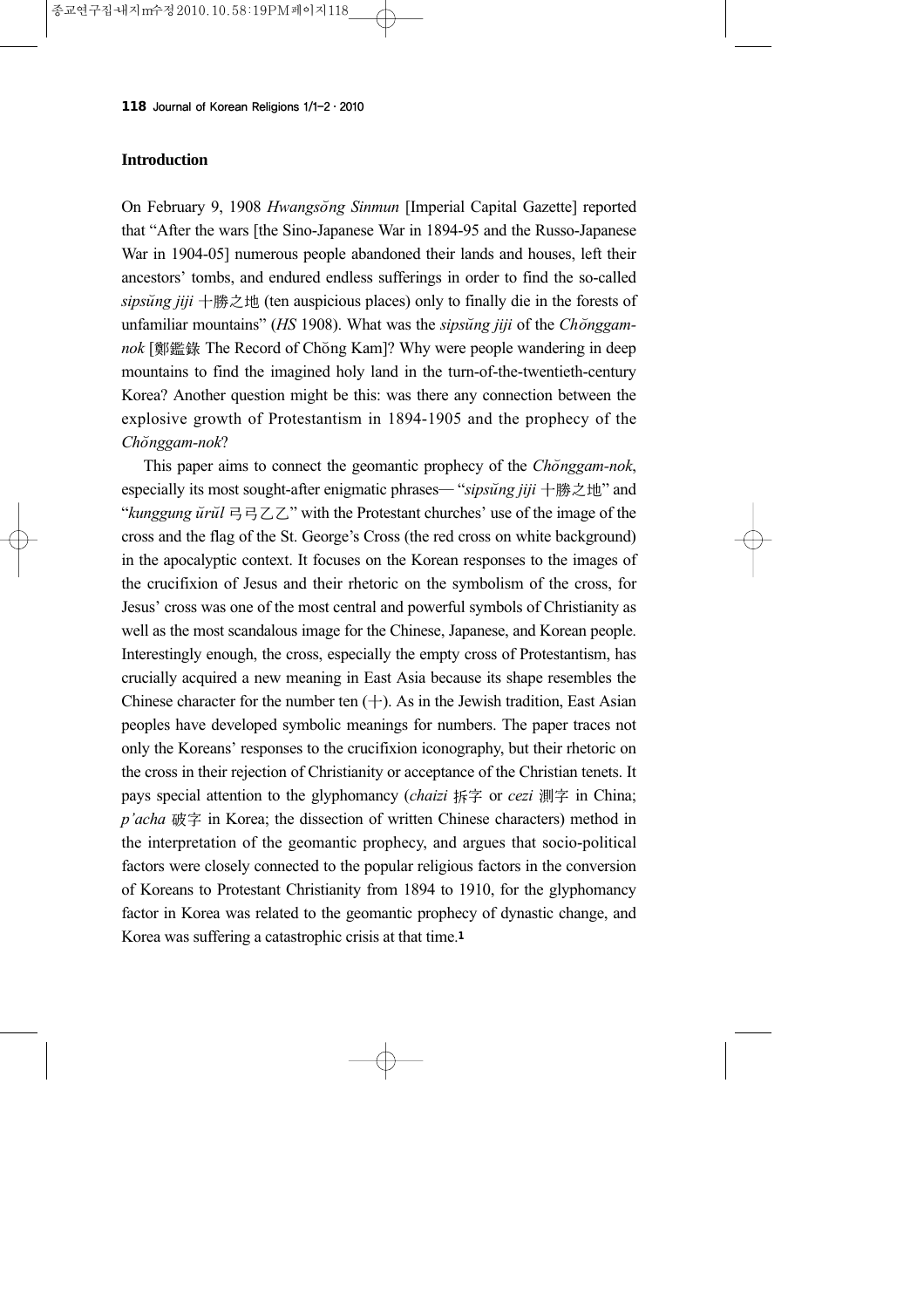It also emphasizes the importance of the role of religious symbols and symbolic languages in ordinary people's lives in the precarious and apocalyptic period of transition from premodern Choson to early modern and colonial Korea. In the rapidly changing landscape of the turn-of-the-twentieth-century Korea, the most prominent religious and pseudo-religious symbol was the cross (*sipchaga* 십자가)--the flag of the Red Cross of the Protestant churches and the Red Cross of the Japanese military hospitals. This paper deciphers the social, political, cultural, and religious meanings of these symbols in the context of rampant pestilences, severe famines, international wars, and appalling death tolls.

#### Prophecy of the Chŏnggam-nok in early modern Korea

The "ten auspicious places" (*sipsũng jiji* 十勝之地) were the hidden land of salvation for the refugees, mentioned in the geomantic prophecy of the *Cho*̆*nggam-nok*, a collection of more than thirty prophetic tracts that were compiled in the eighteenth century. The book, written in symbolic Chinese language, anticipated the collapse of the Choson kingdom (the Yi dynasty, 1392-1910) after the great tribulations of famines, wars, and epidemics, to be followed by a new Chŏng dynasty. Another place of refuge mentioned in the book was "kunggung ŭrŭl  $\exists$   $\exists$   $\exists$   $\angle$   $\angle$ ," whose meaning or location was as mysterious as the *sipsu*̆*ng jiji*.

In the middle of the eighteenth century, the *Cho*̆*nggam-nok* was mentioned officially for the first time in the *Choso*̆*n wangjo sillok* [The Annals of the Chosŏn Kingdom]. In 1748 several fallen yangban in Ch'ŏngju, Ch'ungch'ŏng province were arrested for posting a subversive and dangerous document on the wall, in which they mentioned the *kunggung* as the refuge place during the coming war. King Yongjo questioned the leader Yi Chiso himself because it was the case of treason related to the issue of national security (*Yo*̆*ngjo sillok* 1748). The *Cho*̆*nggam-nok* was listed on the index of books banned by the government. In 1782, the sixth year in the reign of King Chongjo, when another plot of treason was discovered, the conspirators confessed that they used a hidden copy of the *Cho*̆*nggam-nok* (*Cho*̆*ngjo sillok* 1782).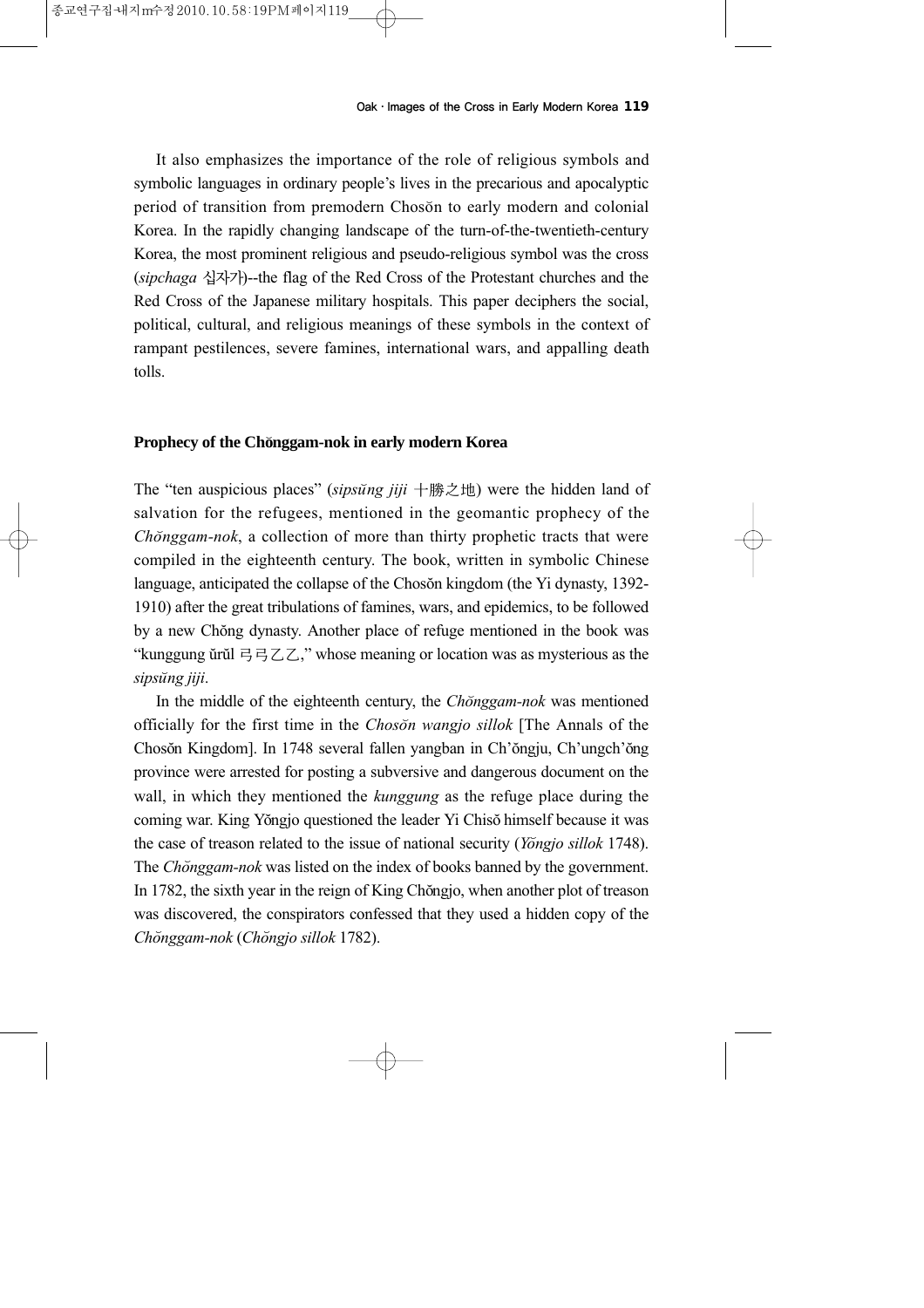The *Cho*̆*nggam-nok* was widely circulated in Northern Korea in the nineteenth century, a century rife with revolts against corrupt local governments. Many participants of the Hong Kyŏngnae Uprising in Northern Korea in 1811-12 believed in dynastic change based on the *Cho*̆*nggam-nok*. Their conviction in the millennial prophecy, combined with socioeconomic forces, was enough to incite uprisings against the central government. Some of its believers joined the Roman Catholic Church, for Christian messianic eschatology was similar to the millennial vision of the *Cho*̆*nggam-nok*.**<sup>2</sup>** They expected that a new Western religion would reveal more about the end time. In their propagation of Roman Catholicism, therefore, these followers used the prophecy in the *Cho*̆*nggamnok*—the comings of strange foreign ships, people in blue clothes  $\# \&$ (foreigners), and the *Chinin*  $\vert \xi \vert$  (Messiah), and a new dynasty of peace and prosperity under King Chöng (Cho 1977; Cho 1988, 161-162; Suzuki 2002; Kim 2003).

Tonghak used the *kunggung u*̆*ru*̆*l* and the *sipsu*̆*ng jiji* by presenting their own creative interpretations. Ch'oe Cheu (1824-1864), who had been interested in geomantic prophecies and founded Tonghak in 1860, identified the *kunggung*  ̆*uru*̆*l* with his own thirteen-letter incantation. He made a spiritual talisman of the *kunggung*  $\tilde{u}$ *rul* for the purpose of healing diseases, and composed songs of "sipsung-ga" and "kung'ŭl-ga." When the government court condemned Ch'oe Sihyŏng (1827-1898), the second patriarch of Tonghak and the leader of its northern branch, to be executed in 1898, one of the charges against him was that he led people astray with the talisman of the *kunggung u*̆*ru*̆*l* (*Kojong sillok* 1898). Despite his death, the followers of Tonghak grew in the 1910s and 1920s, especially in Northern Korea, and its membership reached around one million.

On the other hand, Pak Chungbin (1891-1943), who founded Wŏn Buddhism in 1916, interpreted the "kunggung ürŭl" as the "ilwŏn  $-\parallel$ " (the One Circle) and identified it with the *taiji* (太極 Supreme Ultimate) of Confucianism. Pak emphasized that the "弓弓乙乙" could be formulated in one's heart, and was not to be found in a certain place (Paek 2005). Some of the believers of Tonghak (Ch'ŏndogyo) and the *Cho*̆*nggam-nok* in Northwestern Korea began to migrate to the Kyeryong Mountain, near Kongju and Taejon of Southern Ch'ungch'ong province, in the late 1910s. According to *Choso*̆*n Ilbo* in 1921, however, groups of 20 or 30 people, believing in the prophecy of the *Cho*̆*nggam-nok*, moved to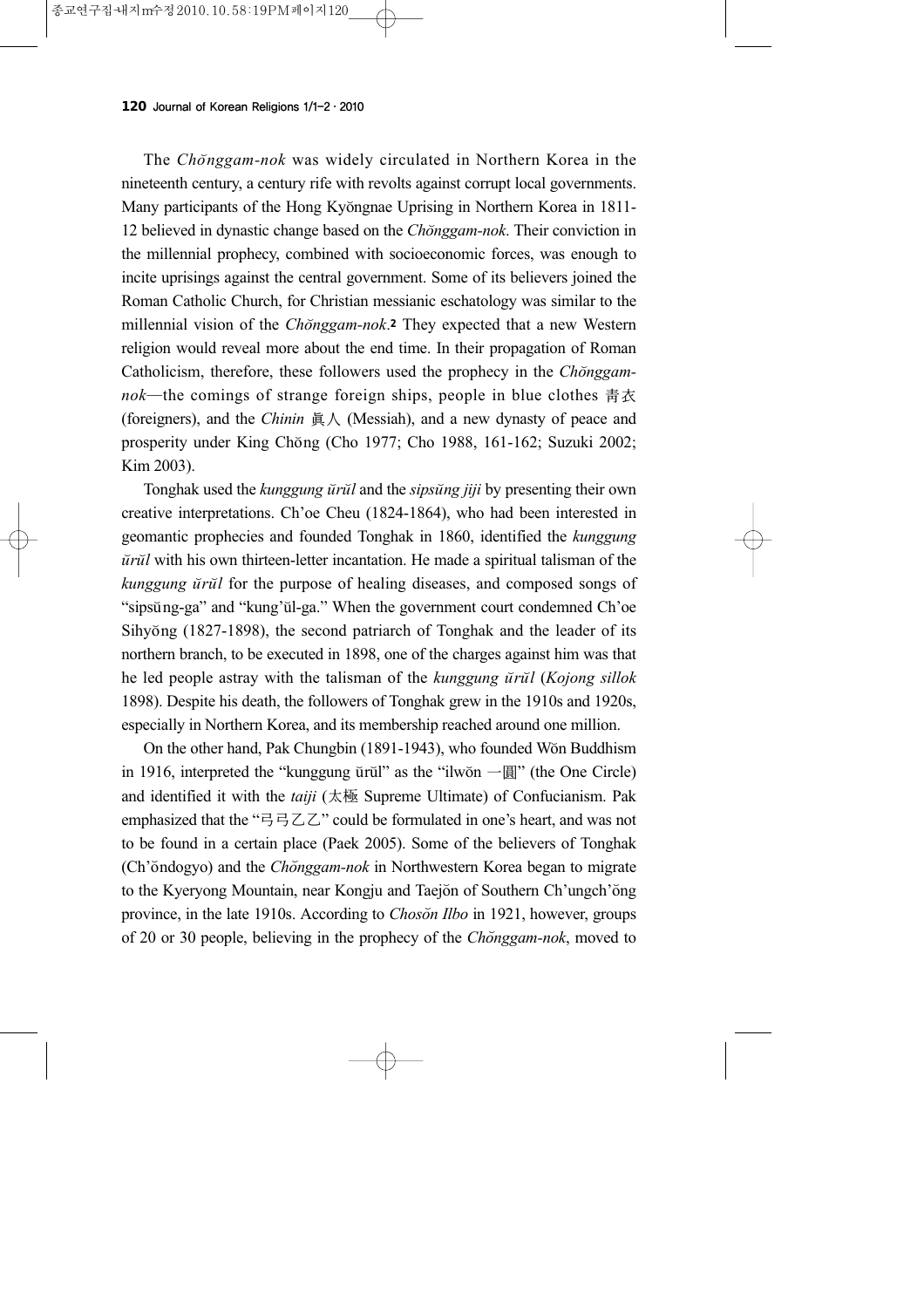the town of Sindo in the Kyeryong Mountains, and its population increased to around 2,500. Many of them came from Hwanghae province (*CS* 1921). In 1924 there were 1,515 houses and 6,949 people in town of Sindo of the Kyeryong Mountain. Only 70 houses (350 people) migrated before 1918 and most came after the March First Movement (Murayama 1990, 571). In 1931 it was reported that about 80 percent of the population of the town Sindo were from the Northwestern provinces (*CS* 1931).

Some new religions maintained the traditional interpretation that the *sipsu*̆*ng jiji* was geographically locatable and the *kunggung ŭrŭl* was a way to salvation, and abused the prophecy. Paekbaek-kyo, a controversial religion in the 1930s, propagated that their headquarters were located in the "sipsŭng jiji" and sold the paper amulets that had the letters of "kunggung ürũl" and the seal of the church for 50 or 100 yen per copy, like an indulgence, for the salvation in the end times (*MS* 1937).

In sum, belief in the prophecy of the *Cho*̆*nggam-nok* had been so strong amongst some of the people in Hwanghae and P'yong'an provinces that they revolted against the government or migrated en masse to the town of Sindo in the 1920s with the dream of building a millennial kingdom. This was the fertile spiritual soil in which the encounters between Christian millennialism and the millennial prophecy of the *Cho*̆*nggam-nok* in Northwestern part of Korea grew at the turn of the twentieth century. People dreamed that the *sipsu*̆*ng jiji* would be the land of hope and refuge to survive the unprecedented national crisis.

The crisis was closing in on many fronts. The Tonghak Revolution in 1894 triggered the Sino-Japanese War in 1894-95. The Boxer movement in China induced some conservatives to plot to kill all Christians in Korea in 1900. The great famine of 1900-02, which hit the middle part of the Korean peninsula and reduced the entire rice crop yield of 1902 to one-tenth of the normal annual yield (Yun 1975, 369), resulted in the suffering of many, the appearance of roving bandits, and Hawaiian immigration fever in 1903. The Russo-Japanese War broke out in 1904, meaning doom for the Choson kingdom. Cholera epidemics hit Korea in 1886, 1890, 1895, 1902, 1903 and 1905; and smallpox plagues from 1899 to 1903. Thousands of Koreans were killed on the battlefields, and tens of thousands were killed by cholera or smallpox.**<sup>3</sup>** Many people deserted their houses and subsisted on slash-and-burn farming to avoid taxes.**<sup>4</sup>** Some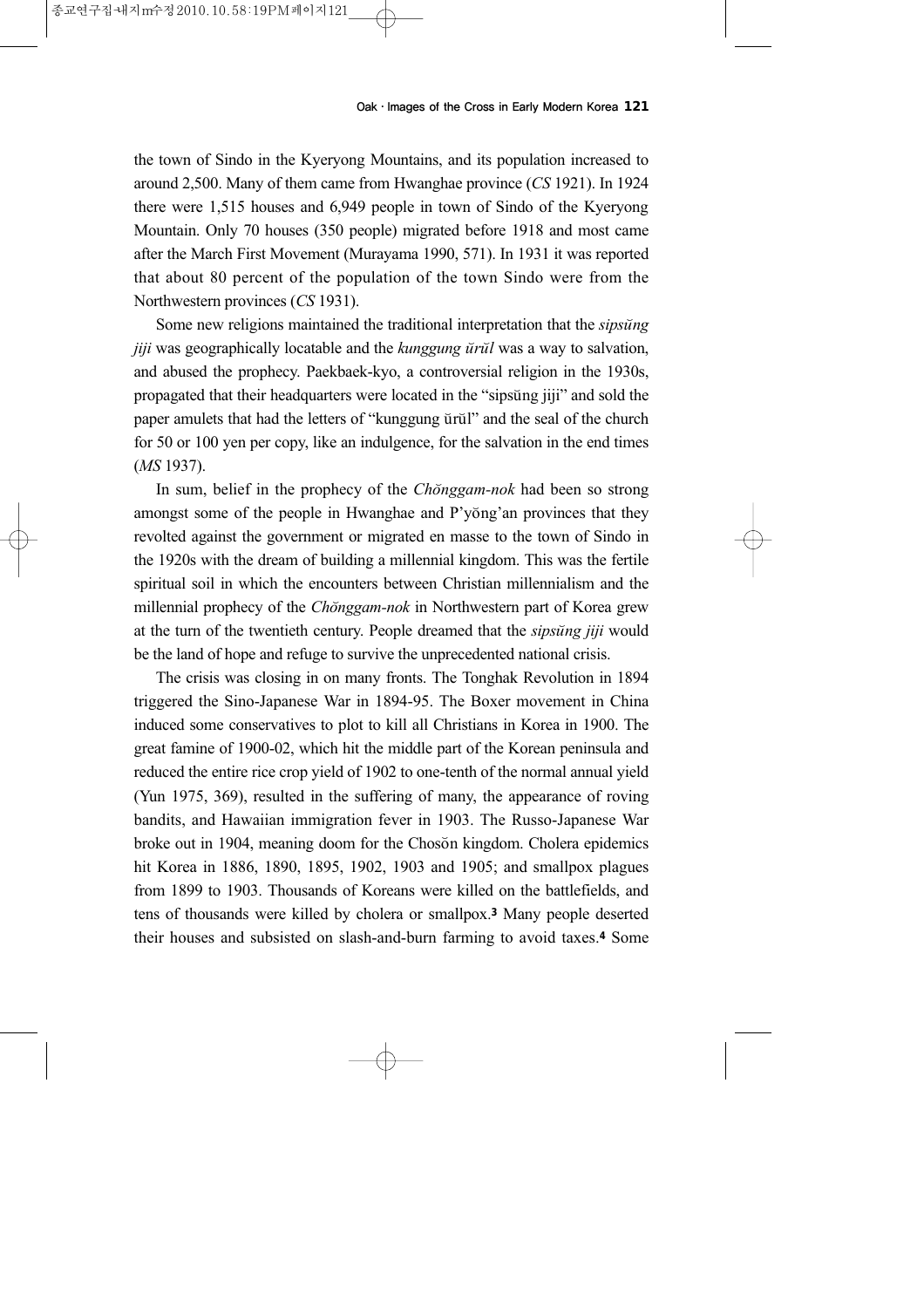wandered deep into the mountains to search for the holy land of salvation, the *sipsu*̆*ng jiji*.

The "four horsemen," described in the Book of Revelation 6:1-8, the four beasts that ride on white, red, black, and pale-green horses—symbolizing pestilence, war, famine, and death—seemingly had shown themselves in Korea.**<sup>5</sup>** During the great famine in Northern Korea (1900-02), "[men], women and children were on the hillsides from early dawn, digging roots and plucking leaves to cook in order to keep body and soul together" (Macrae 1993, 105).**<sup>6</sup>** On November 22, 1902, Yun Ch'iho wrote in his diary that "every Korean seems to think these are the last years of the present dynasty" (Yun 1975, 365). Actually Yun himself was a doomsayer who deplored "the moral degradation of the Boss [Emperor Kojong] and his slaves [in the government]," and criticized Confucian despotism and materialism, for leaving Korean officials skillful only at squeezing and swindling the citizenry (Ibid. 382-383). In 1904, the crushing hooves of the Rider on the Red Horse (the Japanese Army) passed through Inch'on, Seoul, Songdo, Chinnampo, P'yŏngyang, and Uiju. Russian soldiers burned down hundreds of houses in Hamhung to punish Koreans for giving false information in the summer of 1904 (Macrae 1993, 112). In this apocalyptic situation, many Protestant churches in the provinces of northern Kyŏnggi, southern Hwanghae, Kangwŏn, and southern Hamgyŏng hoisted the flag of St. George's Cross, a red cross on a white background, as well as the national flag during the decade of 1895-1904.**<sup>7</sup>** Why did Korean Protestant Christians build these expensive high wooden flagpoles in their churchyards? What were the symbolic meanings of the Red Cross flag during the national crisis?

## **Roman Catholic iconography of the crucifixion**

Before discussing Protestant representations of the images of the cross, let us review the Roman Catholic crucifixion iconography and the reactions of the Chinese and the Koreans to this in the eighteenth and nineteenth centuries. From the 1710s to the 1850s, the Korean envoys in Beijing's encounters with the strange images of Jesus on the cross (*shijijia*  $+ \nightharpoonup \nightharpoonup \nightharpoonup \nightharpoonup$  the ten-letter-frame) generated very negative responses. Jesus, as shown being crucified on the cross,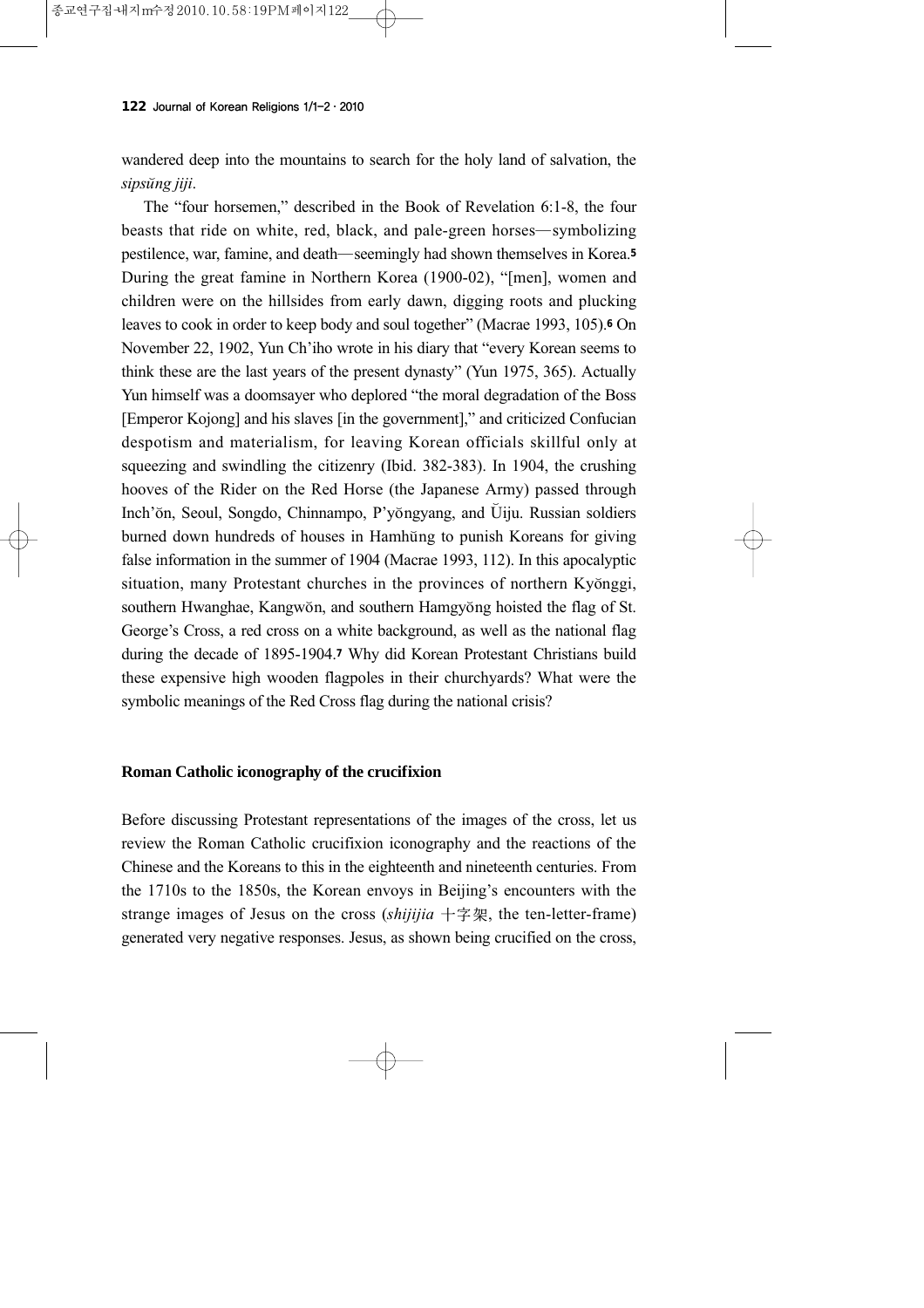was perceived as being a rebel criminal and a crazy unfilial son. Unlike the bare cross of Protestantism, the Roman Catholic crucifix had the image of the crucified Jesus on it. Even though the Chosŏn government made it the symbol of anathema and disloyalty, the crucifix became the symbol of perseverance and spiritual identity of Catholic Christians during the severe persecutions from 1791 to 1866.

## *Korean embassies to Beijing in the 18th & 19th centuries*

In the eighteenth century, Choson actively adopted many products of Western civilization such as astronomical knowledge, the calendar system, and clocks, paintings, and organs by way of Qing China. The pipeline of this cultural exchange was the Korean envoy to Beijing. During the 238 years from the beginning of the Qing dynasty in 1644 to the final year of the Tongzhi Emperor in 1874, a total of 870 Korean embassies and envoys visited Beijing, an average 3.6 embassies per year (Jung 2010, 54). These visitors saw Western objects in the four Roman Catholic cathedrals in Beijing. Catholic missionaries welcomed the Korean envoys, and their meetings became an established custom. One of the most shocking things that the Korean envoys encountered was the crucifixion iconography of Jesus. They could not understand why Westerners were worshipping an executed criminal on a cross as a god.

Many Korean travelogues to Beijing, including Hong Taeyong (1731-1783)'s *Tamho*̆*n yo*̆*ngi* (⚜䎛㓎記, 1765) and Pak Chiwŏn (1737-1805)'s *Yo*̆*lha ilgi* (㓦 河日記, 1780), mentioned the missionary portraits of Jesus.<sup>8</sup> In *Iram yon'gi* ( $\rightarrow$ ㍗㓎記 The Records of Travels to Beijing, 1720), Yi Kiji wrote that he viewed the portraits of the life of Jesus in Catholic books. He and other Koreans might have read G. Aleni's *Tianzhu jiangsheng chuxiang jingjie* (天主降生出像經解 Incarnation of the Lord of Heaven through Illustrations and Commentary, 1637) and seen its woodblock print of the crucifixion (Figure 1) and similar ones in other books. Aleni emphasized a Christ-centered spirituality and his illustrated books focused on the life of Jesus (Criveller 1997, 433-439).**<sup>9</sup>**

Chinese Confucian literati perceived the crucifix as a Western tool for sorcery, and Jesus as an unfilial son and a rebel executed lawfully by the Roman authorities (Clark 2008, 9-14). When the court eunuch Ma Tang saw the crucifix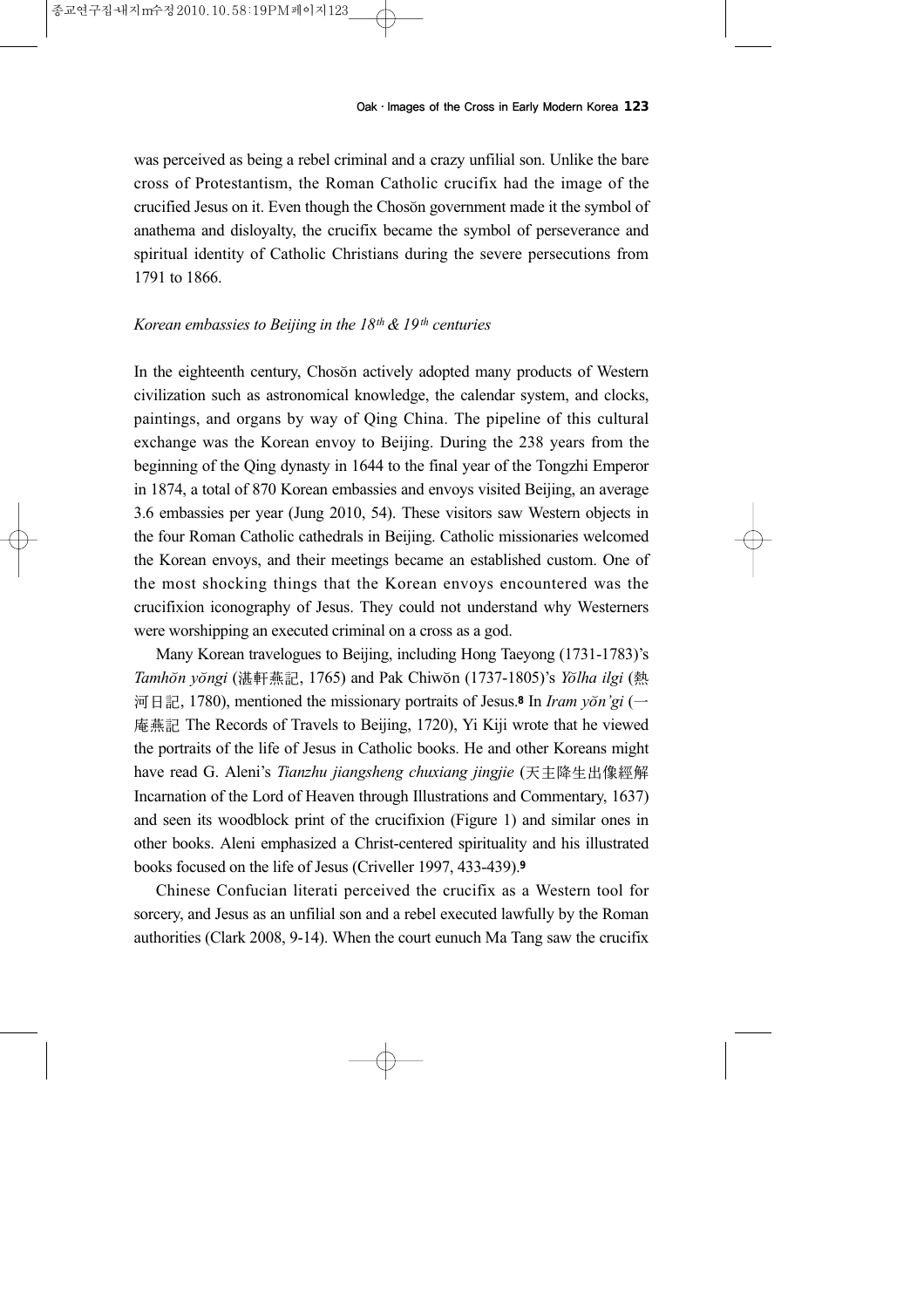in the bag of Matteo Ricci in 1600, Ma thought that Western missionaries were carrying this charm (the suspended figure of Christ on the cross) to bewitch people with poisonous sorcery (Ricci 1953, 365). On the other hand, the wildhaired and naked body of Jesus gave the impression of a malicious devil. In this cultural milieu, therefore, Ricci did not mention the crucifixion of Jesus in *Tianzhu shiyi* (The True Meaning of the Lord of Heaven, 1603) at all.**<sup>10</sup>**

In 1665 Yang Guangxian (1597-1669) published *Budevi* (不得已 I Cannot Do Otherwise, 1664) to attack Christianity using A. Schall's pictures of the Passion of Jesus (Figures 2).**<sup>11</sup>** Yang asserted that Jesus was put to death "as a convicted criminal" (Criveller 1997, 393). Other Chinese officials condemned Jesus as "a subversive rebel leader" as social harmony was their most important political precept (Clark 2008, 12).



極 加 正 批 則 王 九



Figure 1. Aleni, 1637 Figure 2. Schall, 1640<sup>12</sup> (Yang 1664, 37a)

Koreans' responses to pictures of crucifixion such as the one in Aleni's book or the more indigenous illustration of A. Schall did not differ from those of the Chinese elite. Hong Taeyong (1731-1783) visited the South and East churches in Beijing in 1765 and quoted Pan Tingyun's opinion on the crucifix in the *Ko*̆*njo*̆*ngdong p'ildam* (Written Dialogues with Chinese Scholars) section in his collected writings, the *Tamho*̆*nso*̆.

When Matteo Ricci entered China at the time of Wanli [Emperor Shenzong, 1573-1620], Roman Catholicism began to be practiced. There is the cross, the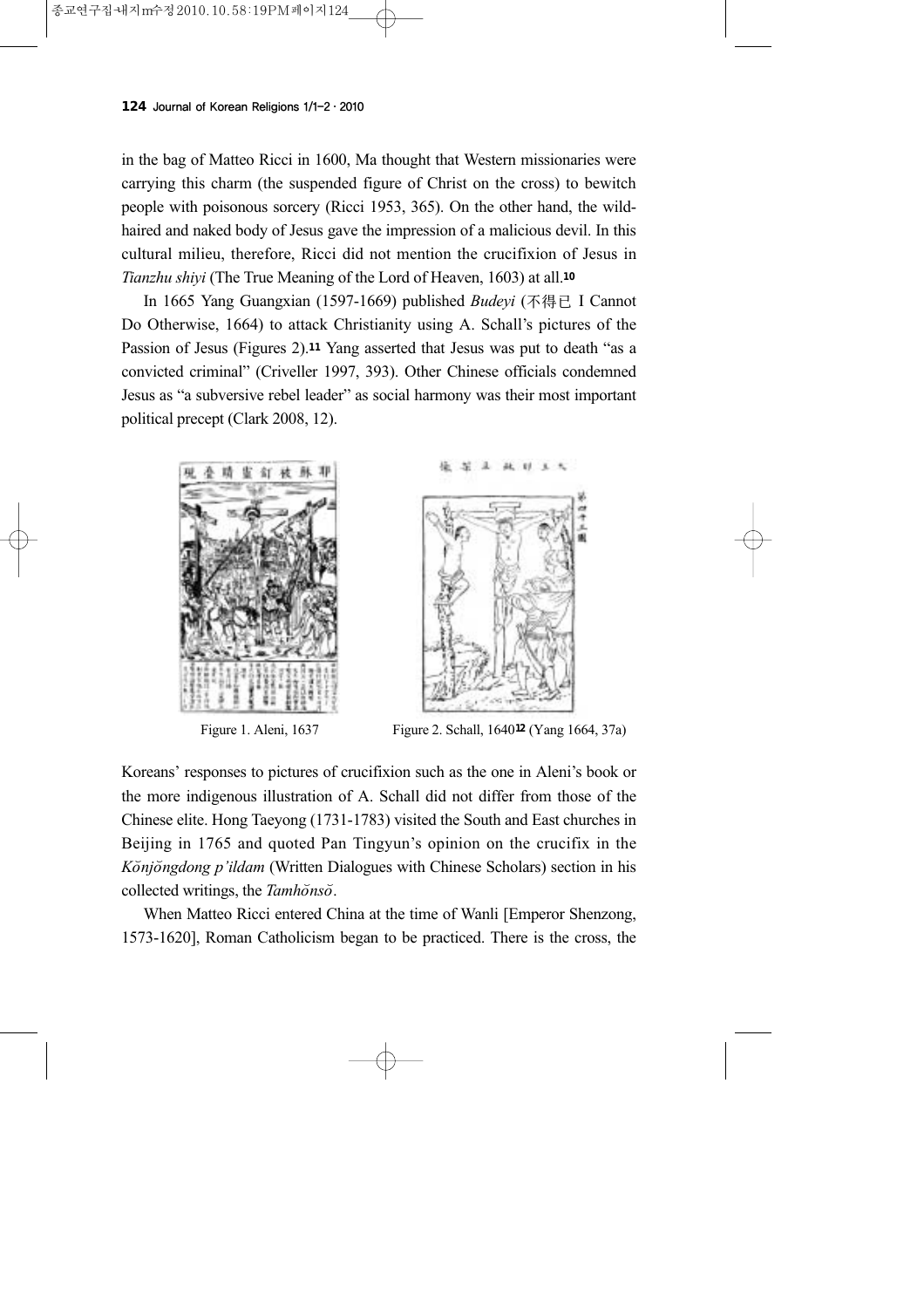so-called ten-letter-frame. Catholics must worship it, for "the Master of the West [Jesus] was executed on the cross and died." It is ridiculous. The main doctrines of the Western teaching are filled with words of strange, deceiving, and seducing people. And they say, "as the Master of the West was punished to death on the cross in order to found the church, the believers always should shed tears and grieve, yet never forget his death for a moment." How serious their delusion is! (Hong 1976)**<sup>13</sup>**

Looking at the picture of the crucifixion and the men and women crying over the death of Jesus, Hong "felt it was disgusting and could not bear to look at it" (Shin 2006, 24). When other Confucian scholars in Korea read Hong's travelogue, they shared Hong's negative reaction to the image of the crucified Jesus and the Christian worship of the executed criminal.

When King Chongjo died in 1800, his relatively tolerant policies toward Western civilization were terminated. The papal edicts that supported Franciscans' fundamentalist missiology ended the Rite Controversy over "ancestor worship" and the terms for God in China by 1742, and their dominant influence on Korean Catholic Christians from 1790 aggravated the political situation in Korea. A new Korean government strictly forbade Roman Catholicism, and persecutions followed. The Korean envoys to Beijing, therefore, could no longer visit Catholic cathedrals, and instead the Russian Diplomatic Office in Beijing became the only place where they could see Western instruments such as alarm clocks, organs, mirrors, and cameras.

Some Korean envoys' travelogues depicted their encounters with the crucifix in the church inside the Russian Diplomatic Office. Kim Ro-san wrote the following diary on June 25, 1828:

When opening the curtain and entering inside, I saw a dead man hanging on the opposite wall. Generally, on the wall, there is a cross-shaped wood panel on which a man is nailed at the head, legs, and arms. It looks like the punishment of tearing a person tied to a cart limb from limb, and the skin of the man is white. His skin, flesh, nails, and hair look alive and I cannot tell whether the naked body is real or not. Red blood pours out and drips down from the nailed parts of his body from head to foot, as if he were dead just a few moments ago and did not yet get cold; I felt too dizzy to look straight at it (Shin 2008, 20).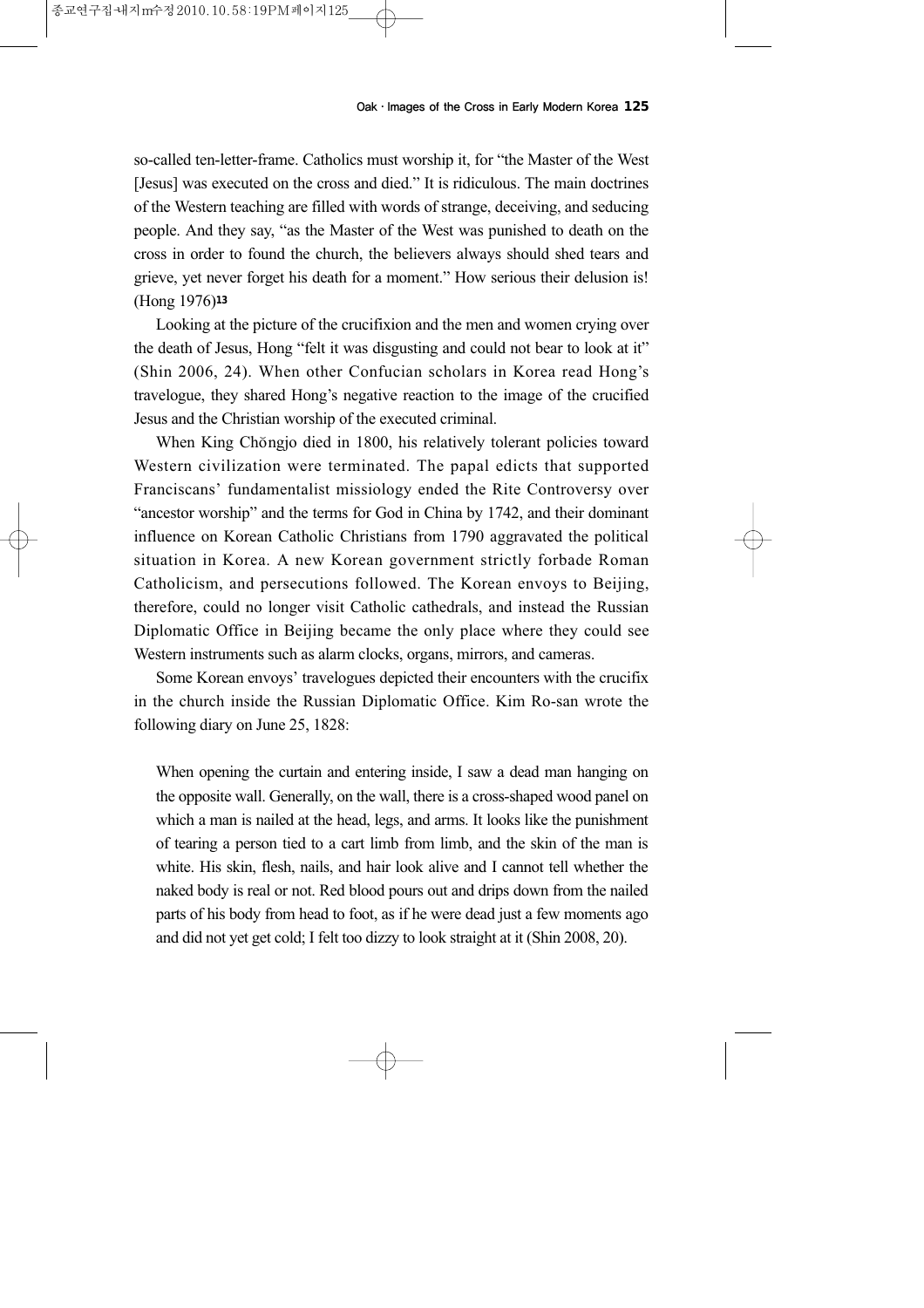Kim thought that the man was executed like a criminal guilty of high treason who was put to death by dismemberment. He wondered why the crucifix was enshrined and the man worshipped as a god. The guide replied that it was Jesus who was punished to death. Kim then understood why Christians in Korea were not afraid of the death sentence and did not renounce their faith at the moment of execution (Shin 2008, 21). The Korean government adopted a policy of the strict prohibition of Roman Catholicism and major persecutions happened in 1801, 1834-35, and 1866. When the police arrested members of the church, they fastened Christians to the cross-shaped wooden frames and flogged and tortured them to force them to renounce faith. Many Christians recited the Christian catechism or sang hymns on the flog frame (hyongt'ŭl). The police confiscated the crucifixes, smuggled from China and cherished by the underground church.**<sup>14</sup>** In 1801 the government found that Catholic Christians made the sign of the cross on their breast before eating, going to bed, or having a secret mass. They reflected on the passion of Jesus in their prayers. Thus the cross became a symbol of suffering and faith for Catholic Christians in Korea as early as 1801.

The Roman Catholic icon of the cross, however, had no meaningful encounters with Korean religious culture. The main concern of the isolated underground churches was the survival of faith communities, whose basic liturgies—prayer, worship service, baptism, and the Eucharist—focused on the passion of the crucified Jesus. The symbolic cross helped to sustain their spiritual identity under severe persecution. However, the cross of Jesus had no hermeneutic point of contact with the Korean prophetic tradition. Likewise, no element of ancestor veneration was added to their liturgy, and a Korean name for God, "Hanănim," was regarded as a sky god of superstitious spirit worship.**<sup>15</sup>** The crucifix became a symbol of the confrontational policies of French missionaries of la Société des Missions Etrangeres de Paris and a cult of martyrdom in the nineteenth century.

#### *The Bixie jishi and the Baby Riot in 1888*

The Chinese literati's antagonism toward Roman Catholicism was represented vividly in the *Bixie jishi* (A Record of Facts to Ward off Heterodoxy, 1861).**<sup>16</sup>** The anonymous author attacked Christian teachings and activities and insisted that the pestilence of Christianity be rooted out of China. Its caricature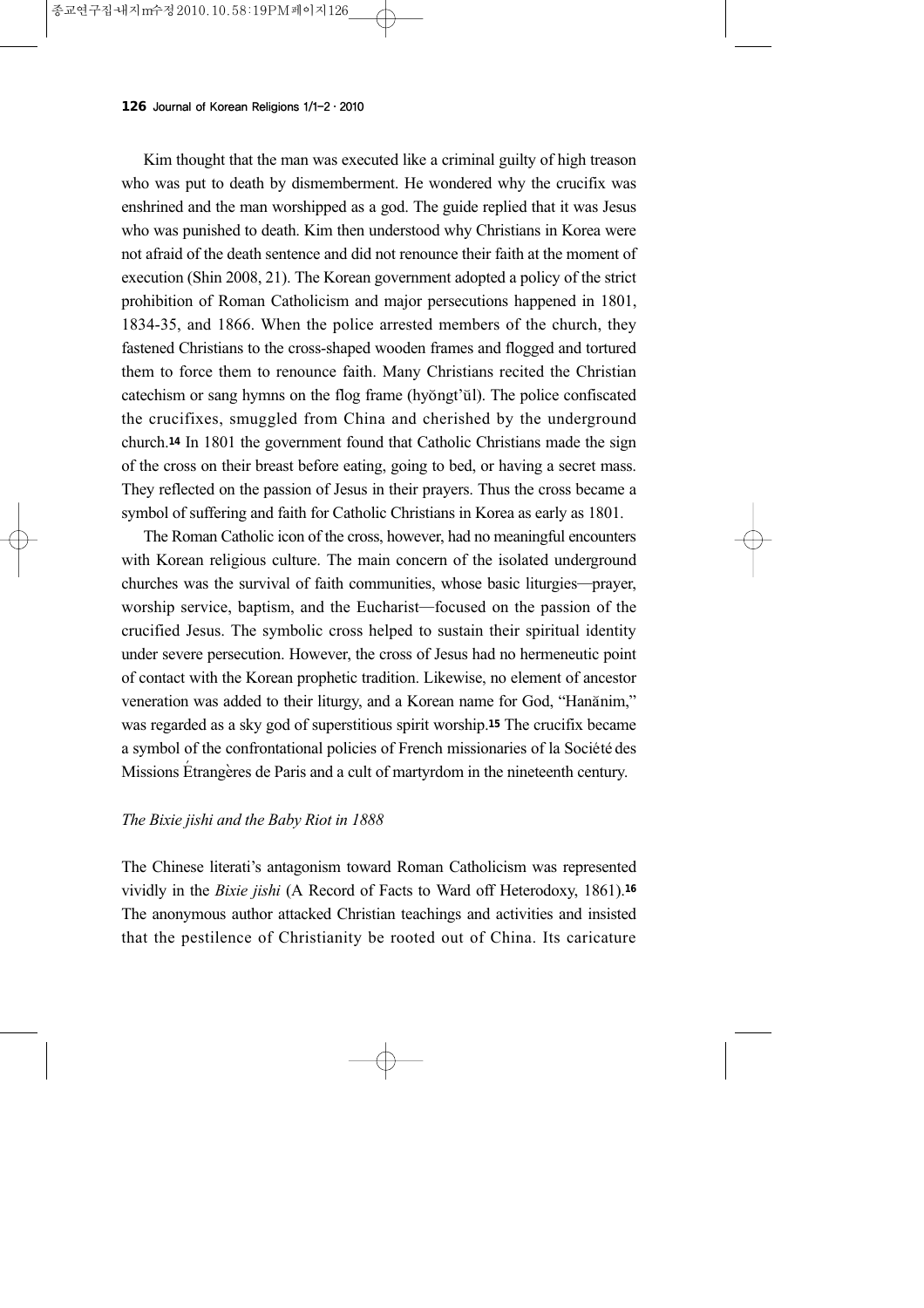illustrations were designed to incite the masses. They stirred up the Chinese to burn Christian literature and kill Western missionaries and Chinese Christians. The tract depicted Western missionaries as goat-headed men worshipping Jesus, a "grunting heavenly pig," seen removing the fetus from a pregnant woman, gouging out the eyes of a dying convert, and behaving indecorously with Chinese women (Cohen 1963, 45-60).**<sup>17</sup>** The most malicious and sinister woodcut of the pamphlet was the picture captioned "Shooting the Pig and Beheading Goats" (Figure 3). It depicts a stately magistrate ordering two archers to shoot arrows at a crucified pig (Jesus) while another decapitates three goatheaded men with the character *xi* (Westerner) on their chests. This iconographic representation of the crucified pig Jesus on the cross was a culmination of the negative images of the crucifixion of Jesus in China.

This book was circulated in Korea when American missionaries began to work in Seoul, and the book became a literary source of the "baby riot" in 1888.**<sup>18</sup>** Conservative intellectuals imported Chinese books and tracts and used them in their opposition to Western missionaries and Christianity. Although the *Bixie jishi* was written in Chinese, its graphic illustrations, "filled with the most loathsome obscenity and the grossest misrepresentations and falsehood" (Blodget 1870; Fairbank 1957, 502), to some extent could inflame ordinary Koreans anti-Christian and anti-foreign sentiments.



Figure 3. *Bixie jishi*, 1861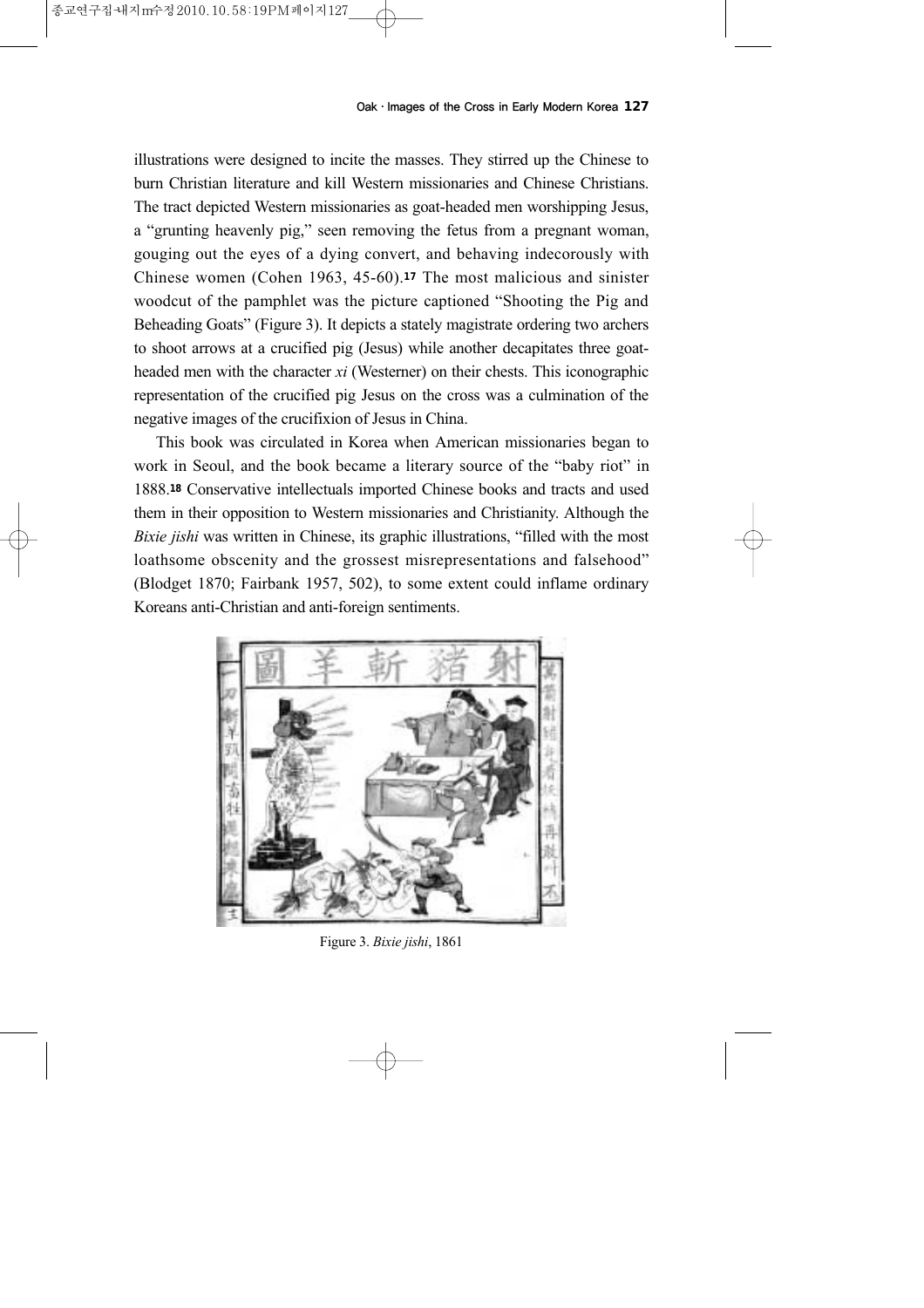When some children disappeared in Seoul in 1888, (they had actually been kidnapped and sold to Chinese traders as slaves), a rumor was started among the Koreans that they had been sold to Westerners. The rumor began in the orphanage established by Horace G. Underwood (1859-1916) and circulated rapidly throughout all parts of Seoul. Diabolically, it was said that the favorite food of the missionaries was roasted Korean babies, served up whole on tables and eaten; that little children, before being killed, were taken into the cellars underneath foreign houses, their eyes gouged out and their tongues torn out in order to be manufactured into magic drugs with which the missionaries then made photographs, or put into the food they served to Korean guests in order to change their hearts into becoming Christians. These reports were widely believed and created wild excitement. Korean servants deserted their foreign employers. Plans were laid to attack foreign residences, burn down the houses, and kill all the foreigners. Soon several Koreans, however, were arrested and charged with kidnapping children in order to sell them to Chinese merchants. One crazy man claimed that he had sold children to the missionaries. When discharged as a madman by the Korean judge before whom he was tried, he was taken by a mob and stoned to death. The riot was subdued by the immediate actions of the Korean government, which had to respond to the strong appeals of the foreign legations. The ministers intensified their pressure on the Korean government by dispatching their own navy or marine soldiers from Chemulpo to Seoul. After the riot, American missionaries felt that they had passed the period of probation in Korea. Ironically, the "baby riot" provided the missionaries, as American citizens, with an opportunity to become "Western Great Men," who were under the protection of American military power as well as the Korean American treaty of 1882. The intellectual antagonism of the Korean *yangban* class to Western Christianity developed into a popular riot against Christian missionaries, albeit with less damage and violence than in China. In short, up to the 1880s the iconography of the Christian cross did not have any glyphomantic point of contact with Korean religious culture.

#### **Protestant representations of the cross**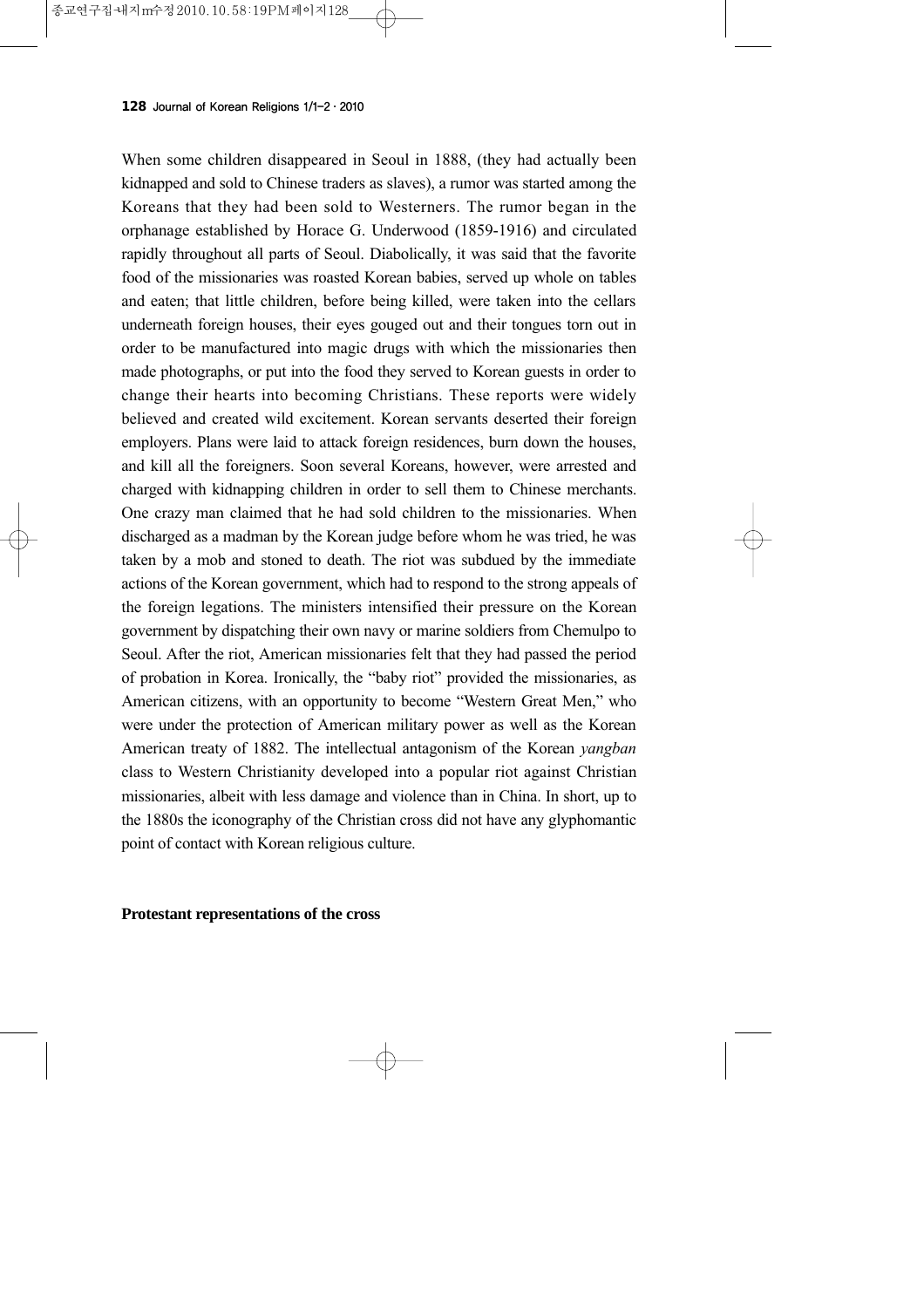New iconographic interpretations of the cross by North American missionaries and Korean Christians facilitated the propagation of Protestant Christianity. First, a new image of the cross was provided by a woodblock print of James S. Gale's Korean translation of Bunyan's *Pilgrim's Progress* in 1895. Secondly, the Tonghak Uprising, the Sino-Japanese War in 1894-95, and the Russo-Japanese War in 1904-05, which created an apocalyptic situation in Korea, opened a fertile religious space for new iconographies and rhetoric of the Christian cross. Korean Christians' glyphomantic interpretation of "*sipsu*̆*ng jiji*" of the *Cho*̆*nggam-nok* invited a millennial meaning of the Christian cross during wartime. Thirdly, in connection with the glyphomantic understanding of the cross and the church as the place for millennial salvation, William MacKenzie's flag of St. George's Cross, hoisted at Sorae, Hwanghae province, from December 1894, symbolized the Western missionaries' political power of extraterritoriality. Many churches began to install flagpoles in the churchyards when the great famine hit Hwanghae, Kyŏnggi, and Kangwŏn provinces, where the village people attempted to protect their properties and lives under the redcross flag of the St. George's Cross. I will next look at one missionary's efforts to revise the image of the cross.

## *The Pilgrim's Progress and a new image of the cross, 1895*

James S. Gale (1863-1937)'s *T'yo*̆*llo ryo*̆*kdyo*̆*ng* 텬로력뎡(1895) was a Korean translation of John Bunyan (1628-1688)'s *The Pilgrim's Progress From This World to That Which Is to Come* (1678). The book presented not only an evangelical doctrine of the redemptive death of Jesus on the cross, but also a Koreanized image of the cross. A Korean scholar, Yi Ch'angjik (1866-1936), assisted Gale with the Korean translation of the book. He was Gale's language teacher and literary helper from 1889 to 1927. Gale got married to Mrs. Heron in April of 1892. They began to translate *The Pilgrim's Progress* and its Chinese Mandarin version (1852) by William Burns into Korean with Mr. Yi, whose excellent literary skills and style made the book one of the best of the early Protestant literature. Mr. Yi himself deepened his understanding of evangelical Christianity and his spiritual power to resist evil desires during the translation of the book. More than once he called Gale's attention to the word "Pliable,"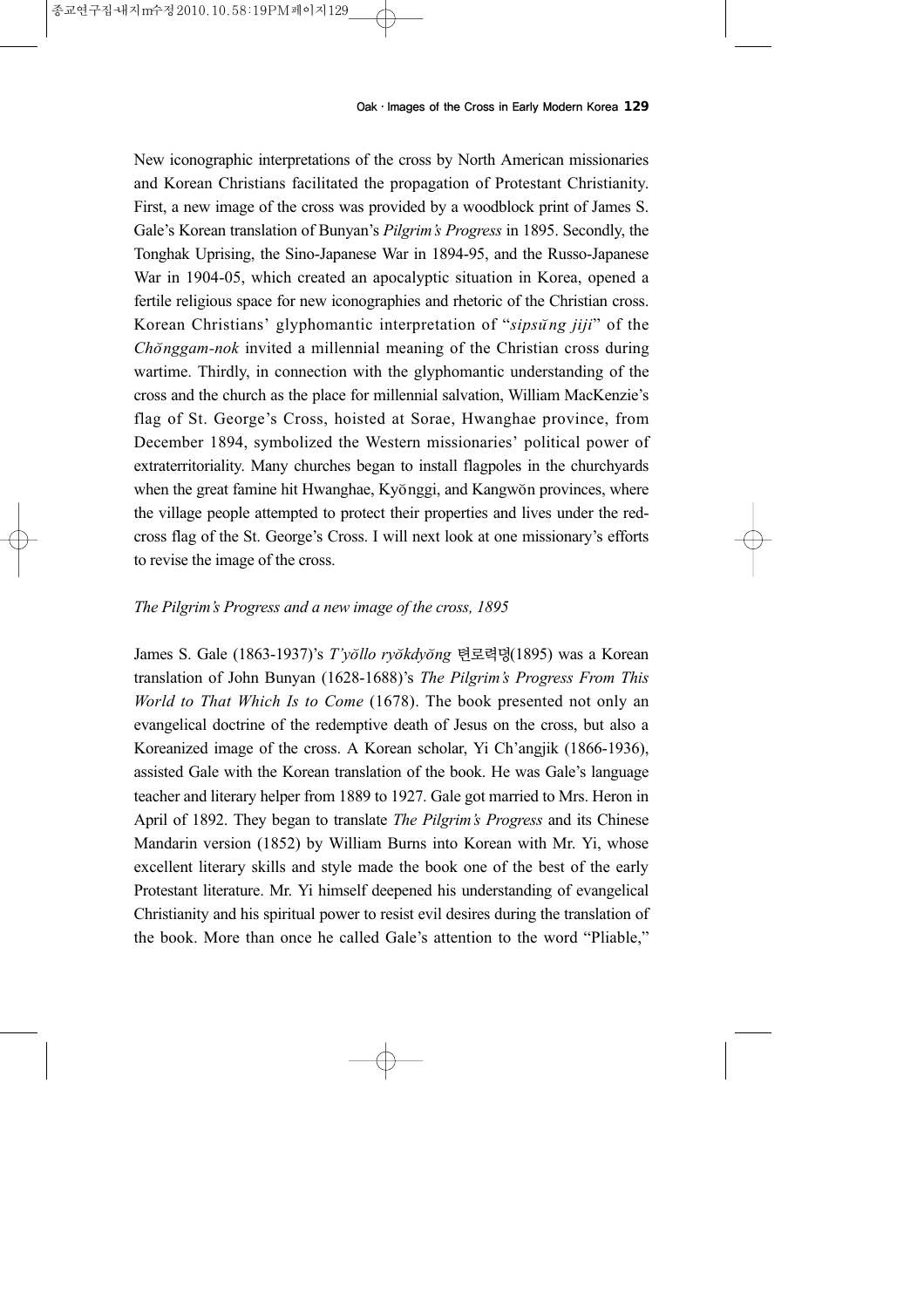saying with a look of regret, "I'm Pliable."**<sup>19</sup>** Gale used the drawings of Korean folk painter Kim Chun'gun, which differed from the illustrations of the American, Chinese, or Japanese versions that were available at that time. Kim produced Korean folk paintings for foreign clients who visited the treaty ports of Korea. As a skilled artist, he combined the traditional techniques of Korean genre painting with those of Western paintings. His works sold well to the foreigners. At the same time his illustrations were well received by Koreans (Shin S. 2006; Chong H. 2008). Therefore, the Korean text was influenced by Burns' Chinese edition, yet forty-two illustrations of Gale's edition were in the Korean folk style with a slight Western perspective.

Let us compare the illustration of the Christian removing the burden of sin in front of the cross in the first three East Asian editions of *The Pilgrim's Progress*. All three versions used an indigenous style with the main native character—an educated Manchu, a Japanese samurai, or a Korean farmer. William Burns' Chinese edition (Burns 1852) adopted a more Western style and perspective (Figure 4.2). Sato Yoshimine's Japanese edition (Burns 1879) did not emphasize the cross, but focused on the samurai Christian himself (Figure 4.3). In the pictures of the Chinese and Japanese editions, the Christian is looking upward toward the cross in a praying position, which presents anxiety and tension rather than gratifying liberation.

By contrast, James S. Gale's Korean edition (Burns 1895) incorporated the Christian removing the heavy burden of sin and two female angels putting him in a white robe (Figure 4.5).**<sup>20</sup>** Its structure is similar to that of Figure 4.4 illustrated by Henry Courtney Selous (1803-1890) of the edition noted by Rev. Robert Maguire (1826-1890) in 1863. It is likely that Gale had read Maguire's edition as a young man, brought it to Korea, and gave the book to Kim Chun'gun, because some of the illustrations in Gale's Korean edition are similar to those of Maguire's English edition. Gale might have chosen Selous's illustration, for the scene emphasized the triple interaction of the cross, the Christian, and the angels. Kim simplified the background, reduced three angels to two, and removed the old vines from the cross. The illustrations of the Chinese and Japanese versions are individualistic and doctrine-oriented, yet Gales' Korean version is relational and narrative-oriented. The picture (Figure 4.5) has two female angels who are like Buddhist bodhisattvas or Daoist immortals that touch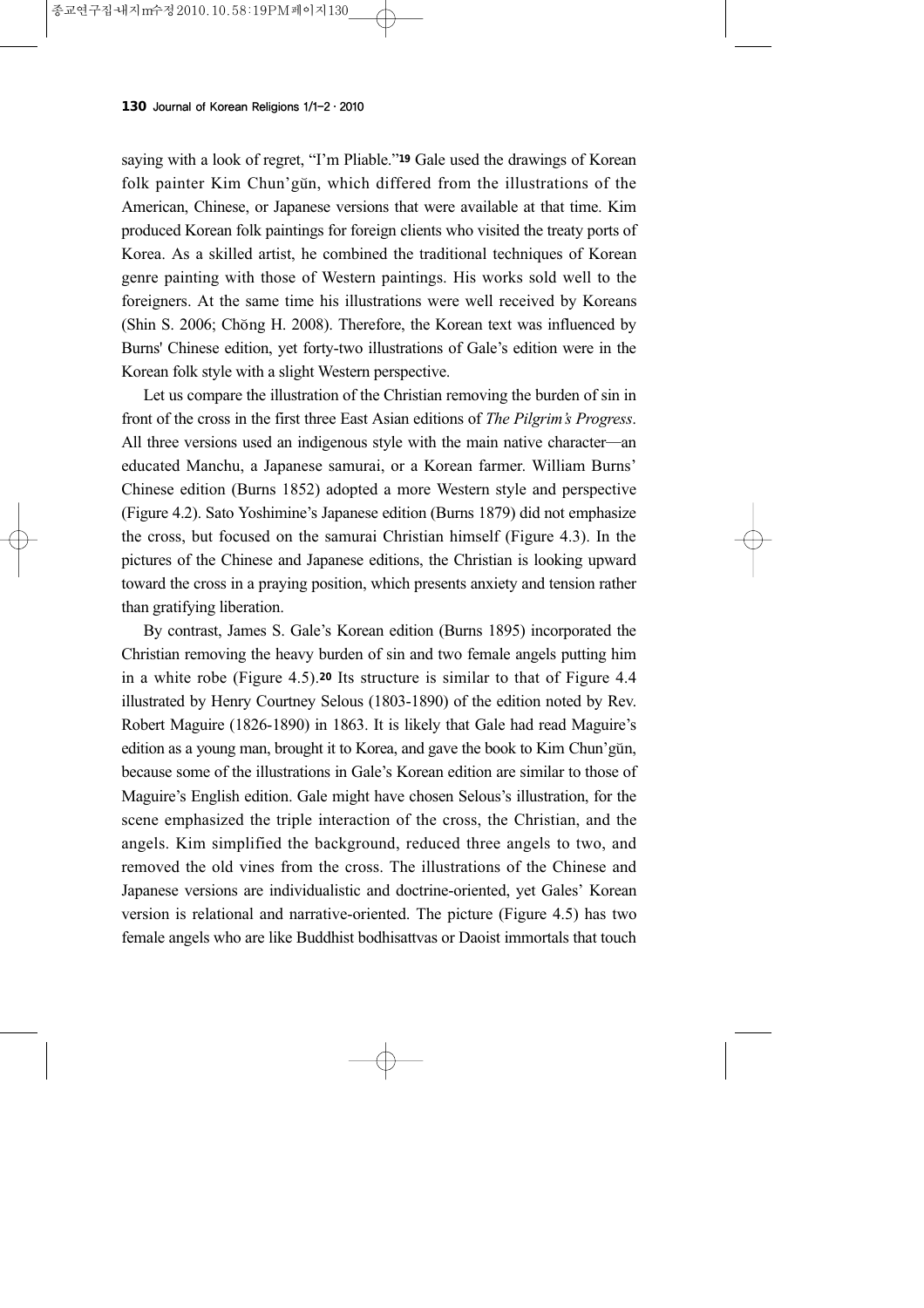the Christian, which differs from Banyan's original illustration with its three angels who look at the Christian from some distance, giving a sinister atmosphere with its skulls and dark background (Figure 4.1). Kim's interpretation adopted Selous's illustration but made the angels Korean. In other words, the illustrations of the Gale version reflected both Kim's Korean folk style and Gale's theological selection of the illustrations among the English editions.







Figure 4.1. Bunyan, 1772 Figure 4.2. Burns, 1852 Figure 4.3 Yoshimine 1879



Figure 4.4 Maguire 1863 Figure 4.5. Gale 1895 Figure 4.6 Gale 1895

At stake here was the image of the cross (Figure 4.5). The image of the bare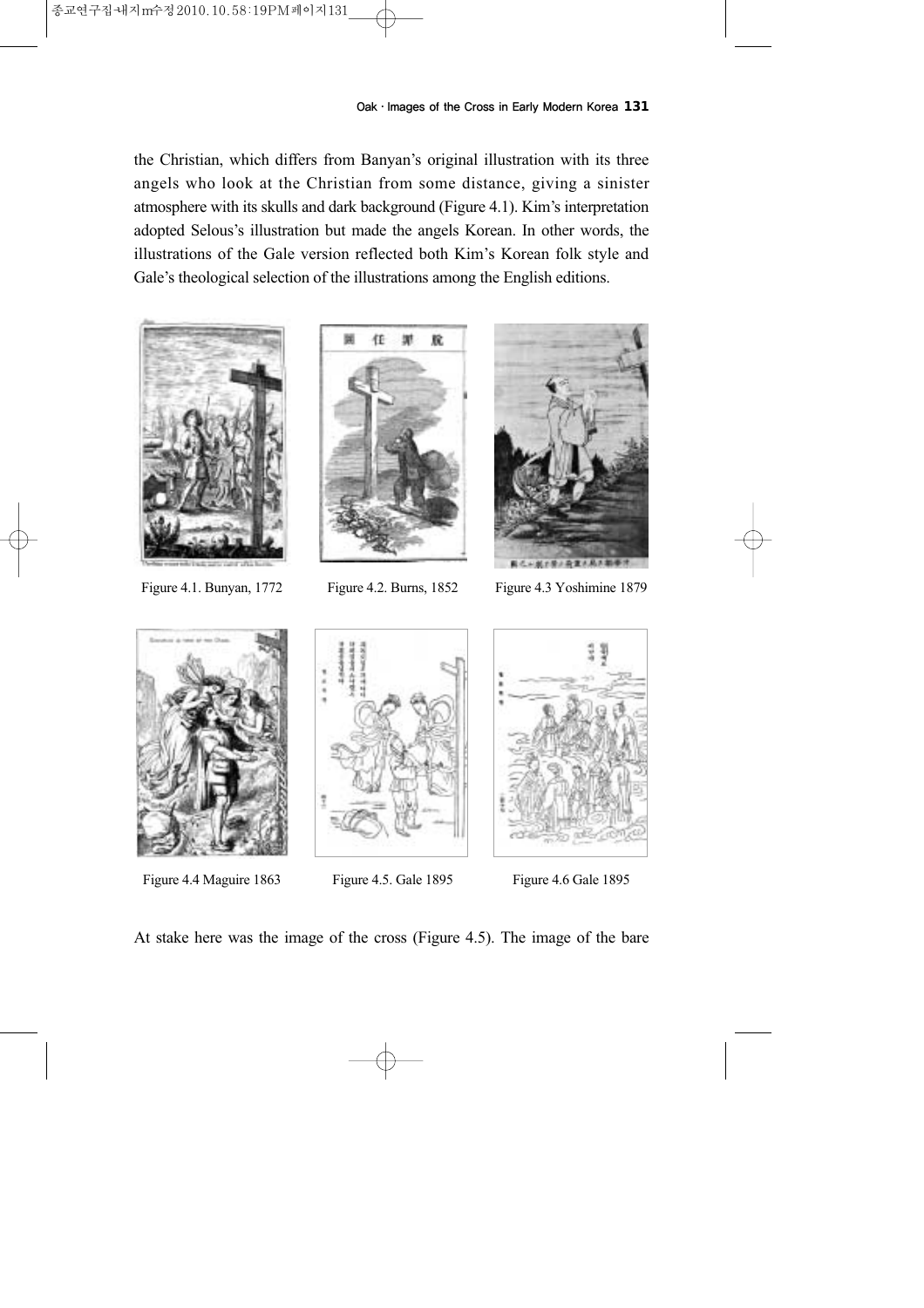cross was now represented to Korean readers for the first time as a redemptive place of one's burdensome sin being taken away, and being born again as a righteous person with intimate, heavenly help. The Protestant cross was simple, clean, and empty. There was neither a crucifixion nor a wild-haired Jesus with a naked and bleeding body depicted. Unlike the samurai Christian of the Japanese edition, Gale's Korean Christian was a commoner, the main target of evangelism in Korea. The cross became available for everyone in Korea. Moreover, the cross was incorporated into Korean religious culture by having angels coexist with the image of a common Korean man, Buddhist Bodhisattvas, or Daoist immortals that were equivalent to the Christian angels. Such a pantheon interchangeability can be seen in the final illustration of the book, "Entering Heaven" (Figure 4.6). The "Christian" heaven looks like a Daoist or Buddhist paradise where immortals are singing and playing the flute. Its structure and motifs came from the Selous's picture and Bunyan's text, yet its imagery was totally indigenized for Korean readers.**<sup>21</sup>**

These Koreanized images of the Christian cross and heaven began to circulate among early Korean converts who later interpreted Christian doctrines with their Koreans' eyes while staying within the boundaries of North American missionaries' pragmatic and audience-centered evangelical Protestantism. Kil Sŏnju (1869-1935) and Ch'oe Pyŏnghŏn (1858-1926) wrote stories of the Christian pilgrimage from the earthly world to the heavenly kingdom in 1905- 09. Kil's *Haet'aron* (䍹䂽⣻ On Sloth, 1905) was a simplified version of *The Pilgrim's Progress* and Ch'oe's *Songsan Myonggyong* (聖山明鏡 The Bright Mirror in the Holy Mountain, 1909) was an allegorical novel that dealt with inter-religious dialogue in a dream.

## *Code-breaking of geomantic prophecies of the Cho*̆*nggam-nok*

For some Korean Christians who had deeply believed in the *Cho*̆*nggam-nok* before joining the Church, the key to their decoding of the enigmatic phrases of the book was the cross,  $\pm$ . The Chinese graphic letter  $\pm$  represented not only the shape of the cross, but also the number ten. Therefore, the empty cross of Protestantism was easily connected with the number ten of the Ch?nggam-nok in their interpretative method of glyphomancy. Before discussing their new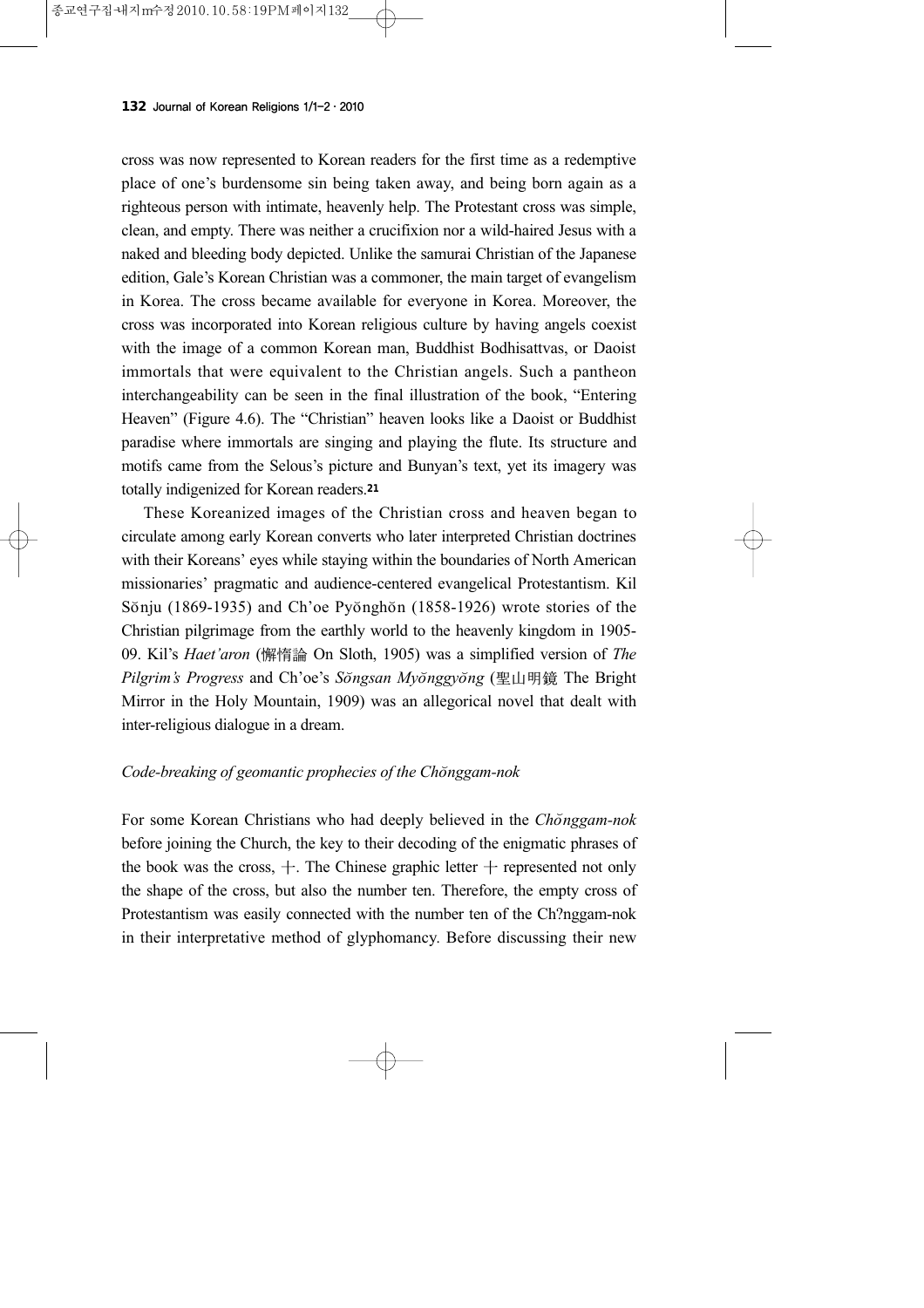interpretation, a short review of historical background of this method will be helpful.

The glyphomancy *p'acha* 破字 method in Korea has been used as a traditional decoding method in divination and in deciphering secret geomantic prophecies, especially in times of dynastic change.**<sup>22</sup>** For example, Yi Chagyŏm (?-1126) began a revolt believing the prophecy of " $+ \lambda + \mathbb{R}$   $\pm$ " (eighteen sons, meaning  $Yi \ncong$ , will become king), and Cho Kwangjo (1482-1519) was killed based on the fabricated rumor of " $\pm$  of  $\mathbb{R}$   $\pm$ " (Cho  $\pm$  will become king).

The *Chŏnggam-nok*, which prophesized the collapse of the Yi dynasty after great tribulations such as famines, wars, and epidemics, and the founding of a new Chong dynasty, was widely circulated in the eighteenth and nineteenth centuries. The *Cho*̆*nggam-nok* stated that people would find refuge at "*sipsu*̆*ng jiji* ㌢㉩㴝㶀" and "*kunggung u*̆*ru*̆*l* 弓弓㢌㢌" during the national crisis. As mentioned before, some of its believers joined the Roman Catholic Church, yet they had not produced a new interpretation of the enigmatic words "*sipsu*̆*ng jiji*" and "*kunggung ŭrŭl*," which were believed to be the most important secret codes that contained the truths and prophecy of the future, and thus the most sought-after vocabularies to be deciphered to the religious minority groups who were interested in the geomantic prophecy.**<sup>23</sup>**

However, Tonghak (Eastern Learning), an indigenous and syncretistic Korean religion, actively used these terms in its propagation. Its founder Ch'oe Cheu wrote *Sipsu*̆*ng-ga* ㌢㉩歌 (A song of ten auspicious places) and made a paper amulet with the four letters of "弓弓乙乙" as a medicine (*yak* 藥) for the sick or weak (*yak*  $\frac{1}{2}$ ) people. He had them drink water with its ashes. to overcome epidemics such as cholera and smallpox, famines, and the high taxes of corrupt local officials the people were suffering from. Tonghak grew rapidly in poor farming areas in the 1870s and 1880s. In East Asian tradition, political leaders like Kungye (857-918) had used the people's belief in Maitreya 彌勒, a future Buddha in Buddhist eschatology, as a millennial vision for a new dynasty. Ch'oe Cheu's messianism synthesized this Buddhist eschatology and the geomantic prophecy of the dynastic change of the *Cho*̆*nggam-nok* with the Roman Catholic doctrine of millennialism.**<sup>24</sup>**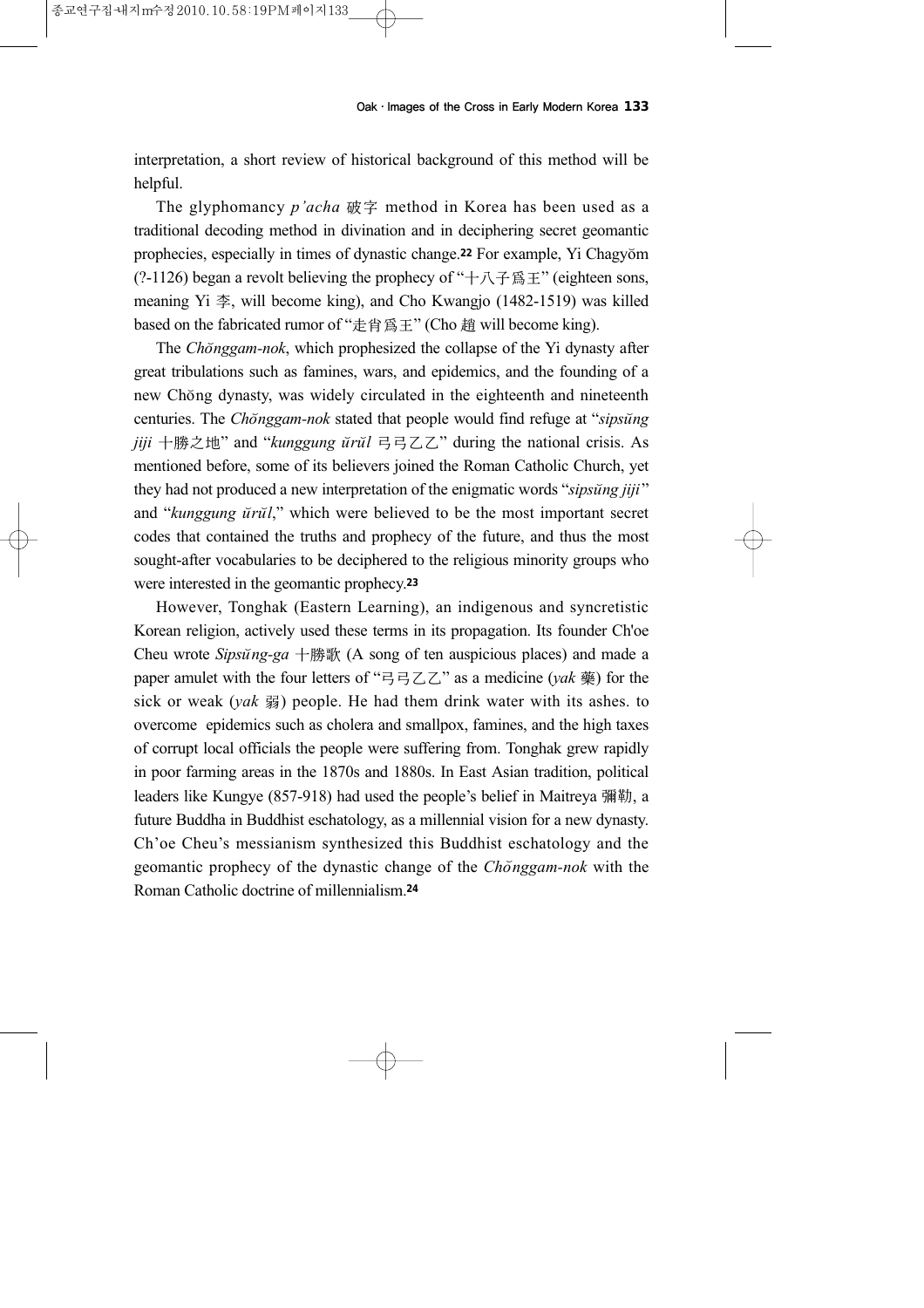

Figure 5-1 Inferred Original Form of Tonghak *Yo*̆*ngbu* by Bucknell and Beirne



Figure 5-2 Inferred Original Form of Tonghak *Yo*̆*ngbu* by Oak

Bucknell and Beirne insisted that Ch'oe Cheu's talisman resembled half of the Chinese character  $\frac{1}{2}$  *yak* (weak) (Figure 5-1), for the half of the character *yak*  $\frac{1}{2}$ comes close to being a combination of the mystical  $kung \equiv$  and  $\tilde{u}l \not\sqsubset$  (Bucknell and Beirne 2005). But a more plausible combination might have been the four letters, not two letters—the combination of one half of the letter *yak* and the other reversed half of the letter yak for a bilateral symmetry, which was a typical design of the talisman. Then Ch'oe Cheu's talisman resembles the letter  $\mathcal{F}_{\mathcal{D}}$  with two short horizontal lines in each of the lower corner of the letter (Figure 5-2).

From this uniquely Korean tradition of millennial and geomantic prophecy, some Koreans devised a Christian interpretation of the *Cho*̆*nggam-nok*. Kim Sangnim (1847-1902) was one of them. He was a traditional Confucian *yangban* scholar at Kyohang, Kanghwa Island. He had failed several times in the government exams but finally passed the first local exam, "*ch'osi*" when he was forty years old. He became a teacher at a local private school. He had mastered the *Book of Changes* and the *Cho*̆*nggam-nok*. However, he could not figure out the meaning of "*sipsu*̆*ng jiji*" of the *Cho*̆*nggam-nok*. After hearing the Christian gospel from Korean evangelist Yi Sŭnghwan in 1893 and studying the Scriptures, Kim decided to become a Christian, believing that the way of "*sipchaga*" (the cross) was the "*sipsu*̆*ng jiji*." G. H. Jones baptized Kim in August 1894.

The first conversion of a *yangban* scholar became a serious issue for his extended family, yet aroused great interest in Christianity among the islanders. Soon a church was organized at Kyohang under Kim's leadership. After teaching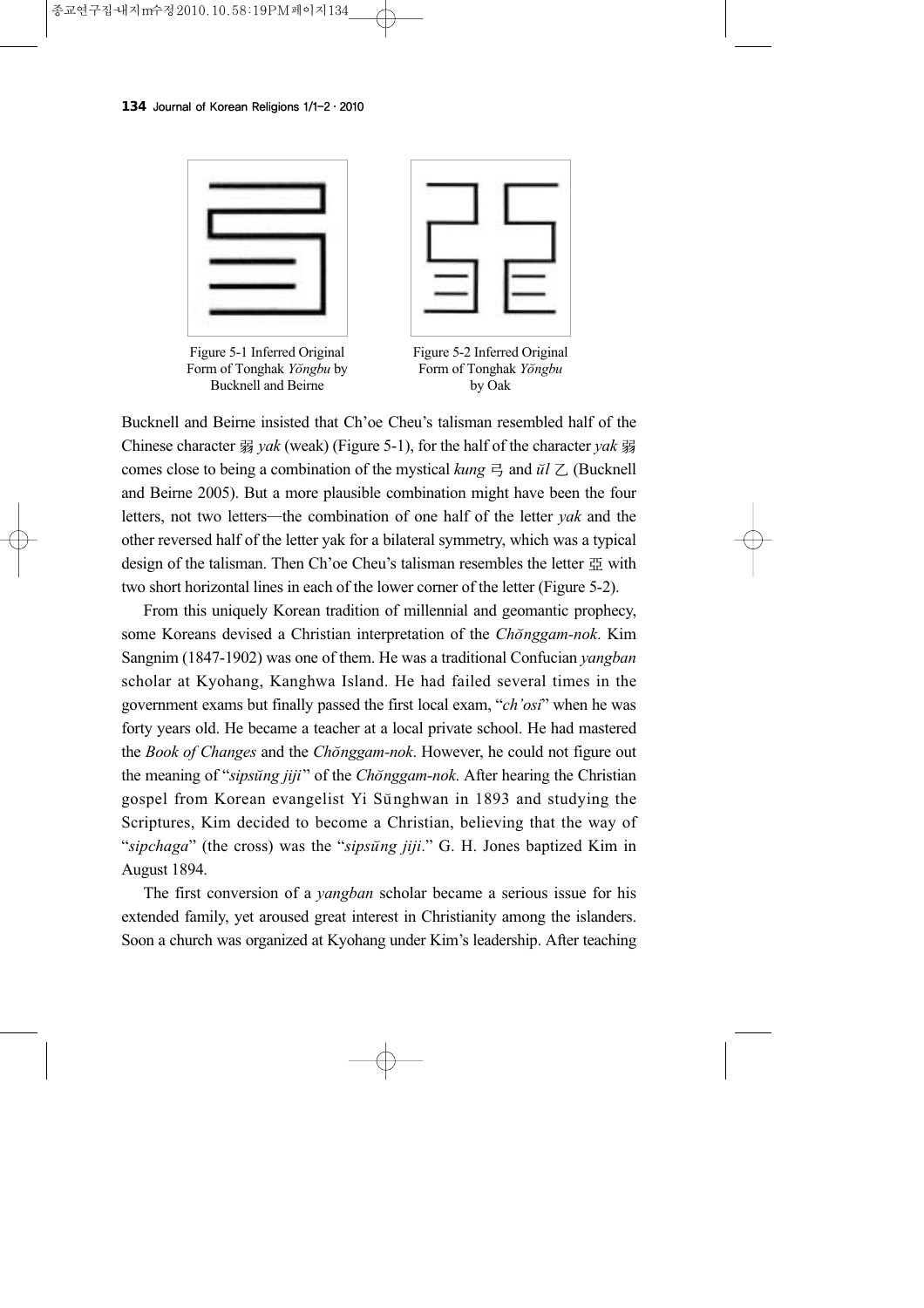at the East Gate Methodist School in Seoul for a year, Kim worked as a local preacher on the island. When he died in 1902, many self-supporting Methodist churches were growing rapidly in Kanghwa. His conversion gave great impetus to the beginnings of the Methodist Churches in Kanghwa Island (*SW* 1902; Yi and Cho 1994, 107; Yi T. C. 2000, 364-365). Yi Sŭngnyun, a Presbyterian, was converted to Christianity in 1894 believing that Jesus Christ was the anticipated Chong-doryong (Prince Chong, the new king of the *Chonggam-nok*), and Christianity was the fulfillment of the prophecy of the *Cho*̆*nggam-nok*. When the Russia-Japan War took place in 1904, many people appealed to the *Ch*<sup>o</sup>nggam-nok and wandered the deep valleys and mountains of the country in order to find auspicious places to preserve their lives. Even many Protestant Christians were anticipating the imminent second coming of Christ (C. ROSS 1904, 176). In this context, Yi elaborated his earlier interpretation of the "*sipsu*̆ *ng jiji*" and Chŏng-doryŏng. He criticized the ignorance of those who were still searching for the "*sipsu*̆*ng jiji*" on Kyeryong Mountain and other places, and presented a spiritual meaning for the ten auspicious places in his interpretation of the first character (亞) of Abraham (亞伯拉罕) in Matthew 1:1 of the Chinese New Testament:

When we see "A" (亞), the first character of "Abraham" (亞伯拉罕) in Matthew 1:1, it has both "sip"  $(+)$  of the "*sipsung jiji*" and "kunggung urul" (弓弓乙乙). The central white part of the character "A" (亞) is apparently the character "sip"  $(+)$ . Thus any place where people believe in the Lord's Cross will become the "*sipsung jiji*." When we see the right and left part of the character "A" (亞), they are obviously "kunggung  $\tilde{u}$ rũl" (弓弓乙乙). Thus we must study and investigate the Bible.... As the three characters of "Chongdoryŏng" are "chŏng" ( $\mathbb{F}$ , right), "do" ( $\ddot{\mathbb{A}}$ , way), and "ryŏng" ( $\ddot{\mathbb{E}}$ , peace), it means that if one follows the right way he or she may live in peace. This is identical to "tohaji 道下旨," which means that God let the *Chŏnggam-nok* foretell the truth of the Lord's Cross to the people. ...Brothers, do not search for the ten auspicious places any more. If you come before our Lord's Cross, you will find a very auspicious place. Let's discard the imperfect words of the *Ch*<sup> $\tilde{o}$ </sup>*nggam-nok*, and propagate the precious character " $+$ " of the "cross  $+$  $\tilde{\pm}$ " 架" to wandering compatriots, and let them know the way of eternal life (Yi S. 1906).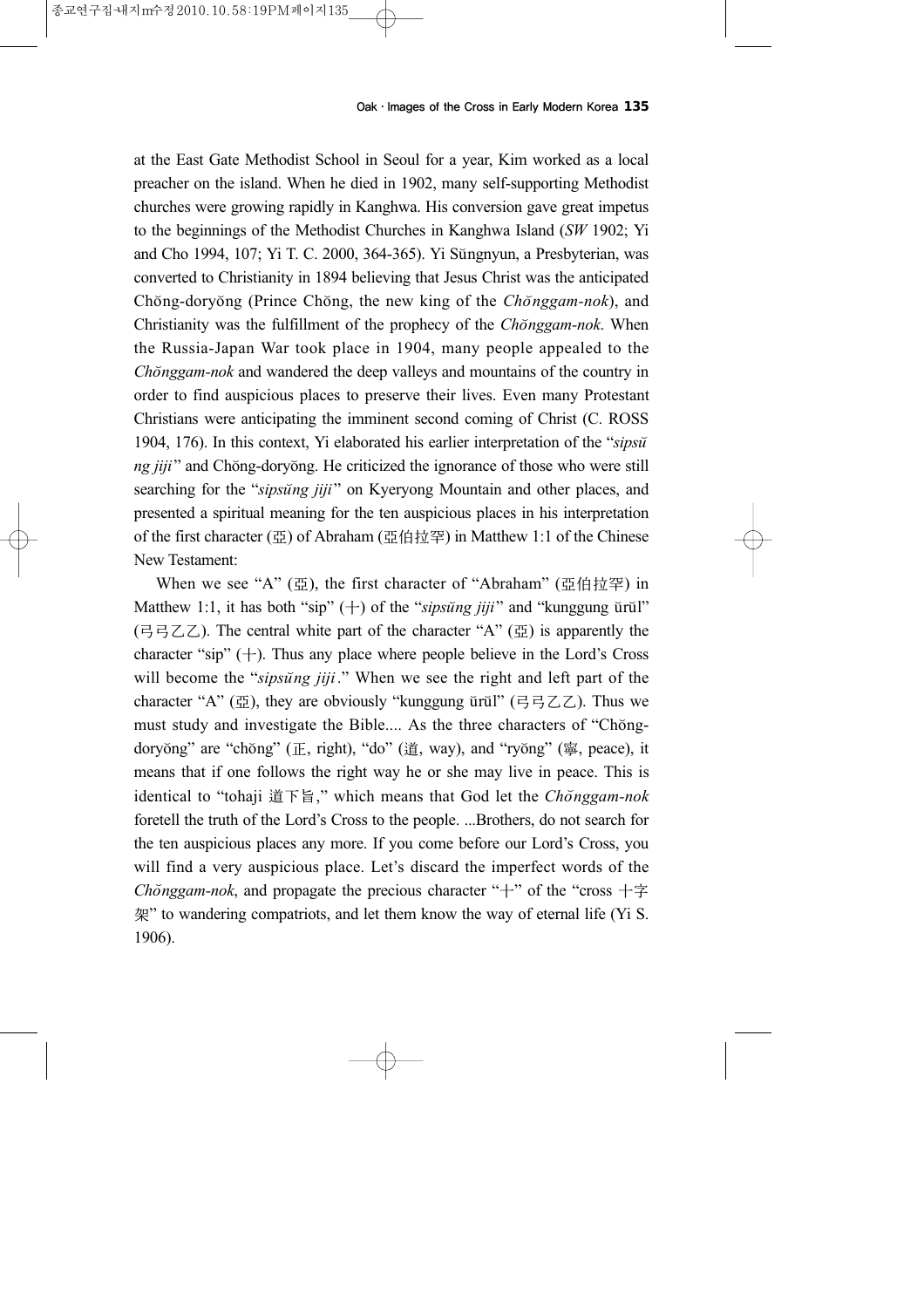By the very method of glyphomancy, Yi Süngnyun found Christ's cross  $(+)$ , the place of salvation ("*sipsu*̆*ng jiji*"), and the way of salvation (*kunggung u*̆*ru*̆*l* 弓弓㢌㢌) inside the first letter (㌦) of the name of Abraham. Yi found the fulfillment of the prophecy of the *Chonggam-nok* in Jesus Christ, the son of Abraham. The ten (㌢) auspicious places (㌢㉩㴝㶀) of the *Cho*̆*nggam-nok* were deciphered as the place where the cross defeated sin. Now any place where people believed in the ten-letter-frame cross  $(+)$  could become the ten auspicious places (十勝) of salvation. Yi believed that God gave the *Chönggamnok* to Koreans to foretell the truth of the cross of Jesus Christ. He interpreted a foreign book, the New Testament, from the perspective of a more familiar book, the *Cho*̆*nggam-nok*. The two books combined to show the Koreans the way of salvation and hope for the millennial kingdom.

What is significant is the fact that this interpretation was introduced in the official newspaper of the Korean Presbyterian Church, the *Ku*̆*risu*̆*do Sinmun* (The Christian News), edited by H. G. Underwood. It meant that Yi's innovative yet intellectually implausible interpretation was acceptable to some missionaries and Korean Christian groups. It provided some Koreans with a new way of reading the *Cho*̆*nggam-nok* with the New Testament. From 1894 many churches, Christian schools, and mission hospitals hoisted the flag of the red cross (the Jesus flag). When the glyphomatic interpretation of the cross as the ten auspicious places of the *Chŏnggam-nok* was projected onto the red cross, those Christian places came to signify the millennial places of salvation and protection for life and property of the suffering people. The amalgamation of the missionaries' political power, the Christian message of redemption, and the Christian doctrine of pre-millennialism with Korean folk beliefs in geomantic prophecy became an impelling factor in the conversion of some Koreans to Protestantism. The synthesis of the church as a religious space with the church as a political space was started at the Sorae Presbyterian Church, Hwanghae province, which was established in 1885 by Korean Christians and ministered by William J. McKenzie in 1894. Let us see the beginning of the Jesus flag (the red cross flag or the flag of St. George's Cross) of the church.

*The flag of St George's cross, 1894-1910*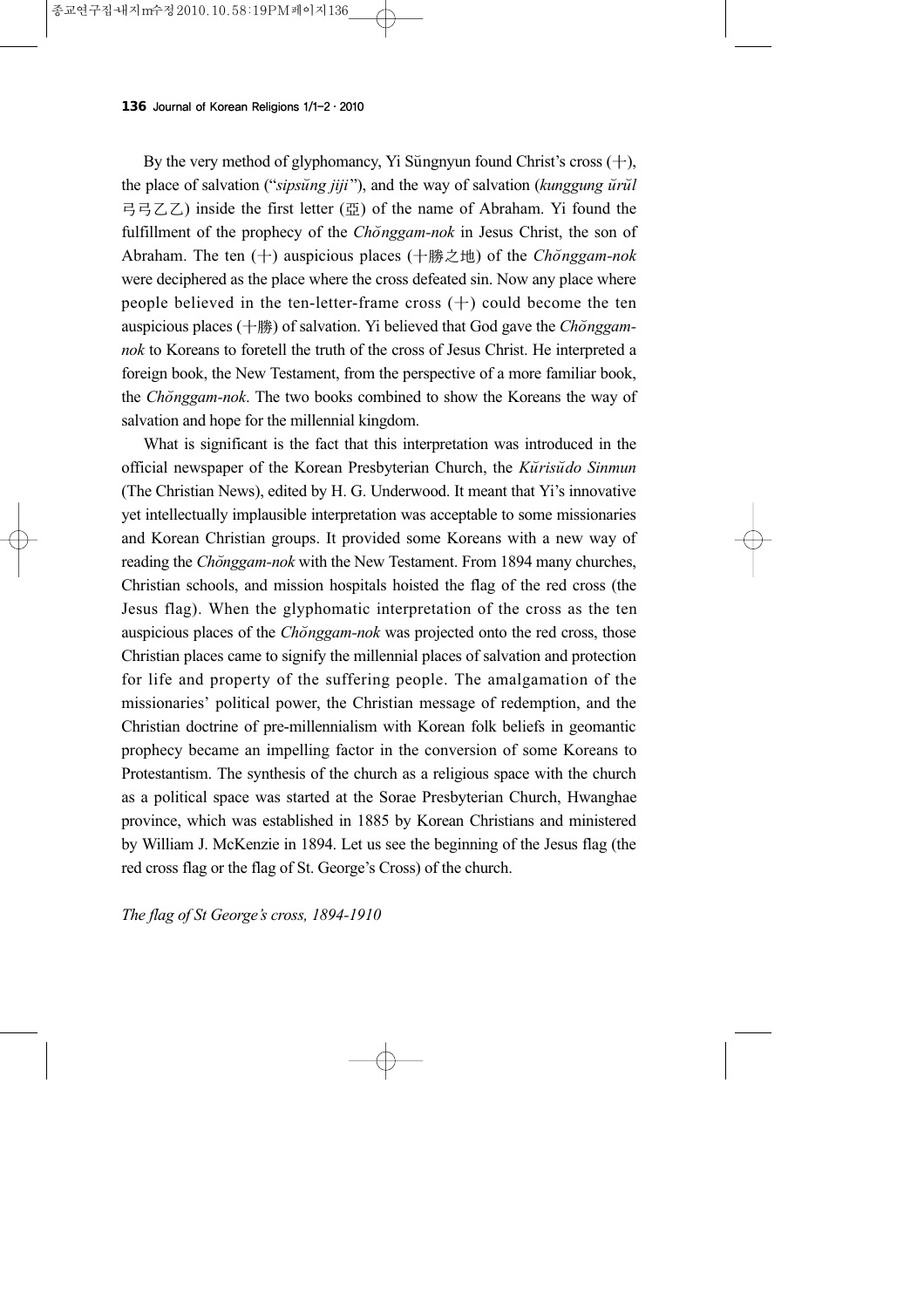William J. McKenzie (1861-1895), an independent Canadian Presbyterian missionary, worked at Sorae Church in Hwanghae province from February 1894 with the help of Sŏ Kyŏngjo. In November 1894, the second Tonghak Uprising broke out against the Japanese. McKenzie emphasized "the meekness and gentleness of Christ, enduring abuse and hatred without retaliation" (McCully 1904, 153). All the Tonghak soldiers who sought MacKenzie out were welcomed and counseled. The villagers, who were suffering under the exploitation of the Tonghaks, inquired of Sŏ Kyŏngjo the secret of the Christians' peace. Villagers were trying to "hide under the foreigner's wing when the Japs come" and "clung the more closely to the preacher as their earthly protector" (McCully 1904, 154).

On December 12, 1894, McKenzie raised "the flag of Jesus," the flag of the St. George's Cross—which had a centered red cross on a white background above his dwelling and the chapel, to stand for the dwelling of a British citizen as well as Christianity (Figure 6). In his diary he wrote: "We cut the pole some distance off. There were willing workers to have that emblem above them. Tonghaks and all worked, dug the hole and held the ropes, and soon the flag ascended, while we sang 'All hail the power of Jesus' name!'" It was his own idea "to distinguish his little church and the holy Sabbath from the unholy shrines and celebrations of the heathen." The next day he wrote: "The flag is seen from afar, and there is much curiosity as to its meaning. It serves as an object-lesson of the meaning of the cross—purity and suffering for others" (McCully 1904, 155). A few days later two hundred Tonghak soldiers passed through the village. Their leaders visited the foreigner as they saw the "Jesus flag" flying. McKenzie received them without fear. Christmas Day passed without celebration. The Japanese were defeating the Tonghaks. On the first Sunday of the New Year, the So brothers preached to a large crowd at two services. "A fair portion of the congregation were Tonghaks" (McCully 1904, 158). In February, about fifty men and sixty women began fundraising for a new church building. Several Tonghaks gave over 600 *nyang* (\$30) in a day. Soon a new church was completed on the former site of the town shrine, and a high pole was erected in front of the gate to designate it as a sacred Christian place.

McKenzie's flag of St. George's Cross and his thoughts inspired the notion that "throughout the land of Korea a white flag with St. George's Cross has become as universal as the church bell of Christian lands" (McCully 1904, 154).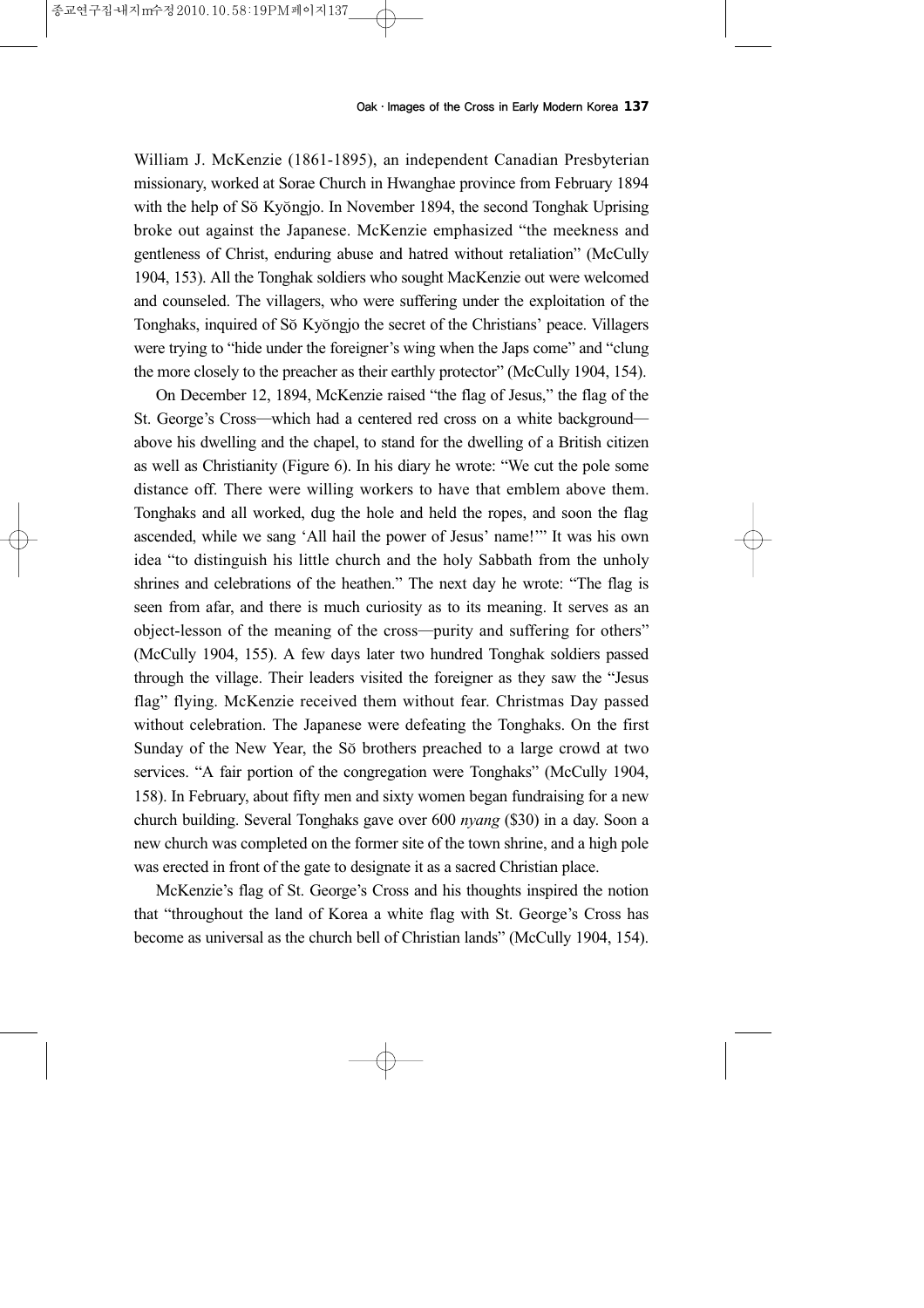Religiously, the "Jesus flag" symbolized the suffering and redemptive death of Jesus and the Christian principle of nonviolence. At the same time, the red-cross flagpole separated the Christian church from other secular or religious spaces. Politically, it was the symbol of the missionary's extraterritoriality, which attracted people who desired to be protected under the "great Westerner." On the other hand, it had continuity with the ancient Korean tradition of erecting a *sottae* 솟대 a sacred religious place; *sodo*, which offered protection to refugees; *changsu*̆*ng* 장승, village guardians that protected people from epidemics; and tanggan 幢竿, a flagpole of a Buddhist temple. In particular, the flag of the cross had a new meaning to some groups who believed in the prophecy of the *Cho*̆*nggam-nok*.



Figure 6. The Sorae Church and its Flag of St. George's Cross, 1898

The flag of the red-cross, like the Union Jack flying over the British legation and the Stars and Stripes over the American legation and the American missionaries' hospitals in Seoul, represented the political power of the missionaries who were protected by extraterritorial rights.**<sup>25</sup>** During the Independence Club movement from 1897 to 1899, which was the first nationwide civilian political movement for the awakening of the people for nation building, the Protestant churches participated in the public celebration of the national holidays such as Emperor Kojong's birthday and the Founding Day of the Choson Kingdom, and hoisted the flag of the red cross along with the Korean national flag. These flags stood for the "loyalty and patriotism" (*ch'unggun aeguk*) of the Protestant Church as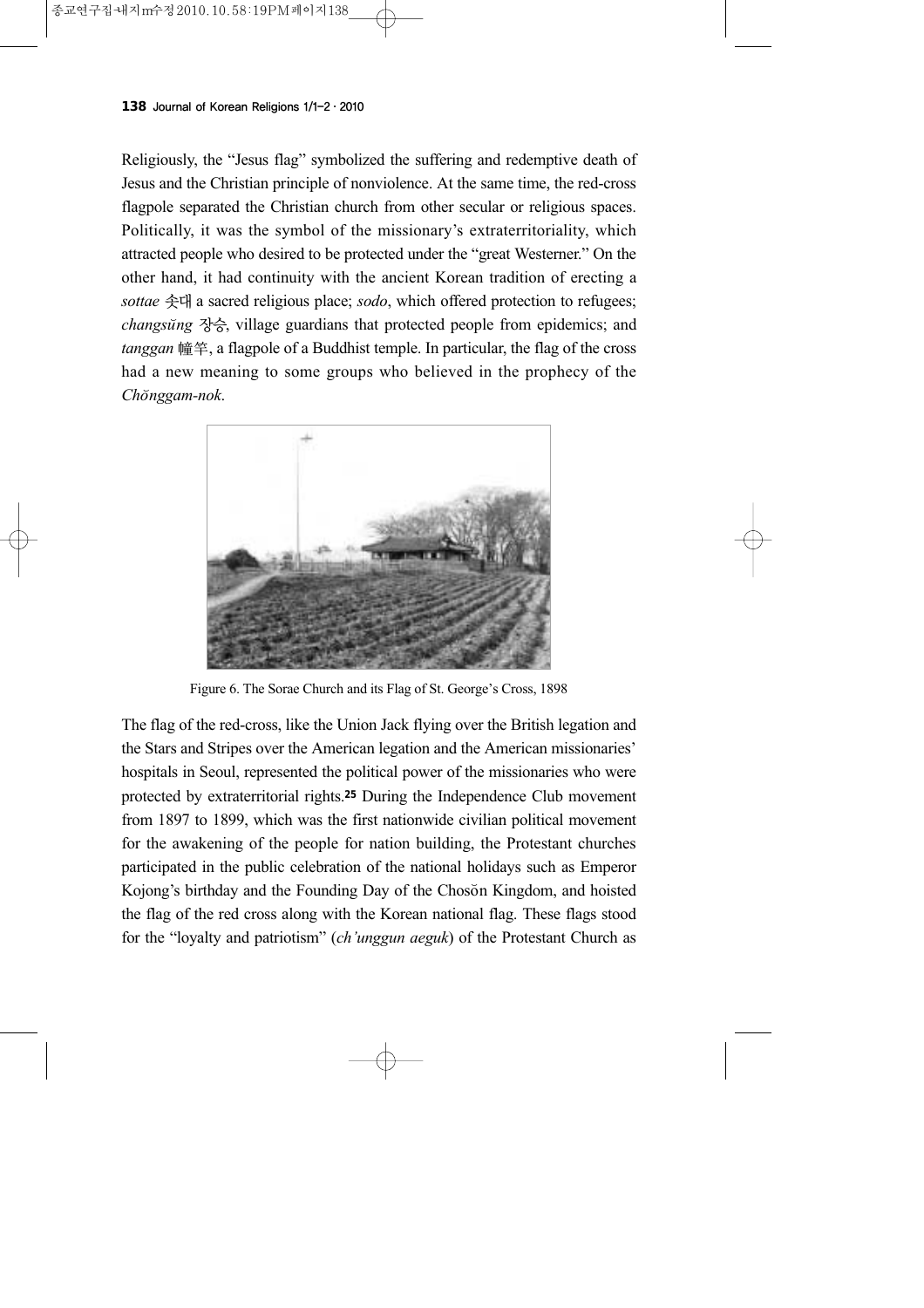well as its political power supported by Western missionaries.

From March 1898 the Independence Club (Tongnip Hyophoe) movement developed into the All People's Meeting (Manmin Kongdonghoe) in Seoul. Public meetings were held almost daily with more than 10,000 citizens. They criticized the pro-Russian cabinets' concessions and corruption. The students of the Methodist boys' school, Paejae Haktang of H. G. Appenzeller, and many Protestant Christians joined the demonstrations. Yun Ch'iho (Methodist), Hong Chonghu (Presbyterian), and Syngman Rhee (Methodist) were leaders of the meetings. On October 29, 1898, a former butcher named Pak Songch'un of the Central Presbyterian Church made a public speech. The meeting adopted the Six Articles to the Emperor and demanded serious political reforms and the expansion of people's rights. The Minister of Education asked Appenzeller to disperse the students. On November 15<sup>th</sup>, the election day of the Privy Council (the Lower House), Emperor Kojong ordered the arrest of the leaders of the Independence Club. Many of them, including Yun Ch'iho, found refuge in the American missionaries' houses. When Hong Chonghu, a deacon of Rev. Daniel L. Gifford's Yŏndong Church, was arrested on American property, H. N. Allen of the American Legation demanded Hong's release and it was granted. After attending the prayer meeting and seeing his family, however, Hong "voluntarily gave himself up to the authorities, preferring to share the lot of his compatriots to being free on a technicality" (Avison 1898a). The people and the students did not disperse and the things grew worse (Allen 1898a). From November 16<sup>th</sup> to 19th, the loyalists of the court reorganized a couple of thousand members of the old guild of coolies and merchants known as "the Peddlers Club" (Hwangguk Hyŏphoe). They armed themselves with clubs and attacked the unarmed people, calling them "*Manmin Kongdonghoe yo*̆*kjo*̆*knom*" (traitors of the populace) on November 20th (Appenzeller 1898). About 1,000 armed men on each side fought hand to hand until the Peddlers Club retreated outside the city. The people (*paekso*̆*ng*) destroyed the houses of the peddlers. Dr. Avison's hospital, Chejungwŏn, was filled with wounded men with broken bones and bruised flesh. The US Minister directed all the American citizens to fly their national flag over their houses to protect themselves from the mob. *The Christian News*, edited by H. G. Underwood, criticized the Peddlers Club and its wicked organizers in the court (*KS* 1898c).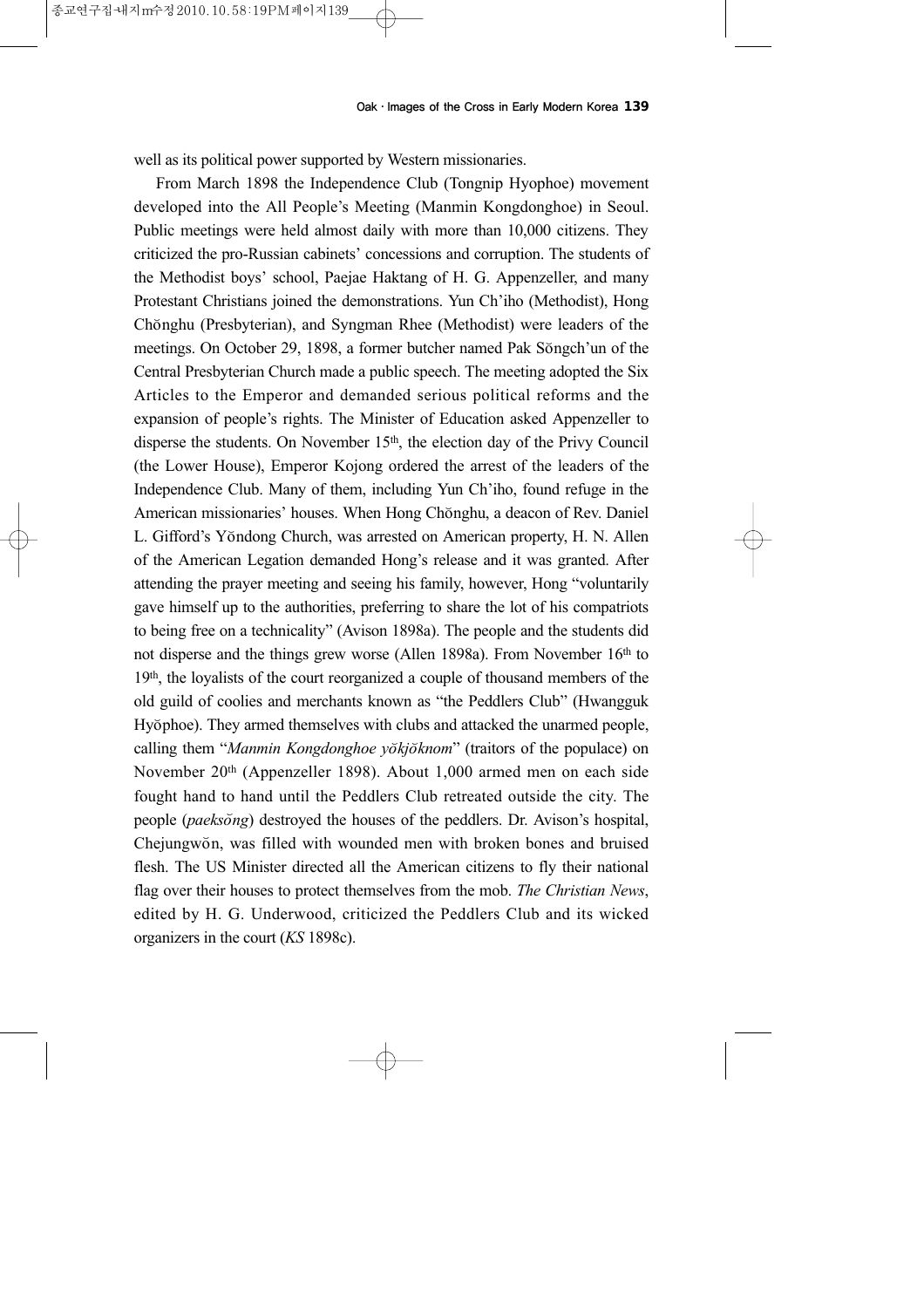On November 26th Emperor Kojong publicly promised to reform the government and then met the leaders of the Independence Club—Yun Ch'iho, Hong Chŏnghu, and Ko Pyŏngsŏ. But the dispersed people reignited their campaign because the emperor ignored his promises and the leaders of the peddlers continued communication with the cabinet members. The Peddlers Club sent a letter of warning to Paejae Haktang: A letter, purporting to come from the Peddlers to the Methodist School reviling the students and all the Christians, caused a good deal of excitement, especially as it threatened the destruction of their school and churches and a few hot-headed ones, taking their cue from the methods followed by the "Independence Club," gathered the Christians from all denominations together, harangued them into a state of fervidity, and, taking several Red Cross banners, marched them in a body to the police court to demand the immediate arrest and punishment of the men whose signatures were on the letter. The frightened Chief of Police promised to have the men arrested within 24 hours and they dispersed with the understanding that they would meet the next day to watch the trial (Avison 1898b).

Students and so-called Christians marched to the police court with the flag of the red cross. The chief of police resigned and disappeared. Kil Yŏngsu, a leader of the peddlers, sent a letter to Appenzeller and denied any connection with the abusive letter, "declaring it to be a forgery, and stating that they held the school and the Christians in the highest esteem" (Avison 1898b). When the aforementioned radical Christians planned to meet again, missionaries attempted to persuade deacon Hong and others not to participate in political demonstrations and had a free discussion with Koreans. Some of the politically awakened members of the churches, "a strong, intelligent body," however, supported the use of force (Avison 1898b).

The local churches also displayed both the Korean national flag and the flag of the red cross at the ceremony of the emperor's birthday from 1897 to 1907 (Figure 7). With the widespread use of the flag of the red cross, its meaning shifted from a symbol of patience to that of masculine power. This paralleled the change in the nature of the church from a religious community to a sociopolitical association to some extent. Many people joined the church to receive protection and gain power (Sharp 1906, 182). After the Independence Club was disbanded by Emperor Kojong in 1899, villagers joined the churches to protect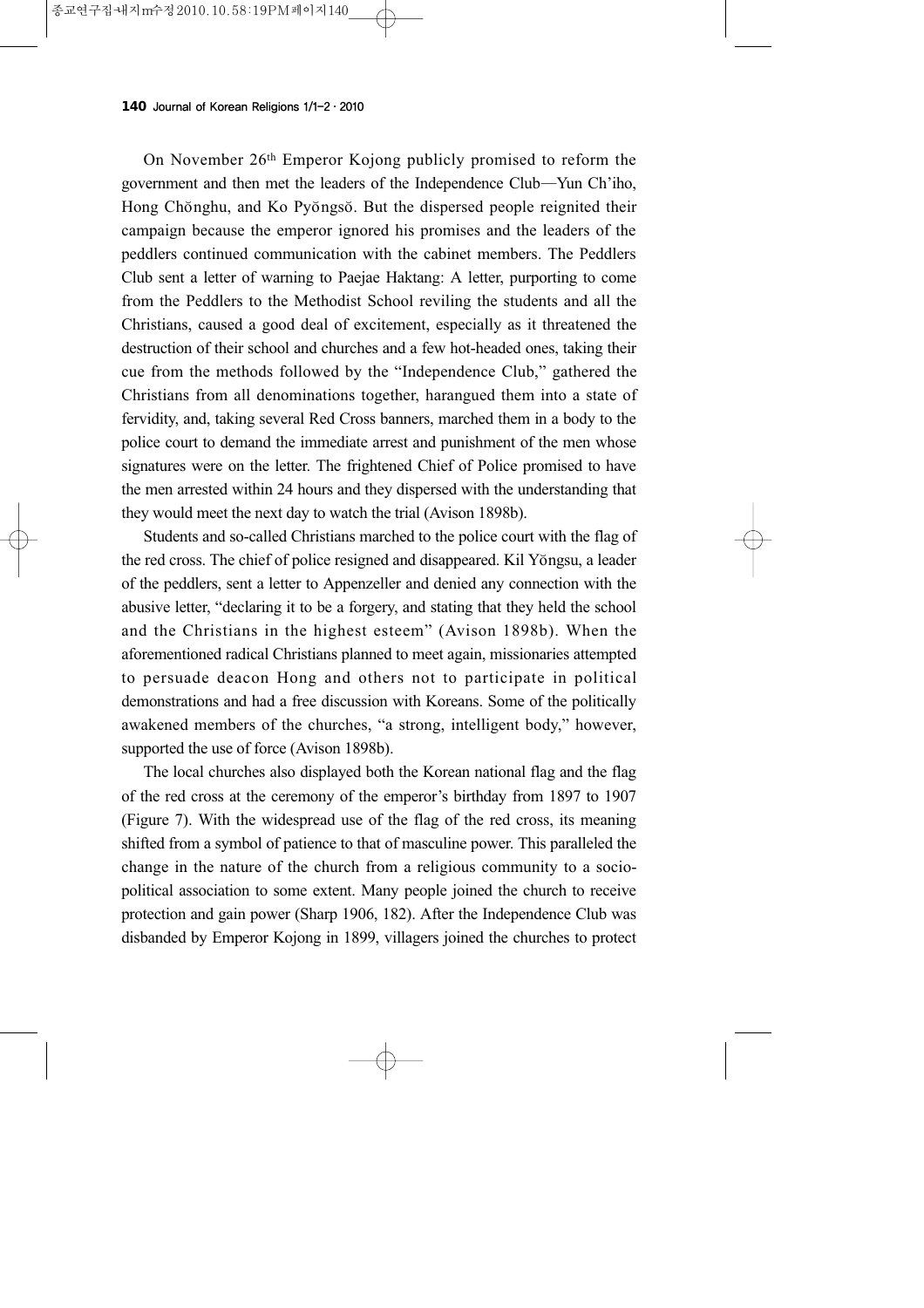

Figure 7. Celebration of the Emperor's Birthday, ca. 1906



Figure 8. A Typical Flagpole of a Rural Church, ca. 1902

their property from the abuse of the peddlers. They erected flagpoles at the churchyards to warn against the wrongdoings of peddlers, robbers, or corrupt local officials. Others organized the churches by themselves, erected the flagpoles, and squeezed money from the villagers by flouting the missionaries' political power and abusing the name of the church. For example, during the "Incident of Chŏng Kildang" in 1900—armed remnant Tonghaks, flying the flag of the red cross, beat innocent people and insulted local officials under the pretext of the Russian Orthodox Church—and this was a typical church abuse case (Yi M. 1985).

The churches which displayed the flag of the red cross became known as places that assured the protection of lives and property during wars and times of national crisis. The Sorae Church, the Sap'yŏngdong Presbyterian Church in Munhwa, Hwanghae province, erected a flagpole in 1897 (*KS* 1897a). The use of the flag of the red cross began to be popularized in 1898. The use of the flag greatly proliferated from 1901 to 1903 when a great famine hit central Korea, and flagpoles with the flag of the red cross were erected in the provinces of Hwanghae, Kangwŏn, and Kyŏnggi (Figure 8). Crop failure was so severe that it became a major factor in the fall of the Choson kingdom. Many people became beggars, hoodlums, or robbers. Some of them, under the pretext of the powerful foreign missionaries, organized nominal churches to avoid heavy taxes or labor, to protect their lives, to squeeze money from people, or to win lawsuits for the hill tombs where they had built fake ancestral gravesites. Many joined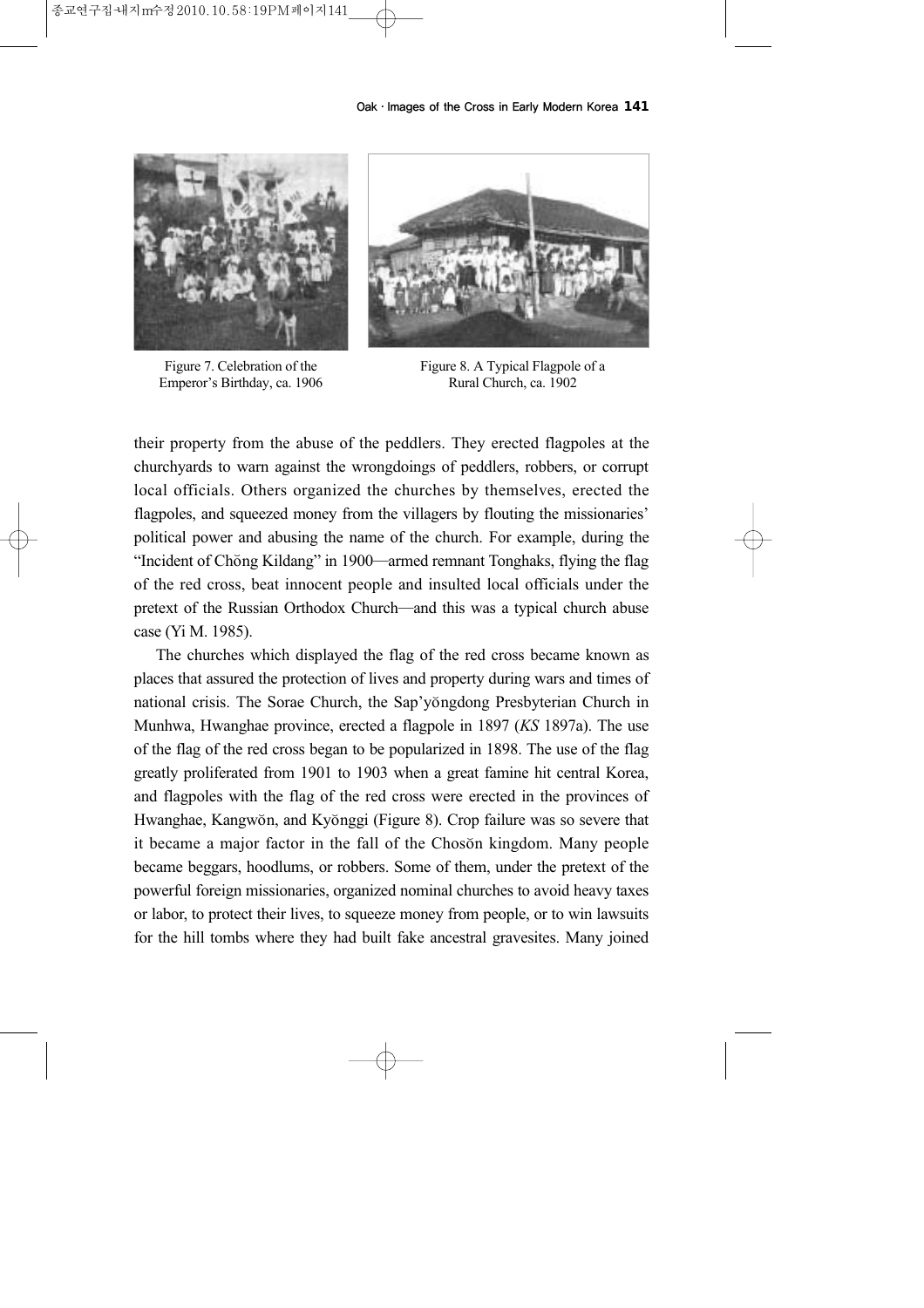the Roman Catholic churches to be protected under French missionaries. It was in this context that Protestant Christians built the flagpoles and hoisted the flag of the red cross.

In 1901 James S. Gale, who had emphasized the separation of church and state, became editor of *The Christian News*, and treated the erection of the flagpoles as a serious issue (*KS* 1901a). In an editorial in May 1901, he equated the worship of the flag of the red cross, or forsaking Christ on the cross, with the Israeli's idol worship of the bronze serpent that Moses had made in the wilderness (*KS* 1901b). It was in this context that Arthur J. Brown, who visited Korea in the spring of 1901, recommended a non-engagement policy in politics. The missionaries sent a ministerial letter to the Korean congregations which emphasized the strict separation of church and state (*KS*, 1901c). Gale continuously criticized flagpole-building and insisted that the flagpoles should be removed from churches. In early 1902, an idiom— "P'yŏngyang is famous for faith, Seoul for hymn-singing, and Yŏnbaekch'ŏn for the flagpoles 평양믿음 서울찬미 연백깃대"—was popularized among Christians. In the counties of Yŏnan and Paekch'ŏn in Hwanghae province, there were "about twenty" flagpoles every ten or fifteen *li* and the wooden poles and flags were high and magnificent." Gale warned that if the flagpoles were not prohibited, a bigger problem would arise (*KS* 1902).

Nevertheless, ecclesiastical authority and missionaries could not stop the church-abusing cases. The competition between Roman Catholics and Protestants aggravated the situation. The popularization of the flagpoles in Hwanghae province was related to the Haesŏ Kyoan (海西教案 The Case of the Abuse of Religious Privileges in Hwanghae Province) from 1900 to 1903. Two groups competed to occupy the same religious market, in which a great famine, disorder in the local government's handling of land laws, over-taxation, and Japanese settlers' purchase of farming land had made people desperate. Some joined the Roman Catholic Church and forced villagers, including Protestants, to donate money to build churches. They defied the authority of the local government, insisting that they were not governed under Korean law, but under French law. The case was solved by the active intervention of Anglo-American missionaries and the central Korean government. The Protestant missionaries' victory over French missionaries stimulated the growth of Protestant churches in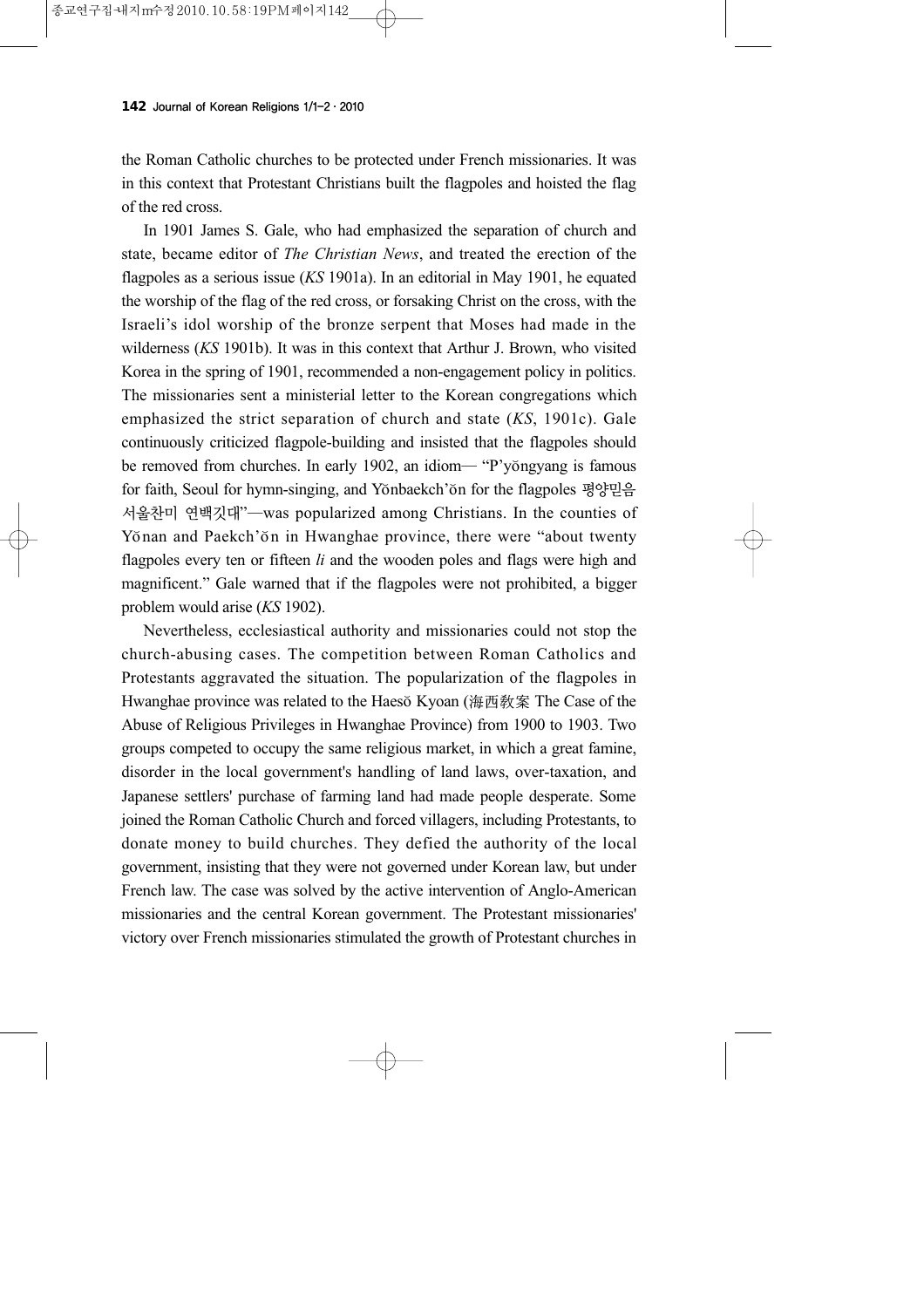Hwanghae, Kyŏnggi, and Kangwŏn provinces. Many Methodist and Presbyterian churches built flagpoles from 1901 to 1903 (Yi Ŭ. 1901; SW 1901; D. Moore 1901; Chang W. 1903).

The Wŏnsan revival movement of 1903 was initiated by Robert A. Hardie (1865-1949), who had repented for his failure in mission work, which was related to the flagpoles and church-abusing cases in his district. Hardie visited Kimhwa and Ch'ŏlwŏn counties in Kwangwŏn province four times within the year from the summer of 1901, and tried to disband fake churches organized by villagers who needed to protect themselves from the Peddlers Club. Even local government officials could not handle them, fearing their supposed connections with foreign missionaries. Hardie labeled such a fake church "a den of thieves." He informed the local government of the principles of the church, in particular its separation from politics. He ordered the removal of all flagpoles from the churches. He excommunicated a class leader who refused, and disbanded his class (Hardie 1902). When the churches lowered the flags of the red cross, villagers and officials could discern the true churches from the false ones, and the problem of the abuse of the churches began to disappear. The churchabusing cases, however, disturbed Hardie and he could not resolve them until he repented his own lack of spiritual power, repented his superiority as a white man, as well as repenting his triumphalism—and had his own awakening in the summer of 1903.

When Korea became a Japanese protectorate in 1905, the flags of the red cross reappeared in the churchyards. People cried, "We do not have anywhere to depend on" (*KMF* 1906). *The Korea Daily News* expressed that the "Jesus Church" was the hope of the nation, and passionate youth gathered at Protestant churches (*TMS* 1906). People said, "Village *changsu*̆*ng* are falling down, whereas Christian white flags and poles are rising up" (Gudapfel 1906).

During the Enlightenment Movement of 1905-1910, mission schools hoisted both the national flag and the red cross flag at graduation ceremonies, sports day, picnic days, and military exercises, sometimes using the American flag. Interestingly, the diploma of the Presbyterian Seminary of P'yŏngyang in 1907 envisioned the evangelism of Korea through the image of the cross lightened by the torch of the gospel and engraved on the Korean peninsula. Therefore, to some extent, from 1905 to 1910 the flagpoles represented Christians' anti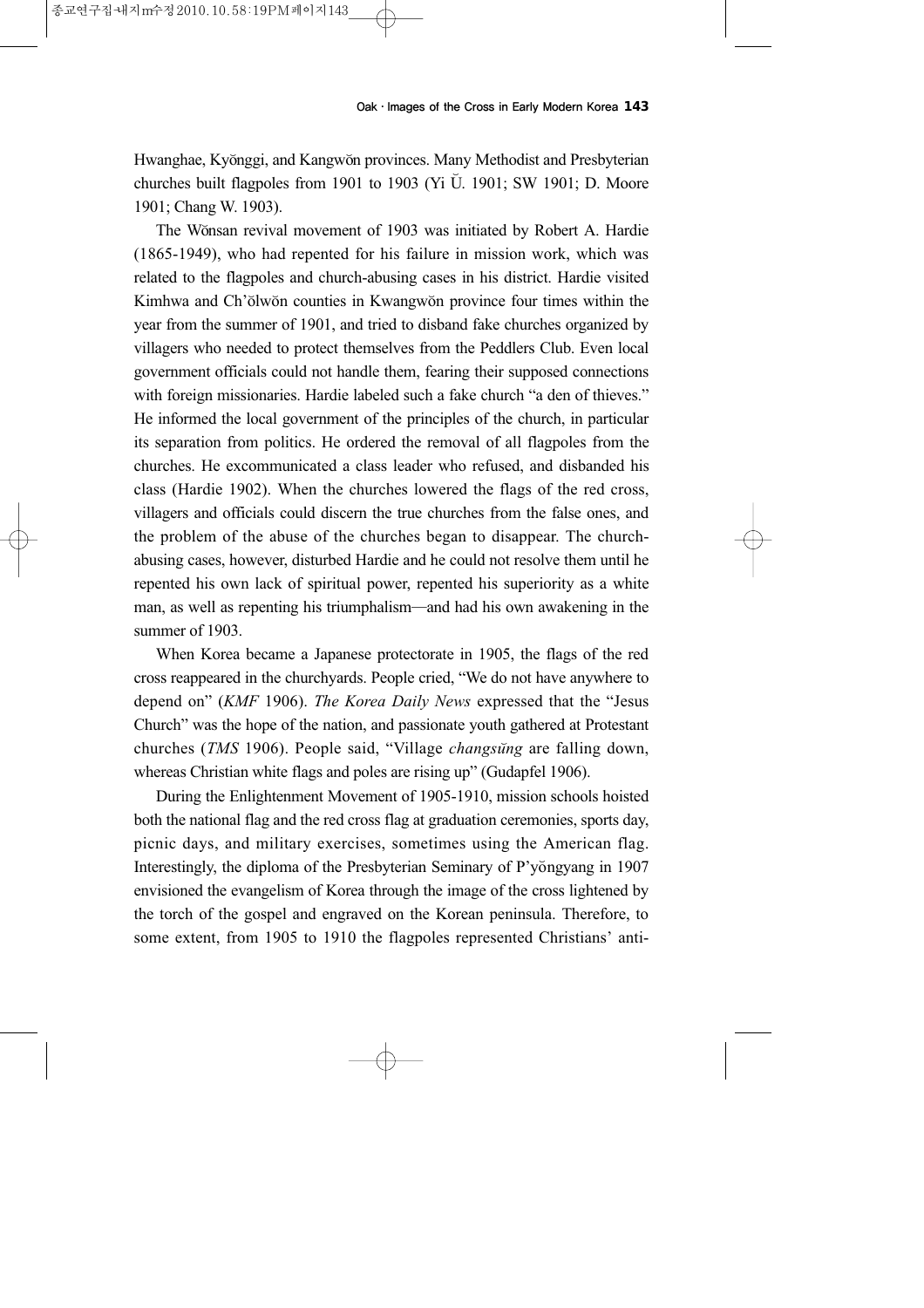Japanese imperialist sentiments. This nationalistic nature differed from that of the flagpoles in the early 1900s, which were related to the church-abusing cases and group egoism.

Both the flagpoles of the red cross of the local pseudo-religious groups and the nationalistic flags of the red cross of the churches in 1900-1910 expressed the desire for self-defense and self-reliance. Nevertheless, it was hard for missionaries to tell them apart, and so they prohibited the flying of any flag of the red cross in churchyards. The revivalist movement purified the churches and removed all the flagpoles by 1908. This was a result of the application of the American mission policy of the separation of church and state in Korea, a mission field that was becoming a Japanese colony. Now, instead of a red-cross flag flying on the pole, a symbol of political power, a simple wooden cross fixed on the roof represented the nature of the churches as religious institutions officially loyal to the colonial government.

#### **Japanese colonialism and the cross, 1905-1910**

From 1904, the Christian Churches were unable to monopolize the symbol of the cross. The Japanese army's Red Cross hospitals and ambulances symbolized modern Japanese civilization, which was represented by advanced medical science, as well as its military power which occupied Korea. During the war between the Japanese army and the Korean "righteous army" in 1907-1910,**<sup>26</sup>** Japanese soldiers shot many Korean militias to death literally on the cross. The cross was now associated with the powerful and contradictory images of healing and killing, or humanism and colonialism.

#### *Japanese Red Cross hospitals, nurses, and the cholera corps*

During the Sino-Japanese War, the Japanese empress presided over the meetings of the council of the Ladies' Branch of the Red Cross Society of Japan to make bandages for the wounded.**<sup>27</sup>** A Red Cross was embroidered on the left side of the chest of the Japanese nurses' uniforms. The Japanese army established two Red Cross Hospitals in Inch'on and P'yongyang and dispatched a Red-Cross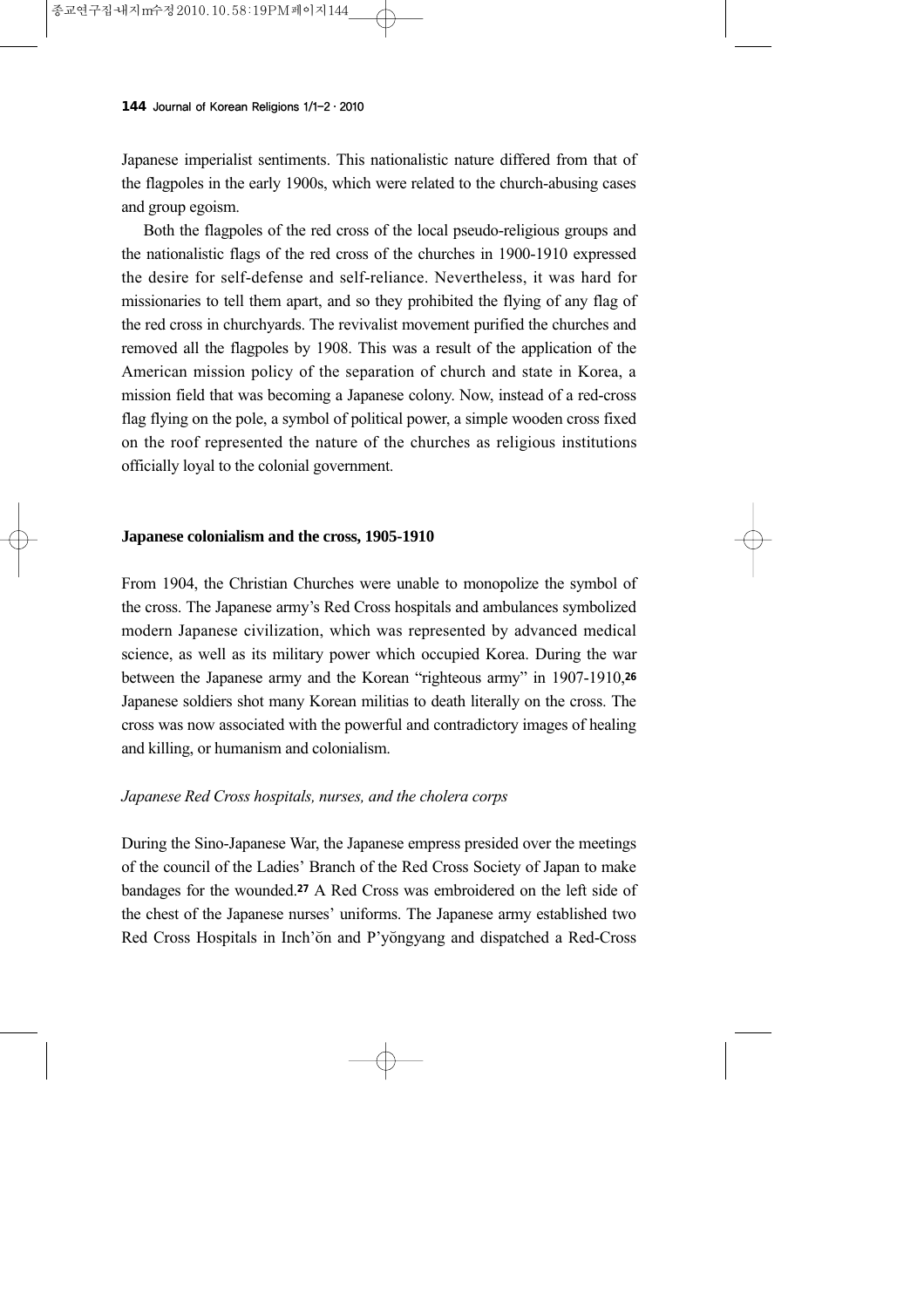hospital ship to Korea. They hoisted large Red Cross flags at the hospitals (Figure 9). There were 32 relief detachments along the lines of battles in Korea and each detachment consisted of two physicians, one pharmacist, two chief nurses and twenty nurses or attendants (*JAMA* 1906, 747). Japanese nurses, wearing Red Cross caps, took care of wounded soldiers. The army ambulance parties had medical boxes marked with the Red Cross. The Red Cross Society in Japan was one of the symbols of the "New Japan" from the 1880s onwards (Kennan 1904). 4,700 male and female nurses and attendants were working at the end of 1905 (*JAMA* 1906, 747).

Korean leaders praised their work for the wounded. "On September 2, Yi Chun, Yi Hyŏnsŏk, and others distributed 10,000 copies of the appeal for the establishment of the society. They organized the Red Cross Society and expressed sympathy for Japan by fundraising for the treatment of the wounded [Japanese] soldiers of the neighboring country" (Chong S. 1905). The Japanese nurses' white uniforms with the red cross impressed Koreans, who regarded Japan as the defender of the peace of East Asia against Russian expansionism. Koreans praised the victory of "yellow" Japan over "white" Russia and admired Japan's advanced civilization. The red cross of the Japanese army was a part of Japanese civilization that Korea sought. Protestant medical missions joined this circle of humanitarianism and civilization by organizing the cholera corps, who wore the red-cross caps.



Figure 9. Japanese Red Cross Society Hospital in Inch'on, 1904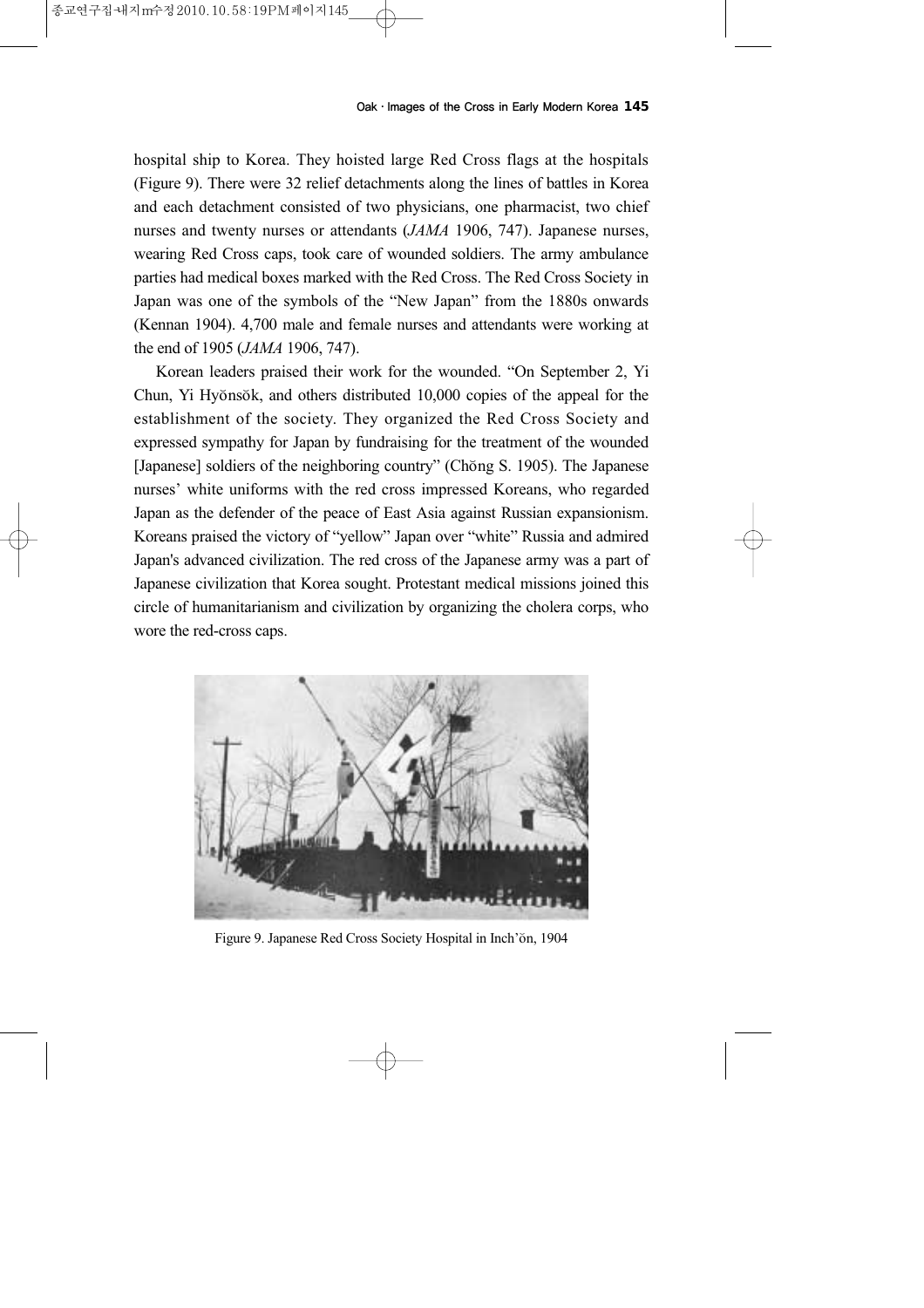The Red Cross as a symbol of Western and Japanese medical science during the Russo-Japanese War, however, disguised the actual nature of Japanese civilization—imperialism. Yi Chun (1859-1907) and other Christian leaders, who supported the founding of the Red Cross Society in Korea in 1905, did not decipher the hidden meaning of the red cross of the Japanese Army.**<sup>28</sup>** Dr. James H. Wells (1866-1938) of the Presbyterian Hospital in P'vongvang was one of the most enthusiastic supporters of the Japanese rule of Korea in 1905. He stated that the "three most conspicuous features of modern enterprise in northern Korea" were three M's—Protestant missions, American mines, and Japanese merchants (Wells 1905a, 139). He thought that the increasing Japanese merchants would add "energy and activity" (Wells 1905a, 140) and "the Japanese whetstone" would give an "edge" to the Koreans as nothing else could. "The Japanese method may not be the gentlest in the world, but it is effective at any rate, and it is the only method in sight" (Wells 1905a, 141). Therefore he exclaimed "Dai Nippon! Banzai!" He added that he would applaud the work of Japan "as long as she keeps the promise" (Wells 1905a, 141). The editor of *The Korea Review*, Homer B. Hulbert, commented that Wells' opinion was extreme and Japan's promise of the independence of Korea should be kept after the war (Hulbert 1905, 147-148). In reply to the criticism of his article, Wells defended his "pro-Japanese proclivities" and praised the gentle and tactful transfer of the administration from Korea to Japan (Wells 1905b, 425-426). Wells did not share the anti-Japanese missionary minority's opinion, yet he had many supporters even from Koreans.

## *Execution of Korean righteous army soldiers on the cross, 1907-1910*

When the Japanese police, gendarmes, and army executed Korean militia soldiers and suspicious farmers from 1904 to 1910, some were shot on the simple cross-shaped wooden frame. The first group to be executed was Korean farmers who protested the confiscation of their land without reasonable compensation, to be used for the Japanese railroads from Pusan to Seoul or Seoul to Ujju. Homer B. Hulbert showed the brutality of Japanese military rule in Korea by publicizing the picture (Figure 10) of the execution of three Korean farmers who destroyed some rails from the railway that occupied their rice field.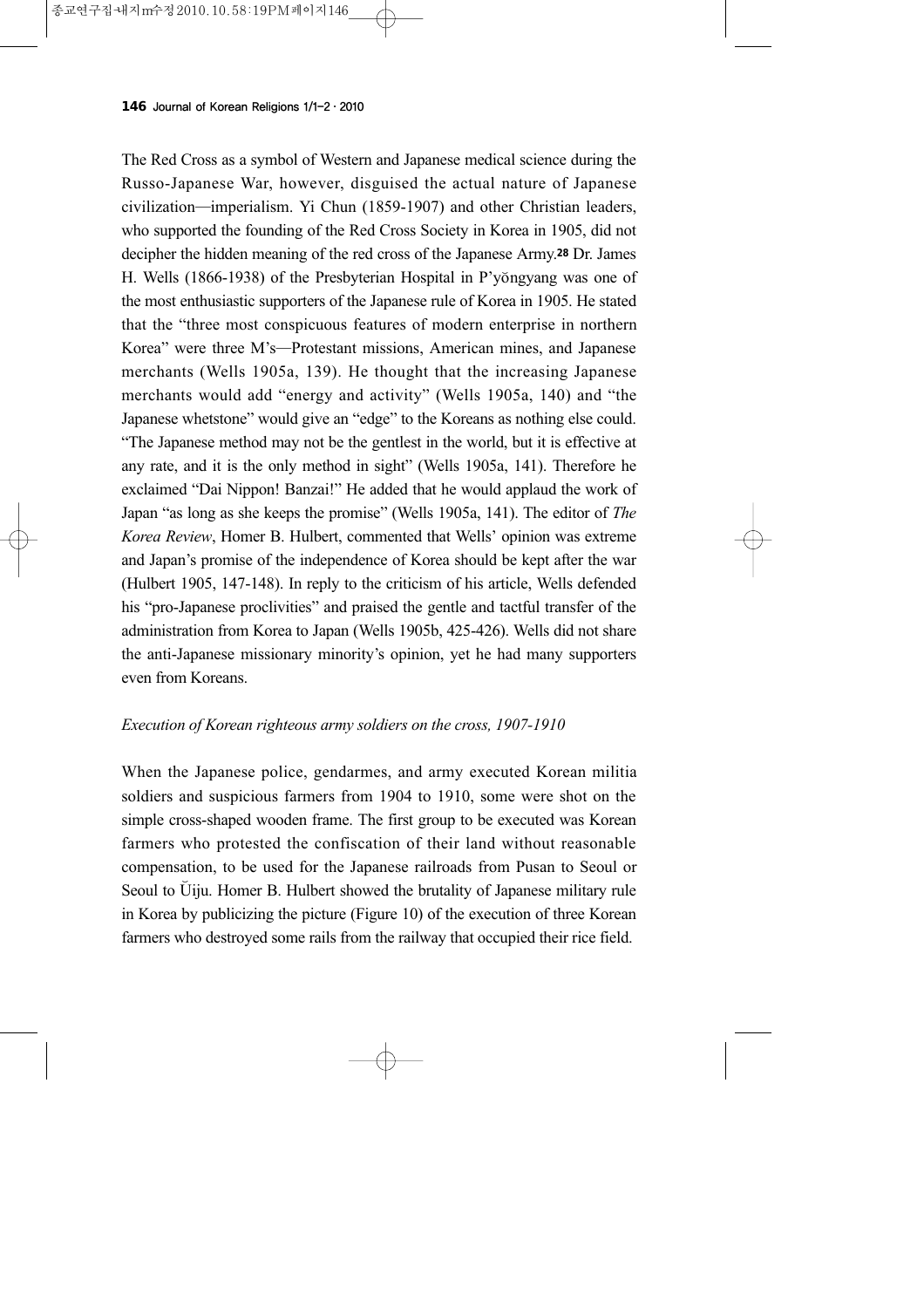The second group to be executed was a group of soldiers from the Korean Righteous Army. In 1908-1909, around 120,000 Korean volunteer soldiers engaged in 4,000 battles with the Japanese army and police. When the Japanese arrested Korean patriots, they gathered people in the villages and let them watch the Korean guerrilla "gangs" and "spies" being shot to death on the cross (Figure 11-2). Or they executed Korean patriots on the cross without summoning Korean villagers (Figure 11-1). Japan annexed Korea in 1910 after killing about 10,000 Korean freedom fighters and many of them were bound on the wooden cross and shot to death.



Figure 10. Japanese Military Rule: Execution of Korean Farmers, 1904



Figure 11. Execution of Korean Patriots, 1907

The cross was saturated with the blood of Korean nationalists. The Japanese police and army allowed European and American newspaper correspondents to take the photographs on the spot. It seems that the Japanese colonial government intended to justify killing Korean guerrillas by displaying their "civilized" process of death sentencing and execution. Or perhaps the Japanese were attempting to make the scene a lesson for the Korean villagers--the uselessness of resisting Japanese rule. As a result, the scenes of the execution of Korean patriots on the cross were wildly circulated in American and European newspapers and books. Naturally, these images made the cross as a fearful symbol of execution to the Koreans once again, as in the eighteenth and nineteenth centuries when the Choson government had used it as a frame of flogging as well as a symbol of anathema.

Ironically, however, a new image of crucifixion emerged during the Righteous Army War from 1907 to 1910. Now the cross became a symbol of Korean nationalism against Japanese militaristic imperialism, instead of being a symbol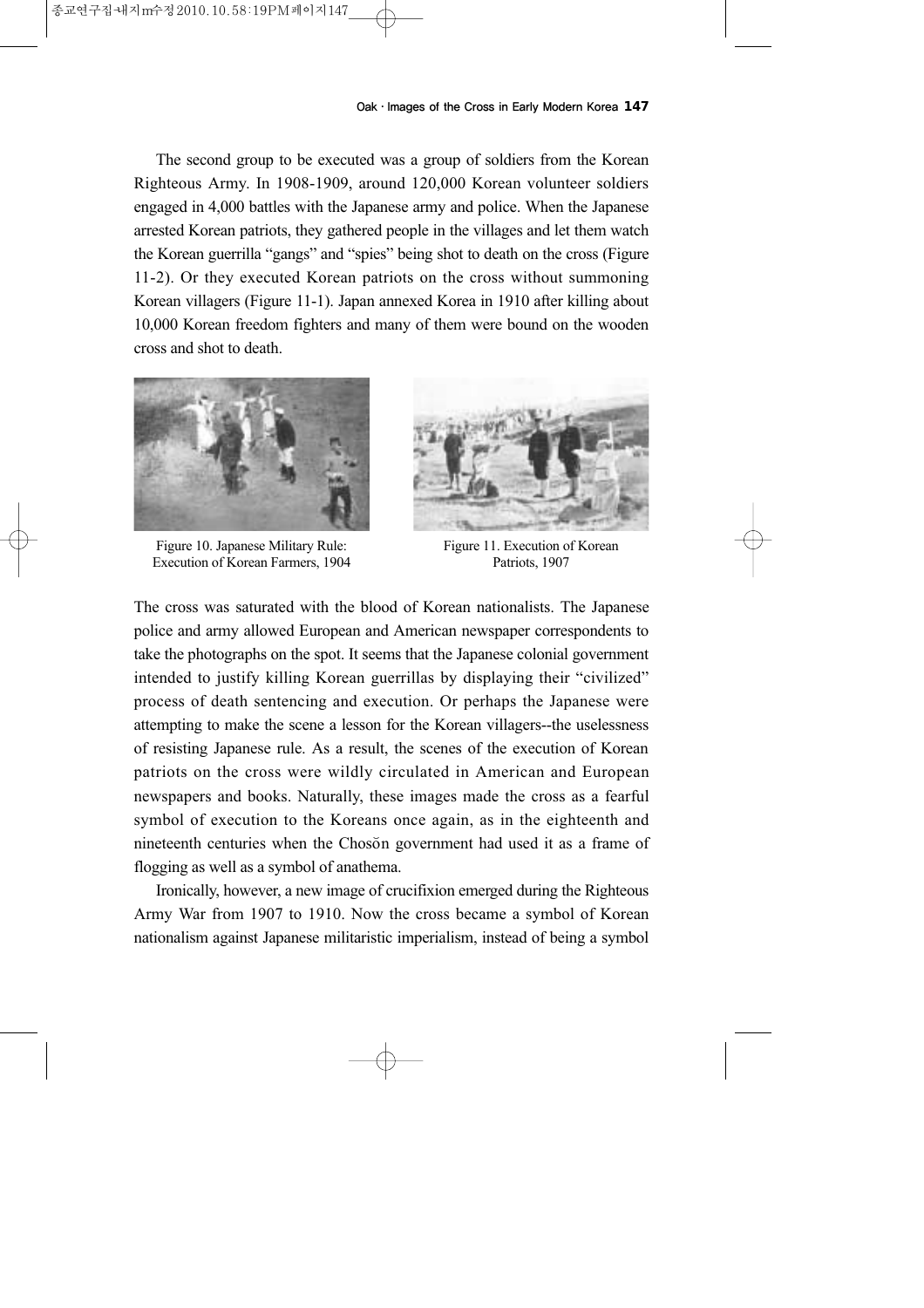of treason against the Chosŏn government in the nineteenth century. The iconography of the Christian crucifixion in East Asia, started by G. Aleni's *Tianzhu jiangsheng chuxiang jingjie* (1637) and followed by the negative reactions of the Chinese, Japanese, and Koreans, reached its full circle in the form of the execution of Korean militia patriots on the cross by firing squad in 1907-1910. Even though the missionaries and church leaders discouraged Korean Christians (both Catholics and Protestants) from participating in the military resistance, some Korean Christians assassinated pro-Japanese American diplomats (like W. D. Stevens by Chang Inhwan, a Presbyterian, in March 1908), and Japanese high officials (like Ito Hirobumi by An Chunggŭn, a Roman Catholic, in October 1909), and Korean traitors (like Yi Wanyong, whom Yi Chaemyŏng, a Presbyterian, attempted to assassinate in December 1909; Yi was severely wounded on the spot) for the independence of Korea, and others joined the Righteous Army for the same purpose (*KN* 1908; Mutell 1998, 413, 433; *TMS*, 1909).

#### **Conclusion**

In the conversion of Korean individuals and groups to Protestantism from 1894 to 1910, the glyphomancy factor, which has been mostly neglected by many scholars, played a significant role, and that this idiosyncratic glyphomancy factor was closely connected to the socio-political and millennial-geomantic prophetic elements in Korea. There were two reasons for the synthesis of these two factors: 1) conventionally, glyphomancy in Korea had been related to the geomantic prophecy of dynastic change or political revolts; and 2) contemporarily, as the integrity of the nation of Korea was rapidly deteriorating and reversing that decay was hindered by internal corruption, natural disasters, and external invasions, the religious language and iconography had strong religious-political meanings for local people who needed to protect their lives and property from corrupt local officials or invading Russian and Japanese soldiers. There is no doubt that they joined the churches for social, economic, and political reasons. But they did not always convert to Christianity for these reasons. Sometimes they needed a more compelling factor or the logic of persuasion, in which a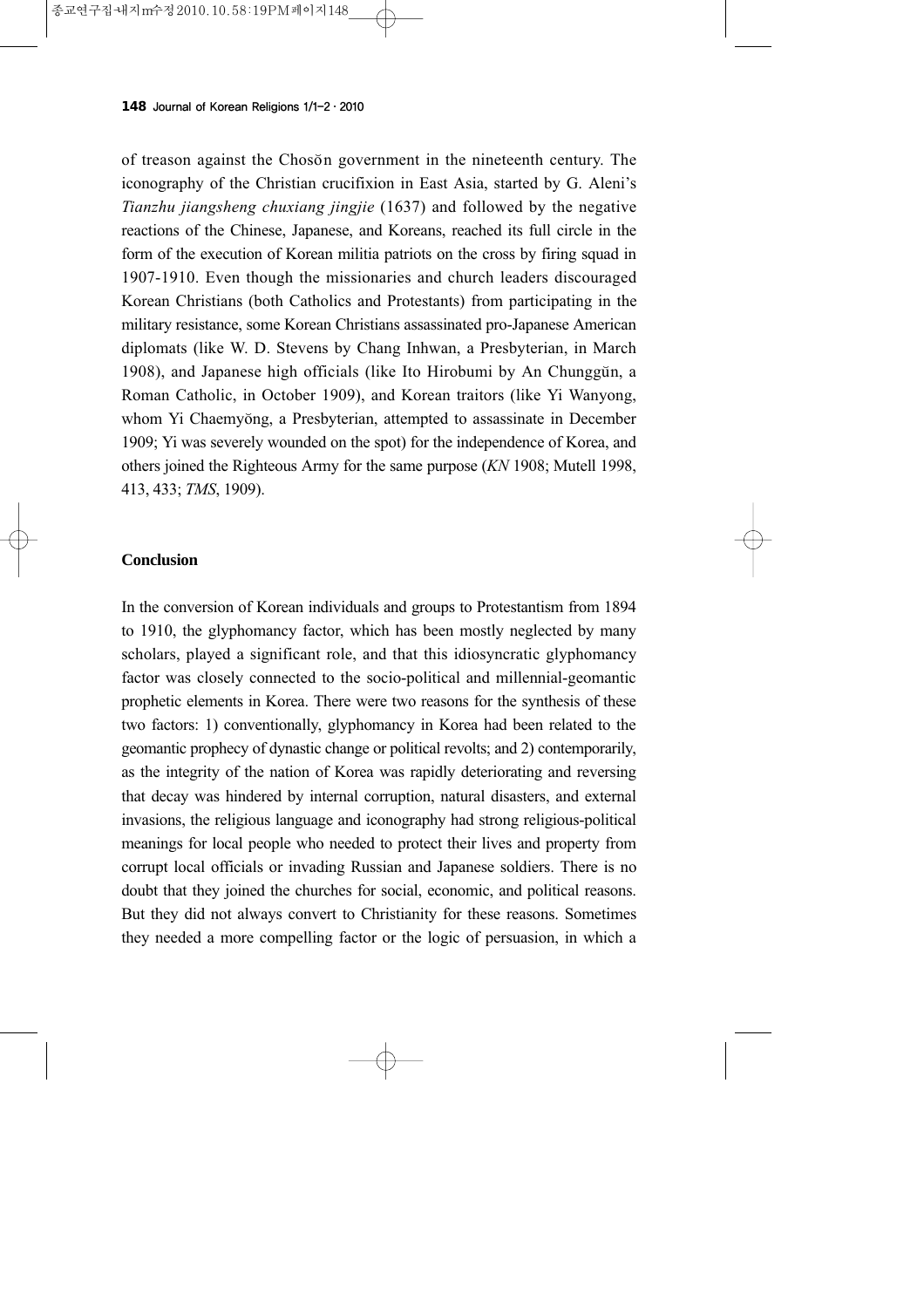foreign Christianity could be interpreted meaningfully by familiar traditional religions on the one hand, and on the other hand, a Christianity that could provide them with significant clues for decoding the enigmatic passages of indigenous apocalyptic literature.

The initial encounters between the Roman Catholic crucifix and Korean Confucian scholars in China produced only negative images of the cross in the seventeenth and eighteenth centuries, and the crucifix remained the symbol of the cult of martyrdom of the Roman Catholic Church in the nineteenth century. The in-law politics and anti-foreign policies of the Korean government and its Neo-Confucian ideology and ritualism, as well as the conservative theology of French missionaries, thwarted Koreans from finding the glyphomancy factor between Roman Catholicism and Korean religions. Jesus and Korean Catholic Christians were identified as religious and political victims.



Figure 11. Religious and Political Factors in the Iconography of the Cross, 1801-1910

Both Protestant missionaries and Koreans tried to change the image of the Protestant cross without using the crucifix of Roman Catholicism and the image of the crucifixion of Jesus. First, the image shifted from "religious martyrdom"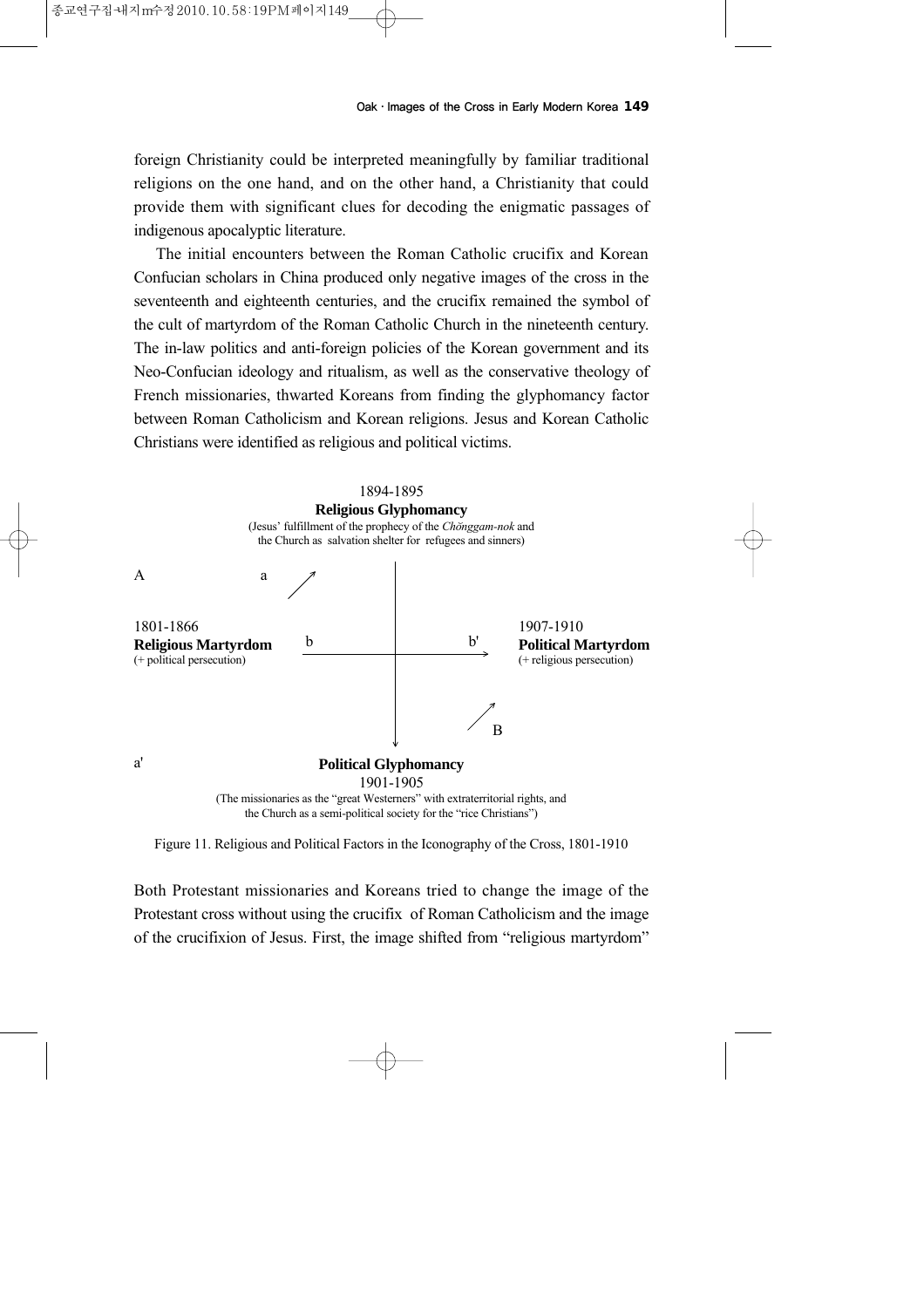to "religious glyphomancy" (the direction "A" in Figure 11). The enigmatic passages of the *Cho*̆*nggam-nok* were interpreted in relation to the Christian cross (十字架) and the Protestant churches were regarded as "十勝之地" ("the place where the cross defeated evil and sin). Here the image of Jesus was changed from a criminal victim to a cosmic victor who defeated the evil forces. This militant icon had a powerful meaning in the time of international wars and local conflicts. The way for salvation in the time of tribulations, "弓弓乙乙," was found in Jesus' cross in the first letter of "亞" of Abraham (亞伯拉罕) from whom Jesus was begotten. When such a decoding rhetoric was combined with the militant-political symbol of the flag of the red cross of the church and missionaries' extraterritorial status, the people in the famine-and-war-hit areas of northern Kyŏnggi, southern Hwanghae, Kangwŏn, and southern Hamgyŏng provinces gathered in the churches, which were filled with "soldiers of the cross," and sang a hymn of "Stand up, stand up for Jesus." The Protestant churches evolved from religious shelters for the suffering people into semipolitical societies for the villagers who attempted to protect their lives and properties from local government or the Peddlers' Club. The "Jesus flag" represented the conditional quality of conversion—political power based on the missionaries' extraterritorial rights and church members' solidarity and active agency for self-defense. The missionaries, therefore, ordered these churches to get rid of the flagpoles, launched the revival movement, and strengthened church discipline to eradicate political elements and the rice Christians from the church.

The Japanese images of the cross strengthened the conditional quality of the conversion to Christianity. The flag of the Red Cross Society Hospitals and the Red Cross of the military ambulance symbolized modern Japanese civilization. Most medical missionaries welcomed Japanese rule and collaborated with the Japanese colonial government, believing that the Japanese government would be more effective in enhancing the health and hygiene of the people than the Korean government. However, when the Japanese soldiers and policemen executed Korean patriots and militias of the Righteous Army on the cross, the meaning of nationalism was added to the image of the cross (the direction "B" in Figure 11). The scandalous iconography of crucifixion in the nineteenth century, a symbol of Christian martyrdom, changed into a political symbol of Korean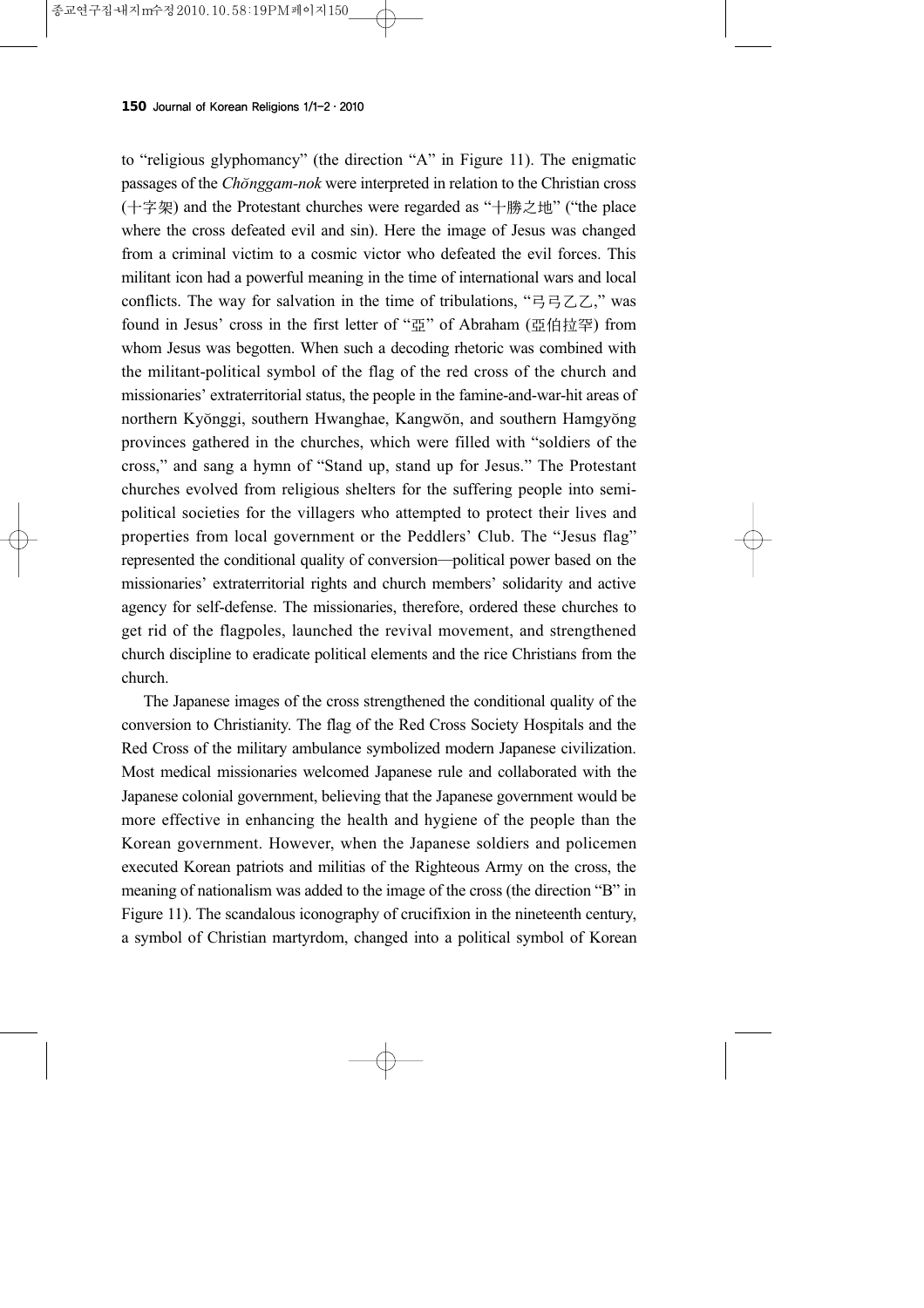nationalism (Figure 11. b  $\rightarrow$  b').

Therefore, when the revival movement swept the Korean Protestant churches in 1903-1908, the cross of the church and the flag of the Christian cross had multiple meanings—a saving place of redemption, a shelter for refugees, a fortress of the fighters for the interest of the community, political power protected by the missionaries' extraterritoriality, the fulfillment of the traditional prophecy that anticipated the coming of a messiah, Western science and technology, and Korean nationalism. These various meanings coexisted, contesting or complementing each other. One of the missionaries' intentions for the revival movement was to reverse the direction of the political glyphomancy of the cross to religious glyphomancy (Figure 11. a'  $\rightarrow$  a).

Finally, I'd like to finish this chapter with a suggestion for further studies on the connections and negotiations among various messianic movements in early modern Korea. In turn-of-the-twentieth-century Korea, three kinds of religious messianism--Tonghak "kaebyŏk" (the great transformation) millennialism, Protestant Christian eschatology, and Japanese Shinto colonialism--competed with each other to occupy the Korean peninsula where Neo-Confucianism was losing its hegemonic power as the state ideology.**<sup>29</sup>** Protestant premillennialism encountered *Chŏnggam-nok* millennialism, and the Protestant postmillennial vision of Christian civilization was challenged by Japanese pan-Asianism, which sought to civilize and colonize East Asia. Within the competition between various messianic and nationalistic factions, the *Cho*̆*nggam-nok* and the icon of the cross played a key role in the imagination and construction of the heavenly kingdom on earth in the imagination of many.

#### **Notes**

**1** In explanations of Christian conversions, many contemporary scholars have used the concepts of relative deprivation and compensation, the strains of modernization (such as poverty, inequality, and discrimination), anomie, Christian civilization, rationalization, hegemony, nationalism, and Protestant ethics. David K. Jordan, however, argued that one must not allow these political, economic-sociological, and cultural reasons or grand schemes—however elegant and appealing to social science scholars—to mask the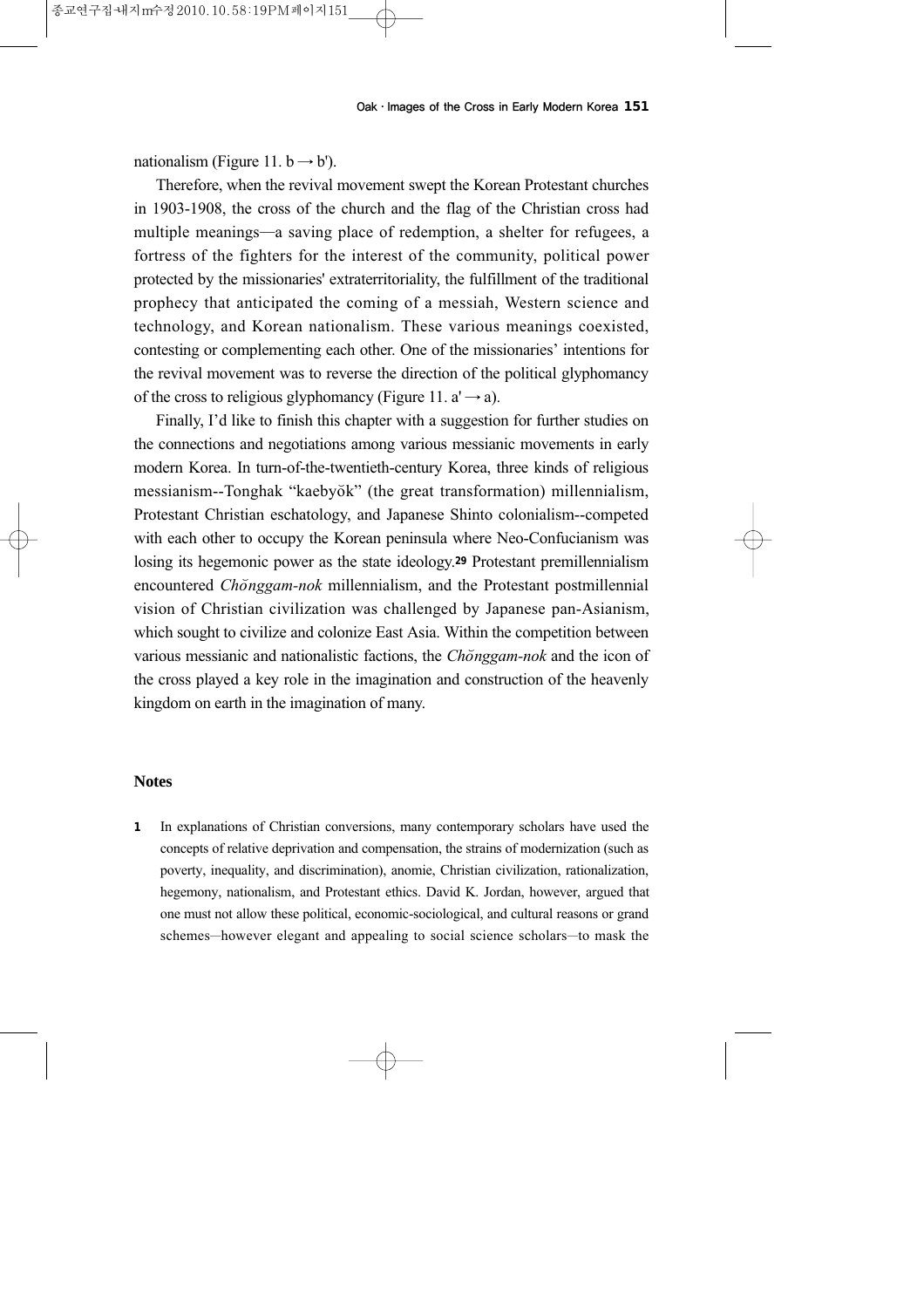sometimes intellectually implausible worlds of individual believers. Instead he emphasized "the glyphomancy factor" in the conversion of Chinese individuals. By the glyphomancy factor, he meant to stress the significance of the logic and experiences that believers themselves find compelling, and to suggest that we should incorporate those experiences into our higher-level "explanations" of changes in religious belief and affiliation (Jordan 1993, 286). He argued that we need to pay more attention to religious rhetoric and the logic of persuasion invented or imagined by local peoples. I think we need to combine these two approaches—the higher-level "grand scheme" factors and the lower-level glyphomancy factor—in the conversion of Koreans to Protestantism at the turn of the twentieth century.

- **2** Cho˘ng Yakchong's *Chugyo yoji* 주교요지 (Essential Teachings of Roman Catholicism) had a similar millennial scenario of tribulations at the end of the world.
- **3** These statistics are incomplete. The severe cholera epidemics occurred in 1886, 1895, and 1902. *The Journal of American Medical Association*, which covered epidemic cases all over the world and was published in Chicago, reported in 1890: "More than 80,000 have perished in Japan, Korea and the contiguous Asiatic provinces of Russia. All this loss within a few month" (*JAMA* 1890). Cholera swept through Korea in August and September of 1902, and there were between 50 and 250 deaths daily in Seoul in September (*JAMA* 1902; *KR* 1902a; *KR* 1902b, 411). The Wŏnsan police report stated that 61 Koreans died in September 1902 (Yun 1902). Because of a "cattle disease" there was scarcity of bullocks to carry wood and rice in Seoul (*KR* 1902b, 410). Smallpox had been prevalent in Korea for three years from 1899 to 1902 (*JAMA*, 1899, 1900a, 1900b, 1901a & 1901b). These epidemics in 1902 and the great famine in 1901-03 created a kind of apocalyptic situation among the people who lived in the middle part of the Korean peninsula.
- **4** For example, the prefect of Kyodong of Kanghwa Island asked the Finance Department "what should be done about the taxes from 177 houses that were deserted in that district by famine sufferers" (*KR* 1902b, 413).
- **5** Helen F. MacRae, in her biography of his father Duncan M. MacRae, entitled the period of 1902-1904 "The Four Horsemen." In Hamhung Rev. MacRae got 'native fever"; Mrs. MacRae was exposed to smallpox; their daughter was kidnapped by bandits; and they saw the result of famine--the numerous deaths by starvation (Macrae 1993, 99- 106).
- **6** Mrs. Sarah Nourse Welbon wrote in her diary on July 13, 1902: "First good rain in 3 years" (Ewy 2008, 265). The editor of the *Korea Field* wrote that no rain for three years a surprising and unprecedented thing in the history of Korea where there was a rainy season in summer. The famine hit the several magistracies fifty miles or so to the north-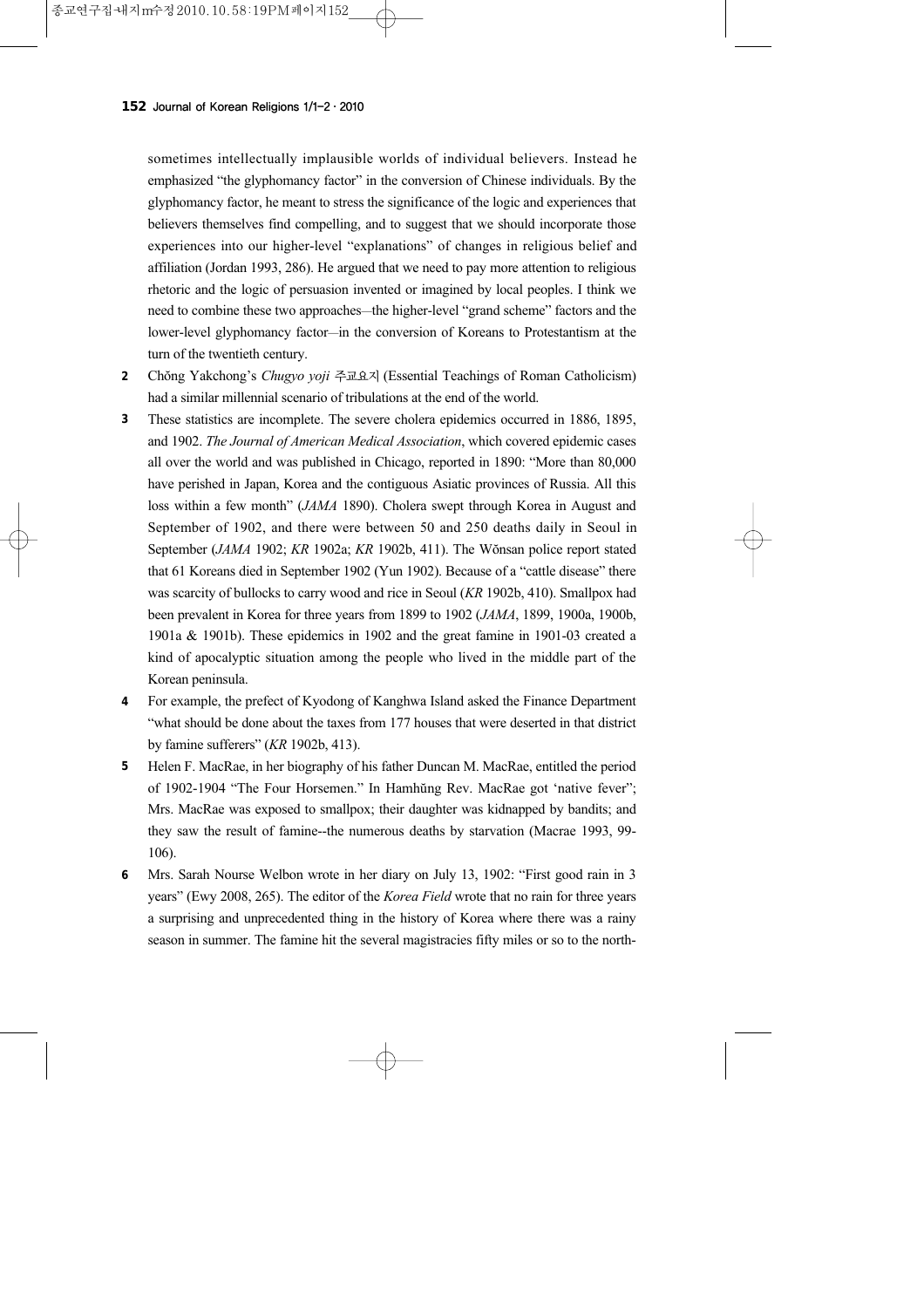west of Seoul and in certain others about as far to the south. "Large numbers of people removed to districts better favored. Those who remain have lived on roots and grass and other substances hitherto thought fit only for cattle" (Sharp 1902). Underwood, who was on furlough in America, cabled relief funds to mission treasurer, and 578.88 yen was used in assisting the worst cases of destitution, if necessary, after investigation of famine tracts by a Korea helper by May 6th, 1902 (Ibid. 34; Sharp 1902, 59). Arthur Welbon distributed over 300 yen among the famine sufferers in Paech'on area. Kyonggi province. Most received it with a thankful heart. But those who had not received enough or felt they did not receive a fare share made trouble (Welbon 1902; Ewy 2008, 259). The Sorae Church and Sŏ Sangnyun were active in helping the churches in the famine area in Hwanghae province (Sharp 1902b).

- **7** One of the initial Christian responses for the famine was the organization of the Society of Christians' Charity at the Sangdong Methodist Church in Seoul. Pae Tonghyŏn donated his house and the church organized the society to mobilize all the Methodist churches to help the people in suffering (*SW* 1902a).
- **8** Hong Taeyong's *Tamho˘n yo˘n'gi*, instead of paying attention to nature and scenery along the route to Beijing, focused more on the culture and institutions of Qing China, like other late eighteenth century travelogues of the Korean visitors (Jung 2010, 58). Through their interaction with Qing scholars and advanced culture, Korean visitors, like Hong and Pak Chiwŏn, had a positive view of the Qing dynasty and abandoned the concept of *Choson chunghwa* ("Korea as the center of Chinese culture"). Moreover they began to go beyond the boundary of Sino-centrism and tried to learn from Western civilization (Jung 2010, 61-62).
- **9** G. Aleni's *Tianzhu jiangsheng chuxiang jingjie* (Hangzhou: 1637) was the first illustrated book on the life of Jesus in Chinese. Its fifty illustrations were taken from Geromino Nadal's *Evangelicae Historiae Imagines* (Images of the History of the Gospel, 1593). Missionaries believed that holy pictures conveyed the mysteries of the Christian faith sometimes more effectively than words. Graphic art, a popular medium, was widely used in religious literature in the seventeenth century. A. Schall presented more Chinese-style illustrations (48) on the life of Jesus to Emperor Chongzheng in 1640 (Mungello 1999, 40-43).
- **10** For the Christological controversy between Jesuits and mendicants in China, see Criveller 1997, 76ff.
- **11** A. Schall published *Jincheng Shuxiang* 㷂㭴⾺⾄ (Images Presented to the Chongzhen Emperor). Crown Prince Sohyŏn (1612-1645) was detained in Shenyang through a peace treaty after the Korea-Manchu War in 1636. He moved to Beijing in 1644, and communicated with a German Jesuit missionary scholar named Johann Adam Schall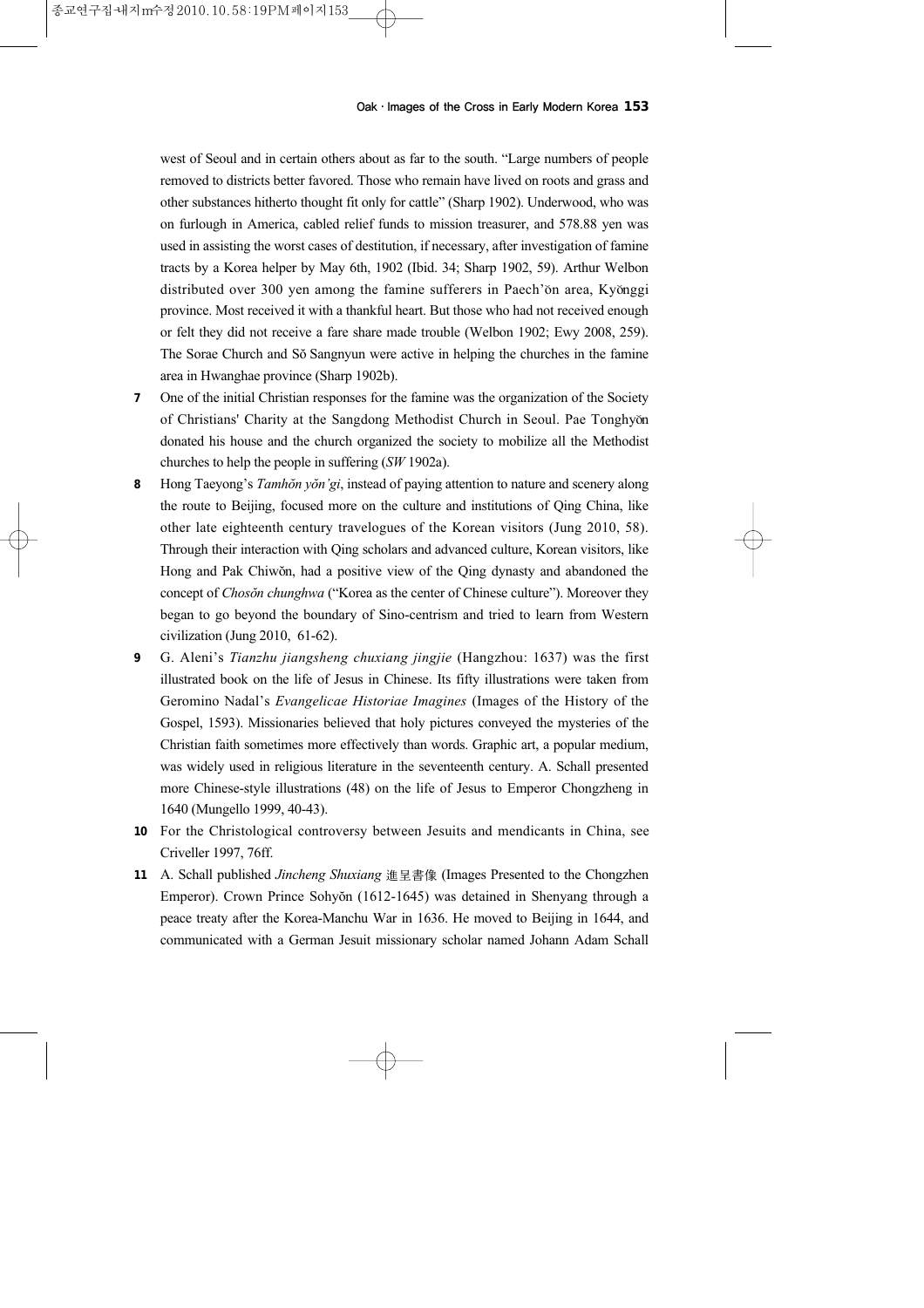von Bell (1591-1666). When Sohyon saw the crucifix and Schall's drawings of Jesus, he could not understand why Westerners worshipped a crucified criminal as a god. However, the prince became highly interested in Roman Catholicism as well as Western science through Schall, who looked forward to the spread of Catholicism in Korea. Soon the prince had a positive perception of the suffering of Jesus. When Schall presented the Chinese Scriptures and the crucifix, the prince thanked him for the gifts and wrote that when he looked at the crucifix, it gave him peace of mind and purified his heart. Sohyon came back to Korea with some Chinese Catholics, but he was murdered by conservative forces soon after due to his pro-Qing and pro-Western policies.

- **12** The 1929 edition was used for this paper.
- 13 This quotation is from Hong Taeyong, 沸軒書, 外集 卷二, 杭傳尺牘, 乾淨衕筆談 (1765, 1976).
- **14** From 1629 to the 1850s crucifixion became a symbol of the persecution of Christianity or Christian apostasy in Japan. The Tokugawa shogunate required suspected Christians to step on the plate of crucifixion or the image of Mary (*fumie*) to prove that they were not members of that outlawed religion (Boxer 1951, 327; Drummond 1971, 104; Endo, 1980.)
- **15** The *Dictionnaire Francais-Coréen* written in 1869 used only "T'yŏnjyu" and in the entry "Ciel," the author added that "les payens par respect superstitieux disent 하 님 : (the pagans say 하 님with superstitious respect). See Fe´rron 1869 (2004), 54.
- **16** This pamphlet was translated by missionaries as *Death Blow to Corrupt Doctrines* (Shanghai 1870).
- 17 Roman Catholicism was called "天主教 Tianzhu-jiao" in Chinese. "Zhujiao" sounds similar to the graphs for "pig grunt" (猪叫), pronounced "zhujiao" but with a different inflection. So some Chinese called Catholicism as "天猪叫" and Catholics worshipers of "天猪" (the heavenly grunting pig Jesus).
- **18** "It is stated on good authority that a book (tract) written by a Chinaman entitled, *A Death Blow to Corrupt Doctrines*, now prohibited in China, had been circulating here. I have not seen it, nor anyone who has, but I think it is true. You probably know something of this book, which was said to have caused the Tientsin Massacre, some 17 or 18 years ago. No doubt this inflamed the Koreans and the first measure taken by the government added to it" (Heron 1888).
- **19** In *Pilgrim's Progress*, "Pliable" was the neighbor of "Obstinacy" and "Christian."
- **20** When *T'yo˘llo yo˘kcho˘ng* (Pilgrim's Progress) was published in 1895, the *Korean Repository* praised the book as "the most elegant specimen of the printer's art thus far placed by foreigners upon the native market, and furthermore the most notable production toward a standard literature as yet made available to the Korean nation"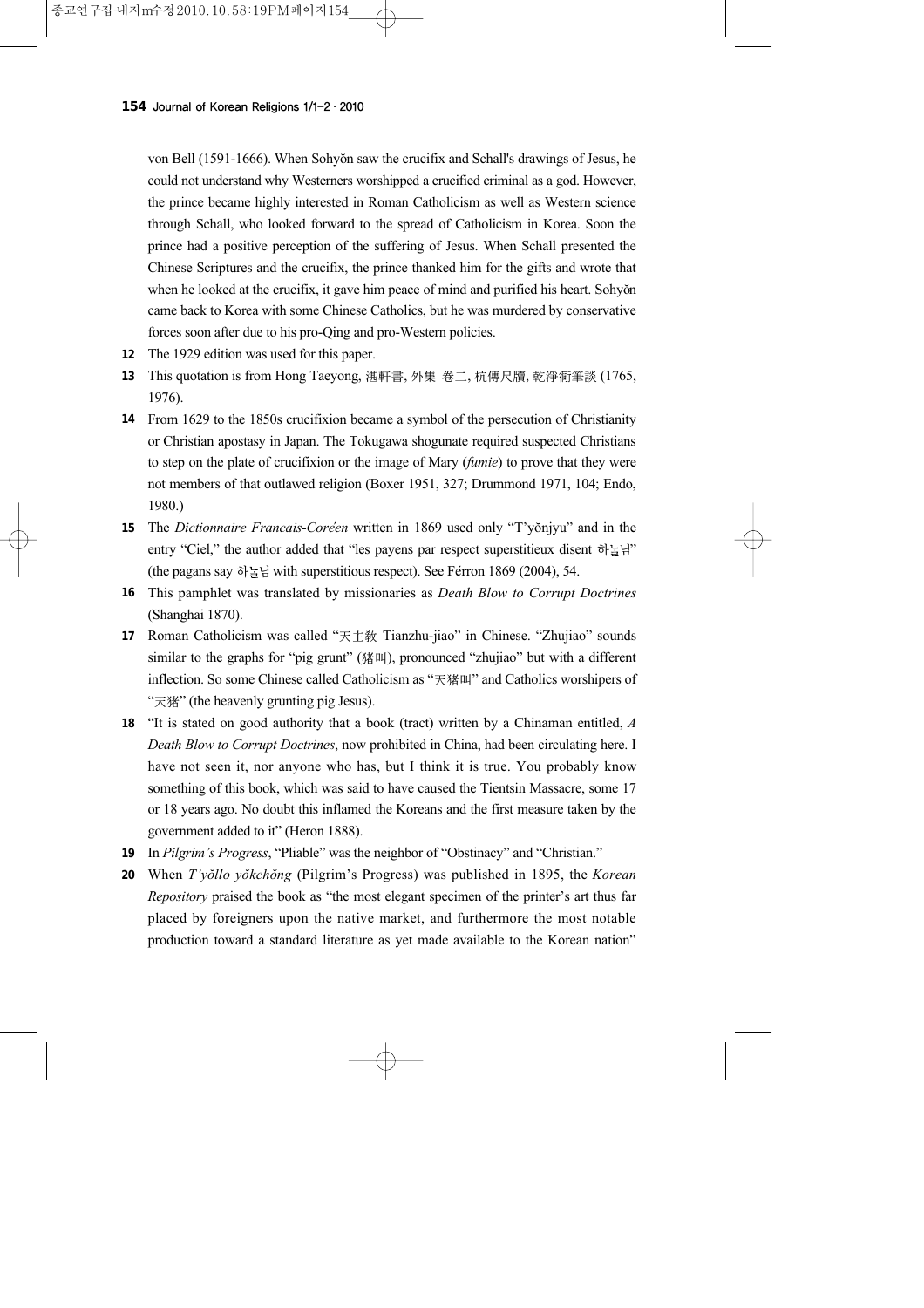(Vinton 1896).

- **21** The illustration of "Heaven" in Gale's Korean version is more indigenized than those of Burn's Chinese version and Yosimine's Japanese version.
- 22 James Gale mentioned "破字占" (fortune telling by means of letters) in his diary on June 7, 1915. See http://koreanchristianity.humnet.ucla.edu/sources/diaries-.
- 23 By combining the four letters "弓弓乙乙" Murayama Chijun (村山智順) interpreted in 1933 that the phrase represented the letter "弱" (weakness), and thus that the weak people would survive the national crisis (Murayama 1990,543-544). He emphasized the prophecy of the fall of the Choson dynasty in the *Chŏnggam-nok* to justify the Japanese colonization of Korea and to criticize the Korean independence movement based on the *Cho˘nggam-nok* (Ibid. 558-571).
- **24** Tonghak accepted the scenario of the dynastic changes in the book of 香麟山總論, which prophesized that the capital of the Wang dynasty would be located in Song'ak (Kaesŏng); the Yi dynasty in Hanyang (Seoul); the Chŏng dynasty in Kyeryong-san; the Cho dynasty in Kaya-san; and finally the Pŏm dynasty in Ch'ilsan. Tonghak millennialism envisioned "the Great Transformation" (開闢 kaebyŏk) of the earth, and Roman Catholic eschatology, based on the Augustinian model of history, anticipated the gradual improvement of the world before the second coming of Jesus Christ, which was similar to postmillennialism of liberal Protestantism in the early twentieth century. Ch'oe's eschatology was similar to that of the Old Testament prophets who insisted that Israel would be destroyed by the enemy, acting as the tool of God, before the renewal of the nation (See Hong S. 1968, 48-49).
- **25** American missionaries' basic policy in politics was non-interference or passive resistance, whereas that of French missionaries was active resistance in the 1890s. So the political power of French missionaries was so powerful that some former officials, who lost their lands to Taewŏngun, could regain their property by simply joining the Roman Catholic Church in Seoul (See Yun 1973, 376).
- **26** After the enforced abdication of Emperor Kojong and the dissolution of the Korean Army in 1907, voluntary Korean militia soldiers launched a guerrilla resistance movement against the Japanese army. Between 1907 and 1910, more than 25,000 Koreans participated in the battles to keep the nation from Japanese imperialism.
- **27** During the Sino-Japanese War, the Japanese Army Medical Service, adapted from the German model, and the Naval Medical Department, originally formed and trained under the British, provided excellent medical services to the Japanese troops. At the same time, more than 200,000 members of the Red Cross Society were dispatched to three hospitals and supported auxiliary sanatoria. "At these Red Cross Hospitals no fewer than 1,484 Chinese wounded were treated and discharged as cured" (Diosy 1904, 133-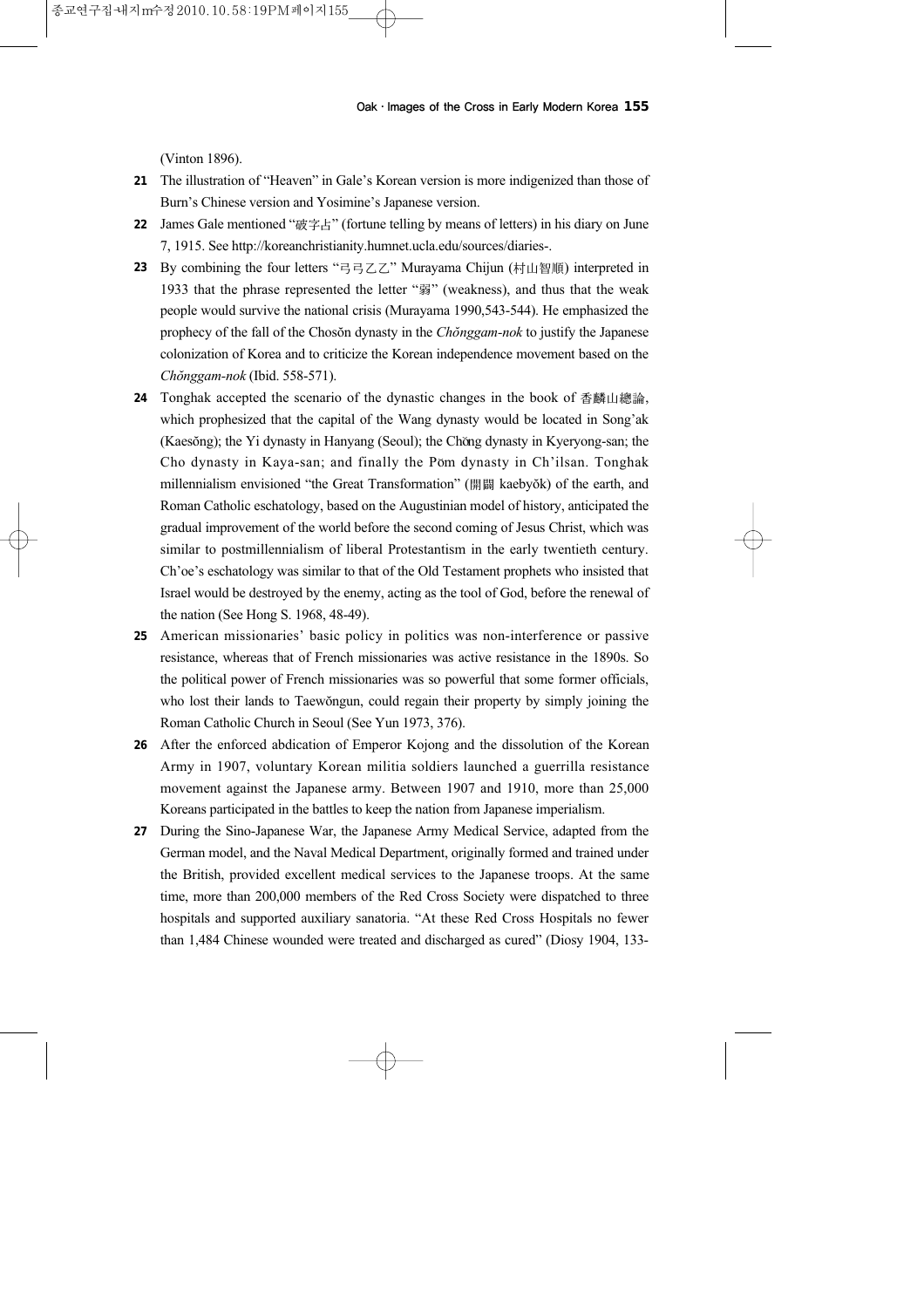134).

- **28** The Korean Red Cross Society was founded by Emperor Kojong's edict on October 27, 1905. The Korean Red Cross Society Hospital was also established behind the Kyŏngbok Palace, Seoul, in 1905. It moved to the south of Wŏnnam-dong in June 1906. The Taehan Hospital  $(\pm \frac{1}{2})$  of the Japanese government took over its work from March 1907. The Japanese Red Cross Society annexed the Korean Red Cross Society in July 1909 (*HS* 1909).
- **29** Around 1900 the Christian term "eschatology" was translated into "開闢論 kaebyŏknon" (Theory on Transformation) and "結局學 kyŏlgukhak" (Study on the Final Events) by Korean Methodists (*SW* 1902a, 117). It seems that the traditional Korean religious understanding of the end times, "開闢" (transformation of the earth), had some influence on the formation of Protestant eschatology.

## **References**

- Allen, Horace Newton. 1898a. A letter to H. G. Appenzeller, November 20. In Yi Mahnyol, *H. G. Appenzeller*. Seoul: Yonsei University Press, 1985, 401-402.
- \_\_\_\_\_. 1898b. A letter to H. G. Appenzeller, December 6 and 8. In Yi Mahnyol, *H. G. Appenzeller*. Seoul: Yonsei University Press, 1985, 407-410.
- Appenzeller, Henry G. 1898. A letter to Philip Jaisohn, November 20. In Yi Mahnyol, *H. G. Appenzeller*. Seoul: Yonsei University Press, 1985, 403-407.
- Avison, Oliver R. 1898a. A Letter to Robert E. Speer, November 19. Philadelphia, PN: Presbyterian Historical Society, Microfilm reel; #178, Vol. 7. #46.
- \_\_\_\_\_. 1898b. A Letter to Robert E. Speer, December 16. Philadelphia, PN: Presbyterian Historical Society, Microfilm reel; #178, Vol. 7. #46.
- Bauer, Wolfgang. 1979. "Chinese Glyphomancy (ch'ai-tzu) and Its Use in Present-day Taiwan," 71-96, in Sarah Allan and Alvin P. Cohen eds. *Legends, Lore, and Religion in China*. San Francisco: Chinese Materials Center.
- Bucknell, Roderick S. and Beirne, Paul. 2001. "In search of Yŏngbu: The Lost Talisman of Korea's Tonghak Religion," *Review of Korean Studies* 4-2: 201-222.
- Bunyan, John. 1778. *The Pilgrim's Progress: From This World To That Which To Come*. London
	- \_\_\_\_\_. 1869. *Tianlu licheng: guanhua* [*The Pilgrim's Progress in Mandarin*]. Translated by William Burns. Shanghai: Presbyterian Mission Press.
	- \_\_\_\_\_\_. 1863 *The Pilgrim's Progress: From This World To That Which To Come*. With Notes by the Rev. Robert Maguire, D, D. Illustrated by H. C. Selous, Esq, and M. Paolo Priolo.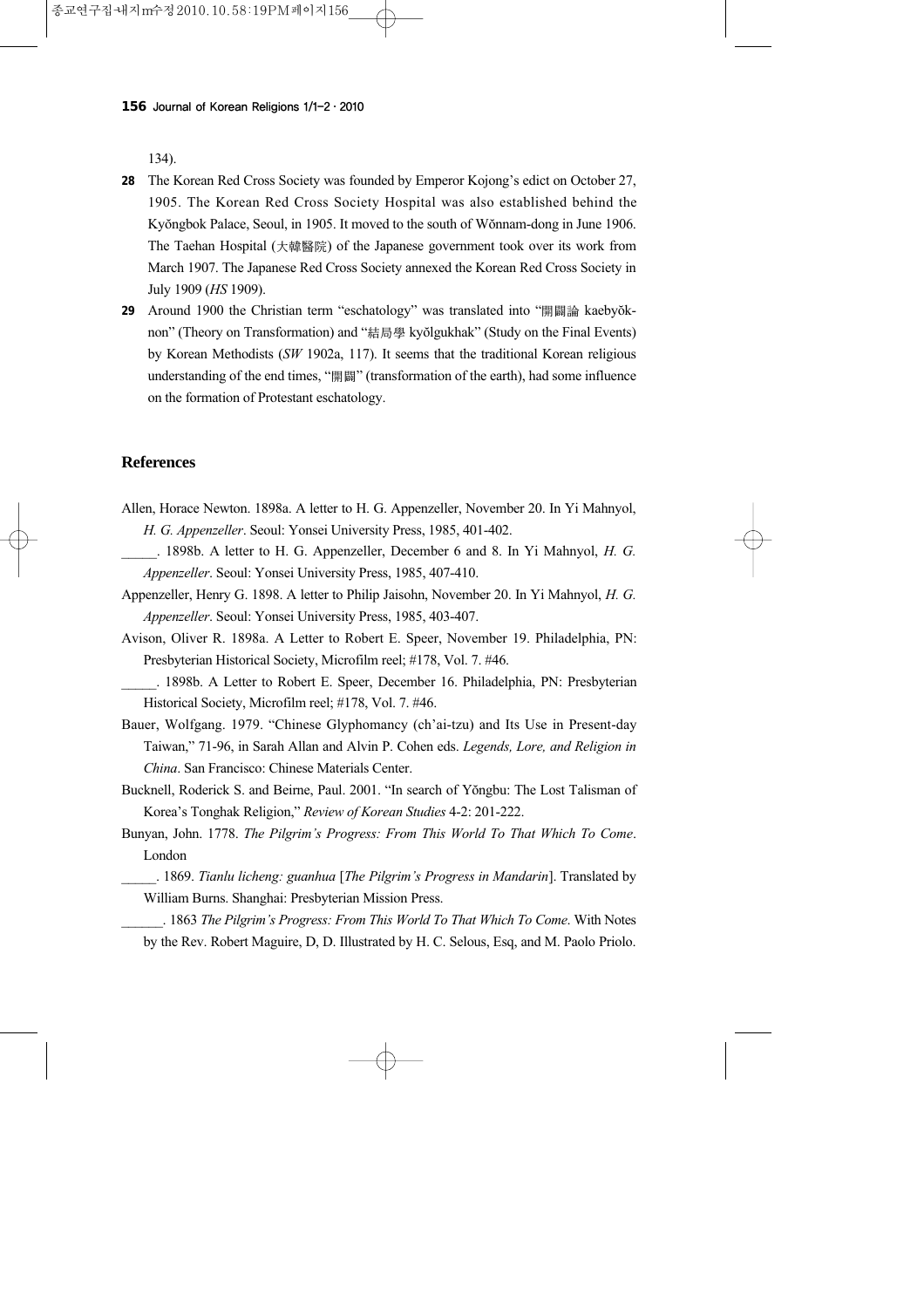London, Paris & New York: Cassell, Petter, Galpin & Co.

- \_\_\_\_\_. 1879. Tenro rekitei: iyaku [*The Pilgrim's Progress, translated*]. Translated by Sato Yosimine. Tokyo: Jūjiyasho.
	- \_\_\_\_\_. 1895 *T'yo˘llo yo˘kcho˘ng* 텬로력뎡 [The Pilgrim's Progress]. Translated by James S. Gale. Seoul: Korean Religious Tract Society.
- Chang, Wŏngŏn. 1903. Hwanghaedo kyohoe chinboham" [Progress of the Churches in Hwanghae Province], *Sinhak Wo˘lbo* (January): 11.
- Cho, Kwang. 1977. "Hwang Sayŏng Paeksŏ ŭi sahoejŏk paegyŏng" [Social Background of the Incident of the Silk Letter of Hwang Sayong in 1801], *Sach'ong* 21/22: 347-371.
- \_\_\_\_\_. 1988. *Choso˘n hugi ch'o˘njugyosa yo˘n'gu* [A Study on the History of Roman Catholicism in the Late Choson Period]. Seoul: Koryŏ taehakkyo minjokmunje yŏn'guso.
- Chŏng, Hyŏngho. 2008. "Kisan Kim Chun'gŭn ŭi p'ungsokhwa-e nat'anan minsokchŏk t'ükching" [The Folk Characteristics of Kisan, Kim Junkeun's Genre Painting]. *Chung'ang Minsokhak* 13 (February): 179-223.
- Chŏng, Sunman. 1905. "Kanghwarŭl pangch'ŏng hago dongnibŭl konggok'eham [Observing the Treaty and Strengthening Independence]," *Taehan Maeil Sinbo*, September 7.
- Cho˘ng, Yakchong. 1995. *Chugyo yoji* 주교요지[Essential Teachings of Roman Catholicism]. manuscripts, ca 1800; Seoul: 1864; tr. by Ha, Sŏngrae. Seoul: Sŏng Hwangsŏktu Ruga sŏwŏn.
- *Cho˘ngjo sillok* Vol. 14, November 20, 1782; Vol. 14, December 10, 1782; Vol. 19, March15, 1785.

http://sillok.history.go.kr/inspection/inspection.jsp?mState=2&mTree=0&clsName=&se archType=a&query\_ime=%EC%A0%95%EA%B0%90&keyword=%EC%A0%95%E A%B0%90. Accessed on March 2, 2010.

- Clark, Anthony E. 2008. "Early Modern Chinese Reactions to Western Missionary Iconography," *Southeast Review of Asian Studies* 30: 5-22.
- Cohen, Paul. 1963. *China and Christianity: The Missionary Movement and the Growth of Chinese Antiforeignism, 1860-1870*. Cambridge, MA: Harvard University Press.
- Criveller, Gianni. 1997. *Preaching Christ in Late Ming China: The Jesuits' Presentation of Christ from Matteo Ricci to Giulio Aleni*. Taipei: Ricci Institute for Chinese Studies.
- *CS* (*Chosŏn Ilbo*). 1921. "Kyeryongsan ŭi Sindo" [Sindo of the Kyeryong Mountain]. *Choso˘n Ilbo*, May 6.

. 1931. "Sagyo ŭi wangguk pongma ŭi chŏndang 'Sindo' Kyeryongsan ŭi pimil" [Kingdom of Cults and Hall of Devils: The Secret of the Town of Sindo in the Kyeryong Mountain]. *Chosŏn Ilbo*, January 1931.

De Groot, J. J. M. 1890. "On Chinese Divination by Dissecting Written Chracters," *T'ong pao* 1: 239-247.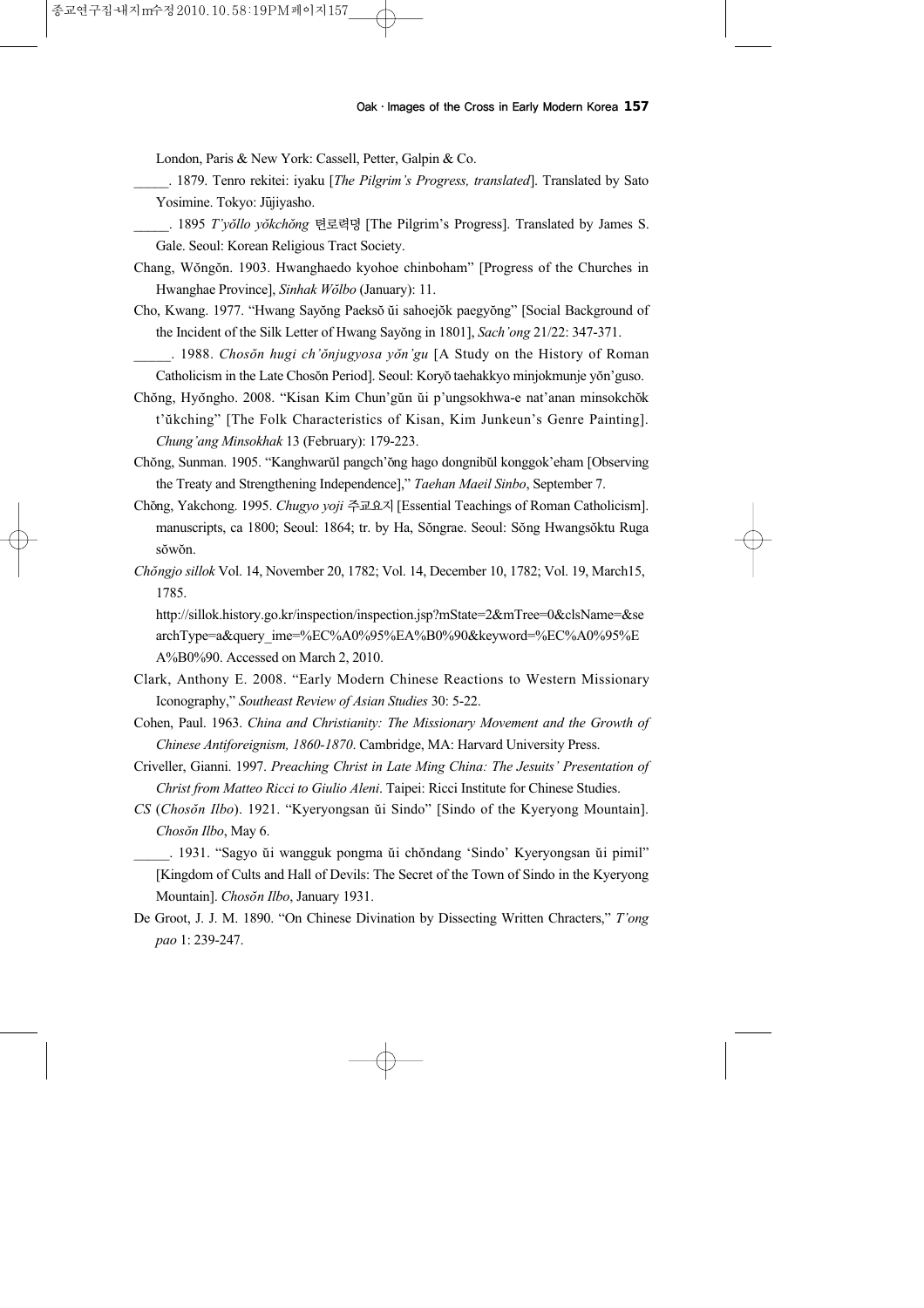Dio´sy, Arthur. 1904. *The New Far East* New York: Cassell

Doolittle, Justus. 1865. *Social Life of the Chinese*. Vol. II. New York: Harper & Brothers.

- Ewy, Priscilla Welbon. 2008. *Arthur Goes to Korea: The Early Life of Arthur Garner Welbon and his First Years as Missionary to Korea, 1900-1902*. Tucson, AZ: Personally printed.
- Férron, Stanislas ed. 1869. *Dictionnaire Francais-Coréen*. Seoul: Han'guk Kyohoesa Yŏn'guso, reprinted ed., 2004.
- Gale, James S. 1894. "Korea—Old Kim with His Savior," *Church at Home and Abroad* (July): 34.
- Guthapfel, Margaret L. 1906 "Bearing Fruit in Old Age," *Korea Mission Field* (January): 41-44.
- Hardie, Robert A. 1902. "R. A. Hardie's Report," *Minutes of the Sixth Annual Meeting of the Korea Mission of the MEC, South* (Seoul: Methodist Publishing House), 32-33.
- Heron, James. 1888. A letter to Frank F. Ellinwood, October 5.
- Hong, Suhn-Kyoung. 1968. "Tonghak in the Context of Korean Modernization, Review of Religion Research 10:1 (Autumn): 43-51.
- Hong, Taeyong. 1976. *Tamhŏnsŏ* [The Writings of Tamhŏn Hong Taeyong]. Seoul: Korean Classics Research Institute.
- Hulbert, Homer B. 1905. "Editorial Comments," *Korea Review* (March): 144-148.
- *HS* (*Hwangsŏng Sinmun*). 1908. "Atongp'onŭn mul misin ch'ŏhwang" [Our People Should Throw Away Empty Superstition], *HS*, February 9.
- *JAMA* (*Journal of American Medical Association*). 1890. "Cholera Threatened," *JAMA* (December 20): 906.
- \_\_\_\_\_. 1899. "Public Health: Smallpox," *JAMA* (May): 1012, 1072.
- \_\_\_\_\_. 1900a. "The Public Service: Smallpox--Foreign," *JAMA* (April 14): 958.
- \_\_\_\_\_ . 1900b. "The Public Service: Plague--Foreign and Insular," *JAMA* (August 11): 395.
- \_\_\_\_\_ . 1901a. "The Public Service: Smallpox--Foreign," *JAMA* (February 23): 536.
- \_\_\_\_\_ . 1901b. "The Public Service: Smallpox--Foreign," *JAMA* (April): 1082.
- \_\_\_\_\_ . 1902. "The Public Service: Cholera," *JAMA* (November 1): 1150, 1358.
- \_\_\_\_\_ . 1906. "The Sanitary Hygiene of the Japanese Army," *JAMA* (March 10): 746-748.
- Jordan, David K. 1993. "The Glyphomancy Factor: Observations on Chinese Conversion." In Hefner, Robert W. ed., *Conversion to Christianity: Historical and Anthropological Perspectives on a Great Tradition*, 285-303. Berkeley: University of California Press.
- Jung, Jae-Hoon. 2010. "Meeting the World through Eighteenth-century *Yo˘nhaeng," Seoul Journal of Korean Studies* 23:1 (June): 51-69.
- Kennan, George. 1904. "The Japanese Red Cross," *Outlook* (September-December): 27-36.
- *KH* (*K'ŭrisŭdoin hoebo (Christians' Bulletin*). 1897. "Chŏngdong saehoedang-esŏ il"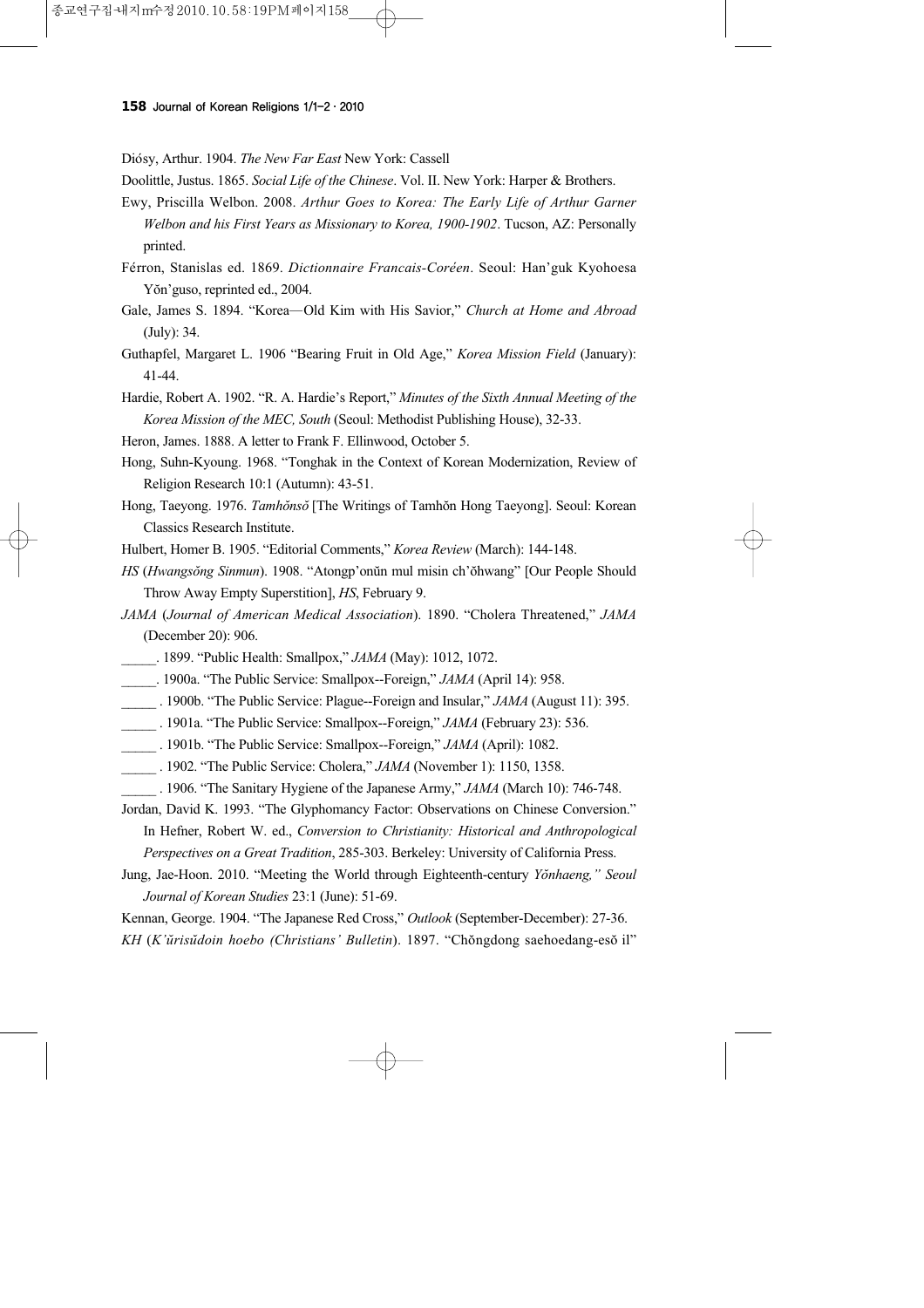[Programs of the New Chŏngdong Church]. *KH*, December 29.

- . 1898. "Songt'anil kyongch'uk" [Celebration of Christmas]. *KH*, December 28, 1898.
- \_\_\_\_\_ . 1899a. "Inch'o˘n Tambangni-kyohoe So˘ngt'anil kyo˘ngch'uk" [Celebration of Christmas at Inch'on Tambang-ni Church]. *KH*, January 4.
- . 1899b."Kanghwa Kyohwangdong-kyohoe Sŏngt'anil kyŏngch'uk [Celebration of Christmas at Kanghwa Kyohangdong Church]. *KH*, January 4.

. 1899c. "Pupy'ŏng Kulchaeghoedang-esŏ Sŏngt'anil kyŏngch'uk [Celebration of Christmas at Pup'yŏng Kulchae Church]. *KH*, January 4.

- Kim, Chinso. 2003. "Sinyu pakhae tangsi Sŏyang sŏnbak ch'ŏngwŏn-ŭi t'ŭksŏng" [Characteristics of the Request for Western Ships around the time of the 1801 Persecution], 127-136, in *Sinyu pakhae wa Hwang Sayŏng paeksŏ sakkŏn* [The Persecution of 1801 and the Hwang Sayong Silk Letter Incident]. Seoul: Han'guk sungyosa hyŏn'yang wiwonhoe.
- Kim, Kibŏm. 1898. "Kossi puin pyŏlse hanil" [Death of Mrs. Ko], *Taehan Kŭrisŭdoin hoebo* [Korean Christians' Bulletin], January 26.

*KMF* (*Korea Mission Field*). 1906. "A Great Awakening," *Korea Mission Field* (January): 51.

```
Kojong Sillok. 1898. Vol. 37. July 18.
```
- http://sillok.history.go.kr/inspection/inspection.jsp?mState=2&mTree=0&clsName=&se archType=a&query\_ime=%EC%A0%95%EA%B0%90&keyword=%EC%A0%95%E A%B0%90. Accessed on March 3, 2010.
- *KN* (*Kongnip Sinbo*). 1908. "Sein ŭi ŭihok: Tongyanggyohoe kamdok Harris kwangye" [Distrust of the People: The Relationship with Bishop Harris of the Tongyang Church]. *KN* [New Korea], May 6.
- *KR* (*Korea Review*). 1902a. "Editorial Comment," *Korea Review* (September): 406-407. \_\_\_\_\_. 1902b. "News Calendar," *Korea Review* (September): 409-415.
- *KS* (*Ku˘ risu˘do Sinmun*). 1897. "Kyohoe t'ongsin" [Church News], KS, April 8.
- \_\_\_\_\_. 1898. "K'u˘n hwaru˘l chagu ham" [Incurring Great Disaster], KS, November 24.
- \_\_\_\_\_. 1901a. "kittae-u˘i u˘inon" [Discussion on the Flag Pole], *KS*, May 9.
- . 1901b. "Kyohoenŭn ch'am ich'irŭl panp'ohanŭn chŏndosiliji sesangil ŭinonhanŭn kosi anida" [Church is not a Place to Discuss Secular Things but to Preach the True Principles], *KS*, August 1.
- \_\_\_\_\_. 1901c. "Changnye mundap" [Questions and Answers on Funerals], *KS*, August 15.
- . 1901d. "Kyohoe wa chŏngbu sai-ŭi kyojehal myŏtkaji chokkŏn" [Several Conditions regarding Relationship between Church and State], *KS*, October 3.
- \_\_\_\_\_. 1902. "midu˘m kwa ch'anmi wa kittae" [Faith, Hymn-singing, and Flag-poles], *KS*, March 6.
- Larsen, Kirk W. 2008. *Tradition, Treaties, and Trade: Qing Imperialism and Choson Korea,*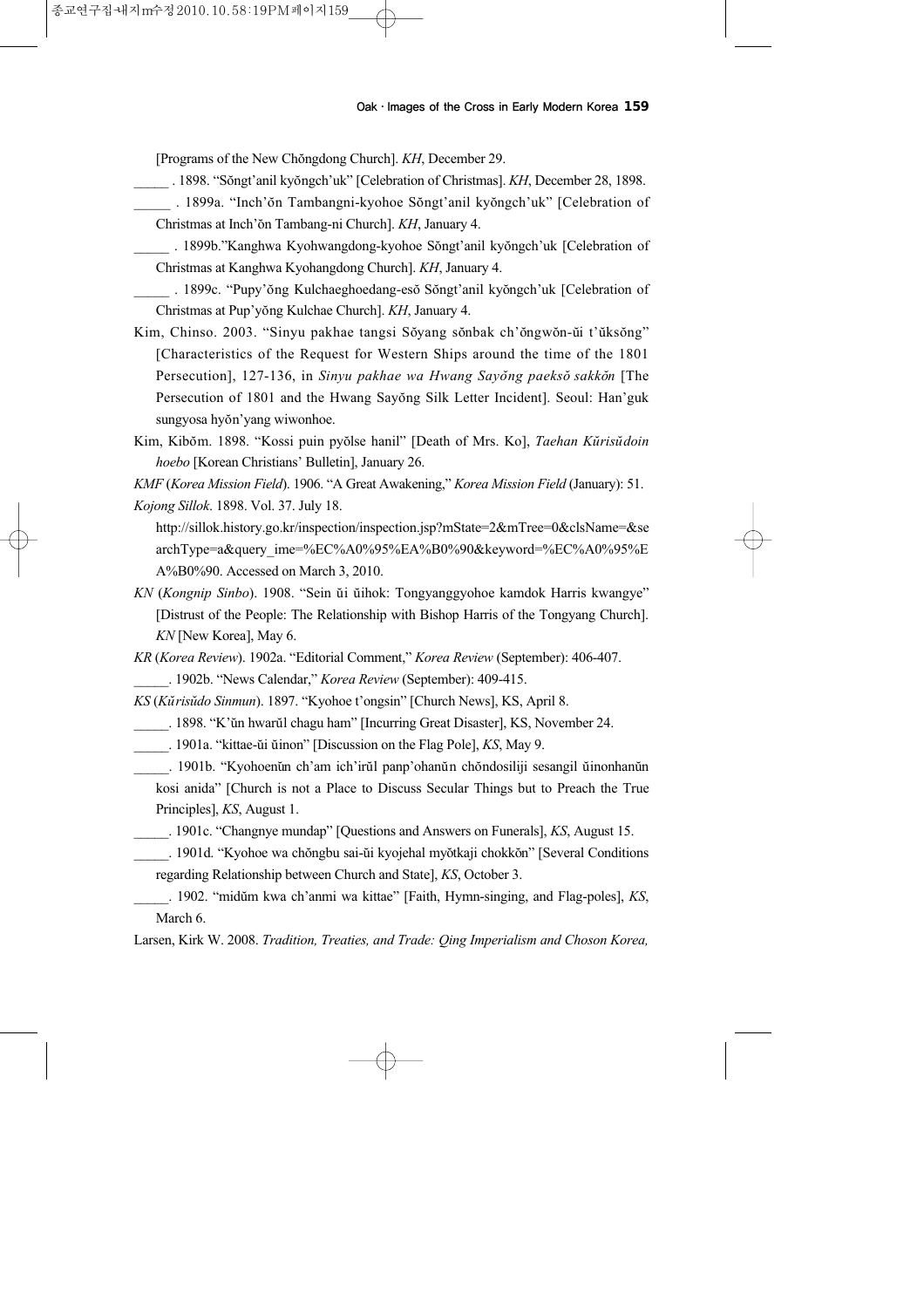*1850-1910*. Cambridge, MA: Harvard University Asia Center.

- MacRae, Helen F. 1993. *A Tiger on Dragon Mountain: The Life of Rev. Duncan M. MacRae, D. D*. Charlottetown, Prince Edward Island, Canada: A James Haslam, Q. C.
- McCully, Elizabeth A. 1904. *A Corn of Wheat: The Life of W. J. McKenzie of Korea* Toronto, Canada: The Westminster Press.
- Moore, David H. 1901. "Our Mission in Beautiful, Hospitable Korea," *Gospel in All Lands* (September): 407.
- *MS* (*Maeil Sinbo*).1937. "Kunggung u˘ru˘l hyo˘nhokyong koein" [Kunggung u˘ru˘l: A Bewildering and Strange Mark]. *MS*. April 13,
- Murayama, Chijun 1990. *Chosŏn ŭi chŏmbok kwa yeŏn* [Divination and Prophecy of Chosŏn]. Seoul: 1933; Translated by Kim Hŭigyŏng. Seoul: Tongmunsŏn.
- Mutel, Gustave Charles Marie. 1998. *Mutel Chugyo ilgi* Volume 4 (1906-1910) [Journal of Bishop Mutel, 4 (1906-1910)]. Seoul: Han'guk Kyohoesa Yŏn'guso.
- Paek, Sŭngjong. 2005. Paek Süngjong-ŭi Chŏnggam-nok sanch'aek (21): Sumŭn kiwŏdu 'kunggung ŭrŭl" [Paek Sŭngjong's Review of the *Book of Chŭng Kam*: A Hidden Keyword, "kunggung ŭrŭl"]. *Seoul Sinmun*. June 2.
- Ross, Cyril. 1904. "Personal Report of Rev. Cyril Ross, September 1903," *Korea Field* (May): 173-176.
- Sharp, Charles E. 1901. "Famine along the River: From January Report of Rev. C. E. Sharp," *Korea Field* (August): 59-60.

\_\_\_\_\_. 1902. "Whang Hai Do Christians: From December Report of Rev. C. E. Sharp," *Korea Field* (August): 61-62.

\_\_\_\_\_. 1906. "Motives For Seeking Christ," *Korea Mission Field* 2 (August): 182-183.

- Shin, Ik-Cheol. 2006. "The Experiences of Visiting Catholic Churches in Beijing and the Recognition of Western Learning Reflected in the Journal of Travel to Beijing," *The Review of Korean Studies* (December): 11-31.
- \_\_\_\_\_. 2008. "The Western Learning Shown in the Records of Envoys Traveling to Beijing in the First Half of the Nineteenth Century—Focusing on Visits to the Russian Diplomatic Office," *The Review of Korean Studies* (March): 11-27.
- Shin, Seonyoung. 신선영. 2006. "Kisan Kim Chun-gŭn p'ungsohwa-e kwanhan yŏn'gu" [A Study of Albums of Genre Paintings by Kim Jun-geun]. *Misulsahak* 20 (August): 105- 141.
- Suzuki, Nobuaki. 2002. "Chōsen kōki Tenshukyō shisō to Tei Kan-roku" [Roman Catholic Thought and *The Record of Chŏng Kam* in the Late Chosŏn Period]. *Chōsen Shi Kenkyu¯ kai ronbunshu* 40: 60-97.
- *SW* (*Sinhak Wolbo*). 1901. "Mutch'inae sae hoedangŭl hŏndangham" [Dedication of the new church building at Mutch'inae, Suwŏn], *SW* (August): 351.